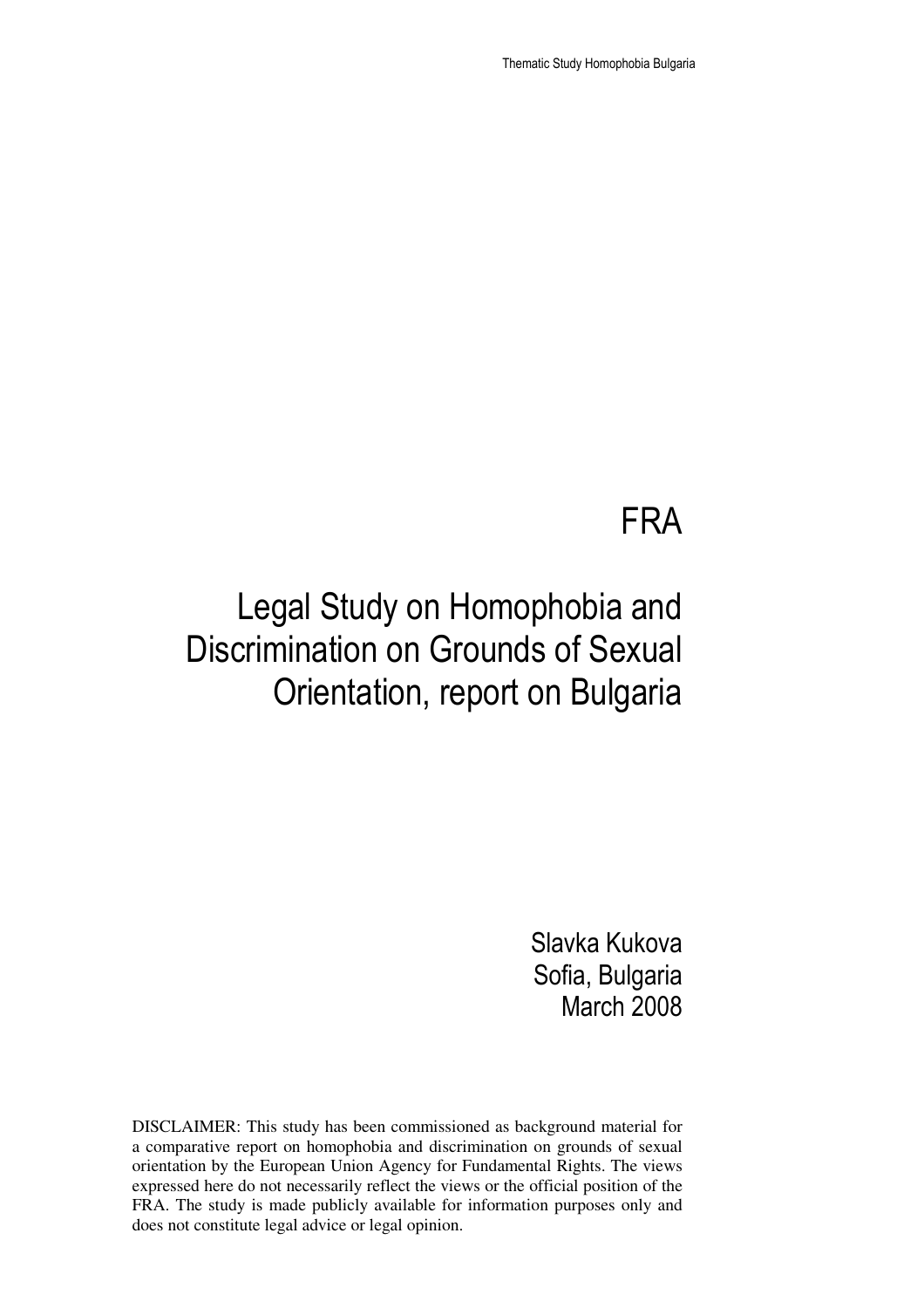# Contents

| A.             |                  |  |
|----------------|------------------|--|
| В.             |                  |  |
| $\mathbf{C}$ . |                  |  |
| D.             |                  |  |
| Е.             |                  |  |
| F.             |                  |  |
|                |                  |  |
|                | F.2. Violence 26 |  |
| G.             |                  |  |
| Н.             |                  |  |
| I.             |                  |  |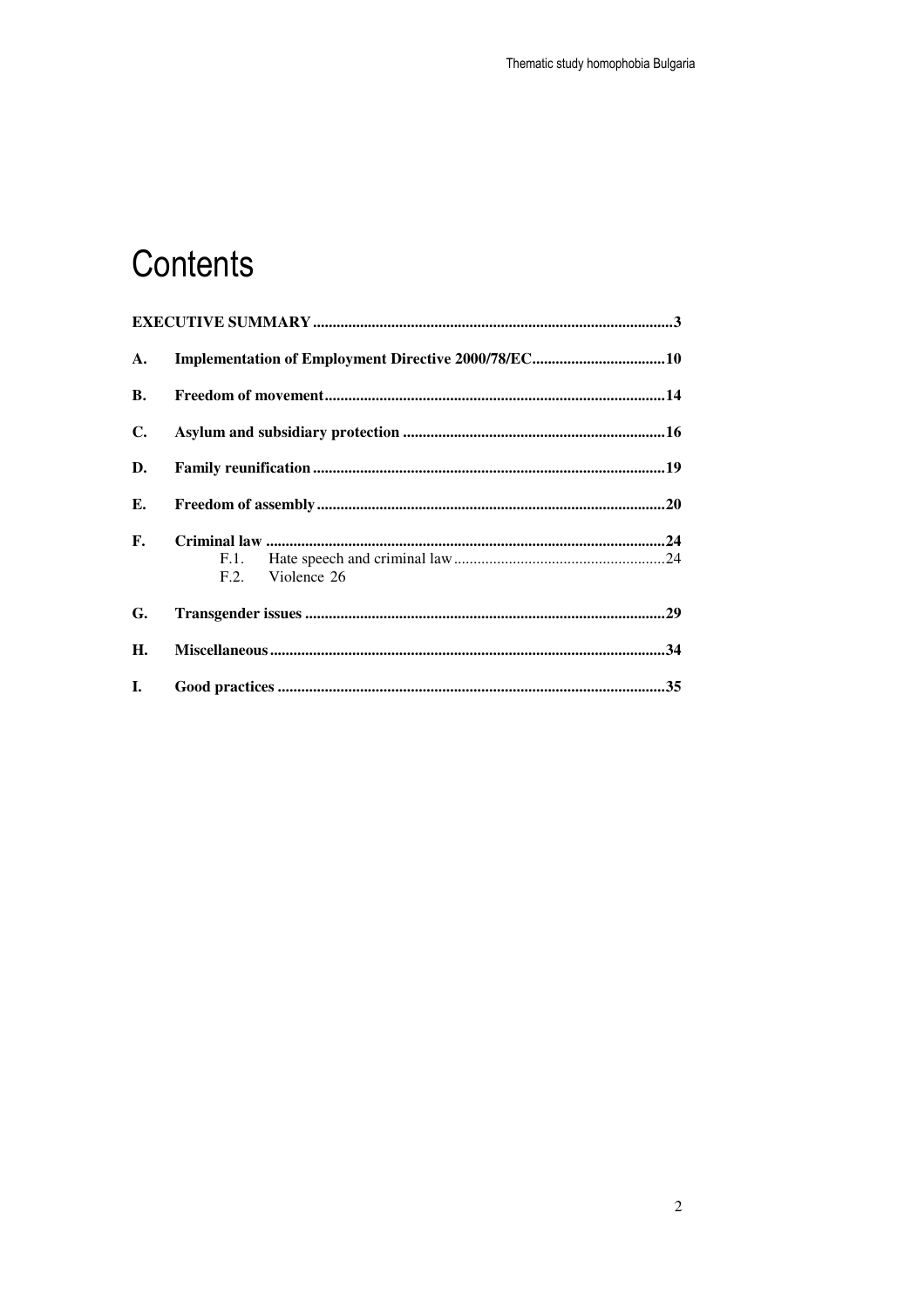## Executive summary

### Implementation of Employment Directive 2000/78/EC

[1]. Discrimination on the grounds of sexual orientation is now banned in principle in every part of the social sphere in Bulgaria. However, preexisting legislation has not been made consistent with this universal ban. The Закон за защита от дискриминация *(*ЗЗД*)* [Protection Against Discrimination Act  $(PADA)$ <sup>1</sup> is a single equality act transposing all EC equality directives, including the Employment Equality Directive (2000/78/EC). It bans discrimination uniformly on any ground mentioned under international law or domestic legislation, explicitly including sexual orientation.<sup>2</sup> In a number of respects, the PADA goes beyond the provisions of the EC equality acquis, including Employment Equality Directive 2000/78/EC. Both its personal and its material scopes are universal. The PADA is explicitly applicable to the exercise of any right recognised by law, similarly to Protocol No.12 to the European Convention on Human Rights (ECHR).<sup>3</sup> Forms of discrimination explicitly banned as such and defined include inter alia direct and indirect discrimination; harassment; incitement to discrimination; and victimisation.<sup>4</sup> On the negative side, the definition of victimisation is not entirely compatible with that under the EC acquis, including Directive 2000/78/EC, as it requires a comparator.<sup>5</sup> The PADA also features specific illustrative prohibitions of typical discriminatory conduct in key fields, including employment, education, membership of professional organisation and

<sup>1</sup> Bulgaria/Закон за защита от дискриминация *(*ЗЗД*)* [Protection Against Discrimination Act (PADA)], (01.01.2004).

<sup>2</sup> Bulgaria/PADA/ Art. 4.

<sup>3</sup> Bulgaria/PADA/ Art. 6. 'The prohibition of discrimination in the exercise and protection of the rights and freedoms provided for in the Constitution and legislation of the Republic of Bulgaria applies to all persons'.

<sup>4</sup> Bulgaria/PADA/ Art. 4 and 5.

<sup>5</sup> 'Less favourable treatment' language is contained in the provision, rather than the neutral 'adverse consequence or reaction' of the Directives. While the wording of the domestic provision does not specify a comparator, leaving thus a broad scope for liberal construction, including of a hypothetical comparison with the person her/himself as s/he would have been treated were it not for the action against discrimination (perceived to have been) taken, it still compounds the test for proving victimisation by adding one additional element that is not there in the wording of the Directives.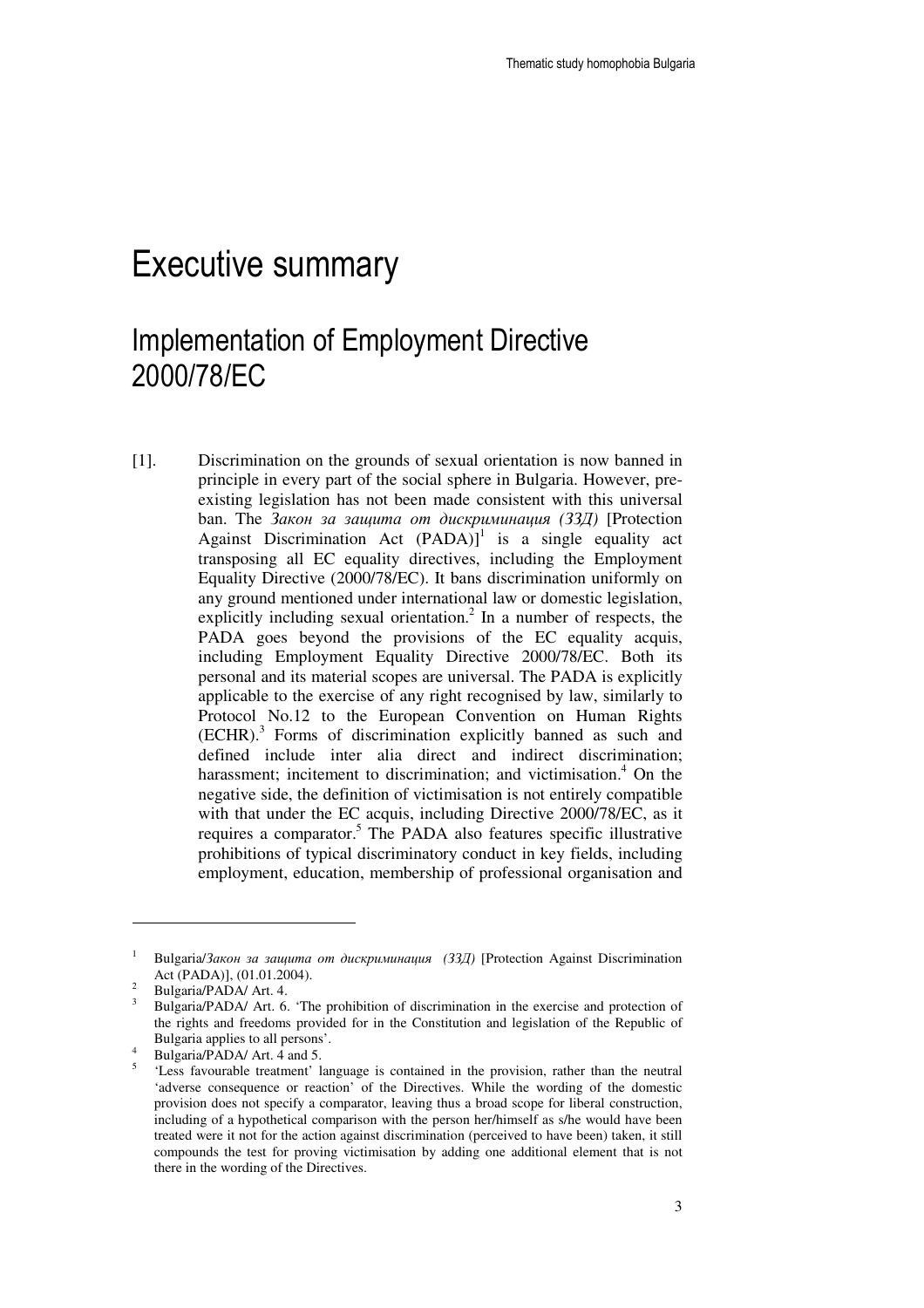the provision of goods and services. $<sup>6</sup>$  As with the general provisions,</sup> these particular bans are uniformly applicable to all protected grounds, including sexual orientation.

- [2]. The PADA established a specialised single equality authority, the Комисията за защита от дискриминация *(*КЗД*)* [Protection Against Discrimination Commission (PADC)], with a mandate to provide protection on all grounds uniformly, including sexual orientation. The PADC is an independent collegiate body consisting of nine members, five of whom are elected by Parliament, the others appointed by the President. Their term of office is five years and their powers include: receiving and investigating complaints by victims, as well as third parties without limitation; issuing binding rulings declaring discrimination and imposing financial sanctions; issuing binding instructions to prevent, stop or require abstention from discrimination and/or restore the status quo ante; carrying out surveys and publishing independent reports; bringing court action and joining court proceedings in an *amicus curiae* capacity; making recommendations to other authorities to reform legislation or practice; giving opinions on draft legislation; and providing independent assistance to victims of discrimination.
- [3]. NGOs and trade unions have broad standing to engage in antidiscrimination proceedings before both the equality body, the PADC, and the courts. At present there is only one active lesbian, gay, bisexual and transgender (LGBT) NGO which has the resources to do so: Българската гей организация *"*Джемини*"* [the Gemini Bulgarian Gay Association (BGO Gemini)]. Over the period 2004- 2008 LGBT NGOs have brought two court cases of sexual orientation discrimination, as well as three cases before the PADC. One of the court cases and one of the PADC cases were filed by NGOs on their own behalf. PADC had not initiated any ex officio proceedings.
- [4]. One interesting case was that of a private company selling plane tickets which, after the intervention of an LGBT NGO and the media, changed its discriminatory policy towards gay couples who were initially deprived of the right to benefit from a promotion.

### Freedom of movement

[5]. Domestic legislation on foreigners does recognise family grounds as eligible for granting and permitting residence in Bulgaria. Requirements for family members of nationals are in general more

<sup>6</sup> Bulgaria/PADA/ Art. 12 to 39.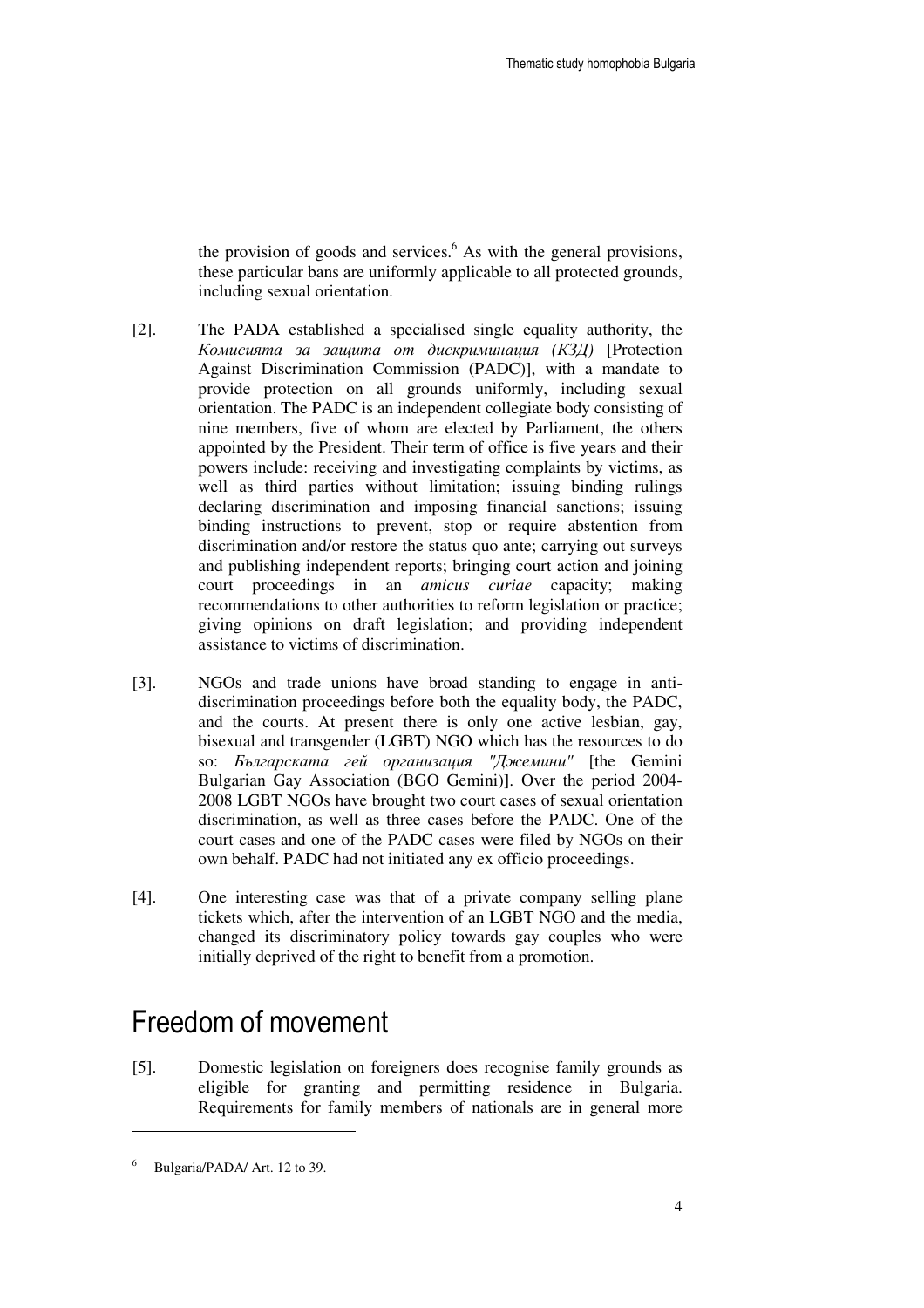favourable in comparison to those for alien couples. Since EU accession on 01.01.2007, citizens of the European Union are no longer considered foreigners under national legislation and the rights to family reunification benefiting nationals were extended to EU citizens.

- [6]. As of  $01.01.2007$  specific legislation<sup>7</sup> regulates the residence requirements for EU citizens and their spouses. Thus, the concept of 'family member' granted a derived right to family reunification was extended as regards all citizens of the European Union, as well as nationals of Iceland, Liechtenstein, Norway and Switzerland, to include: 1. the spouse or currently cohabiting partner of the citizen of the European Union; 2. descendants of a citizen of the European Union under 21 years of age and dependent on him/her, including the direct descendants of the spouse; 3. ascendants who are maintained by the citizen of the European Union or by his/her spouse.<sup>8</sup>
- [7]. The legal definitions in the Закон за влизането*,* пребиваването и напускането на Република България на гражданите на Европейския съюз и членовете на техните семейства [Entry, Residence and Exit of EU Citizens and Accompanying Members of Their Families Act] does not specify the gender of the person entitled to the rights. Thus the law does not explicitly exclude LGBT family members from the right to enjoy the residence privileges of their spouses or cohabitants who are EU citizens. In practice, the researchers did not find registered cases of either the granting or the refusal of visas and/or residence permits LGBT spouses or cohabitants.
- [8]. LGBT third country nationals who are spouses of EU citizens are entitled in principle to exercise their rights of freedom of movement and to reside within the territory of the Member States. As yet, however, there have been no known examples of this right being exercised in Bulgaria. Under the understanding Bulgarian courts have of international public policy same-sex marriage will not be a valid reason for family reunification in Bulgaria. The reporter as an experienced human rights NGO participated in discussions among judges, NGO representatives and legislative bodies for the new draft of amendments to the Family Code and legislation regarding foreigners in Bulgaria in 2006 and 2007. Then its observations were

<sup>7</sup> Bulgaria/ Закон за влизането*,* пребиваването и напускането на Република България на гражданите на Европейския съюз и членовете на техните семейства [Entry, Residence and Exit of EU Citizens and Accompanying Members of Their Families Act] (01.01.2007).

<sup>8</sup> Bulgaria/Entry, Residence and Exit of EU Citizens and Accompanying Members of Their Families Act, Additional provisions, Art. 1, para.1.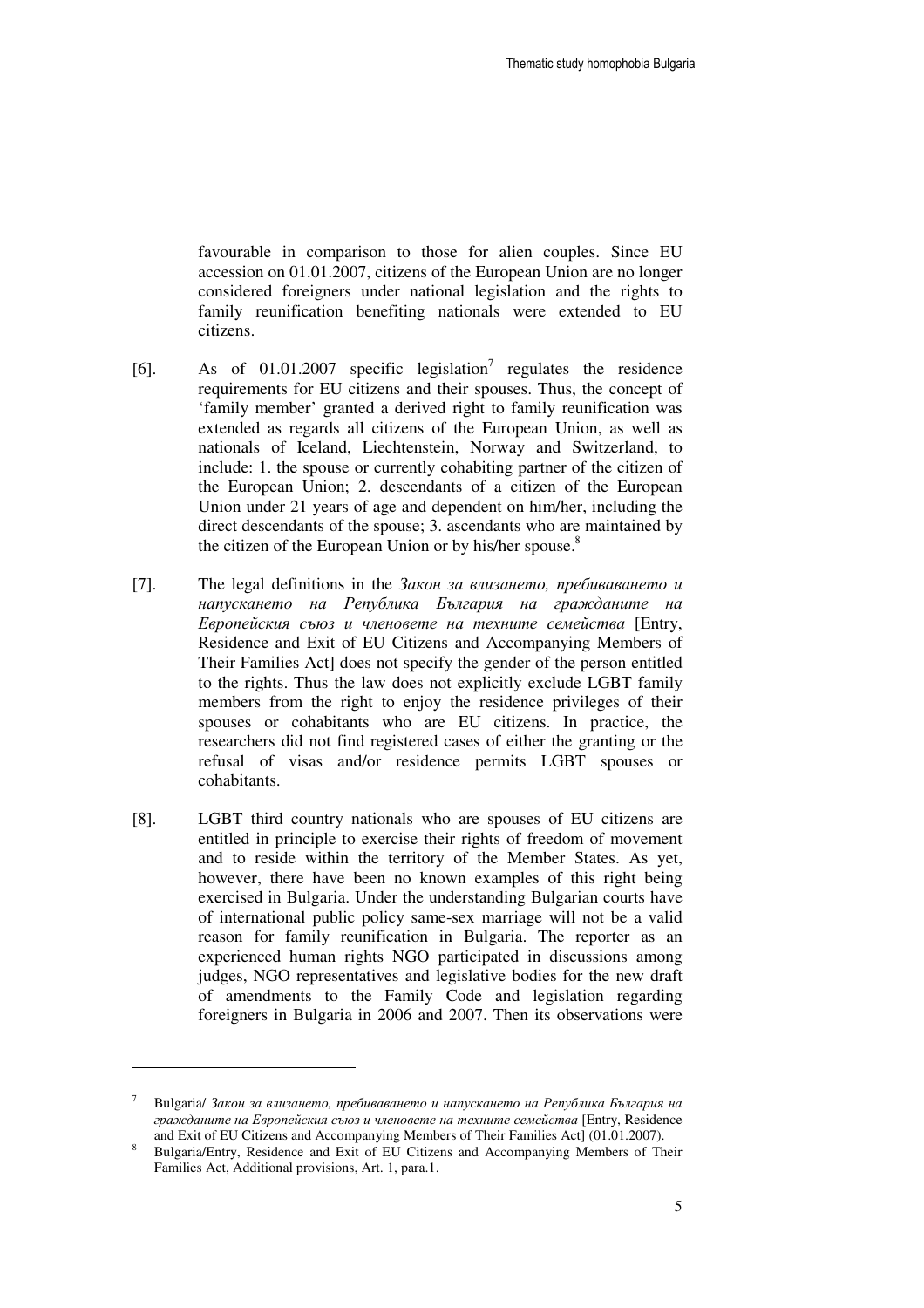that same–sex marriages would not be interpreted in a way allowing benefiting from regulations concerning family reunification.

### Asylum and subsidiary protection

- [9]. Only one case is known to the reporter of an asylum seeker basing his application for refugee status on the grounds of persecution of a group based on a common characteristic of sexual orientation and seeking to be considered a victim of persecution 'for reasons of membership of a particular social group' for the purpose of obtaining refugee status. The application was rejected solely because the allegations made were considered to lack credibility. There are no other cases known to the reporter.
- [10]. According to § 1 (3) of the Asylum and Refugees Act 'members of the family' are: a) the spouse or the person with whom s/he is in a proven stable and long-term relationship; and b) children under 21 years of age who are not married. Thus, the law does not recognise LGBT partners as family members for the purpose of obtaining derivative status – refugee status or a subsidiary form of protection, i.e. humanitarian status. The research did not find any statistics on this.

### Family reunification

 $\overline{a}$ 

[11]. Article 34, para.1 of the  $3a$ кон за убежището и бежанците [Asylum and Refugees Act]<sup>9</sup> entitles the refugee or the person recognised as deserving a form of subsidiary protection the right to claim family reunification in Bulgaria granted by the asylum authority, the State Agency for the Refugees. Para. 1(3) of Additional Provisions of the same act defines as a family member '…the spouse or the person with whom s/he is in a proven stable and long-term relationship and their minor and non-married children'. However, paragraph 5 of the same article requires the family reunification applicant to provide official documents evidencing the matrimonial state or the relationship. Nevertheless, if the applicant for family reunification cannot present official documents proving the matrimonial state or the relationship, he or she may provide evidence about the links to the joining family members through a written declaration or in another way. This seems to open up the possibility for cohabiting same-sex partners to benefit from family reunification.

<sup>9</sup> Bulgaria/Закон за убежището и бежанците [Asylum and Refugees Act] (1.12.2002), last amendment in SG 52/07.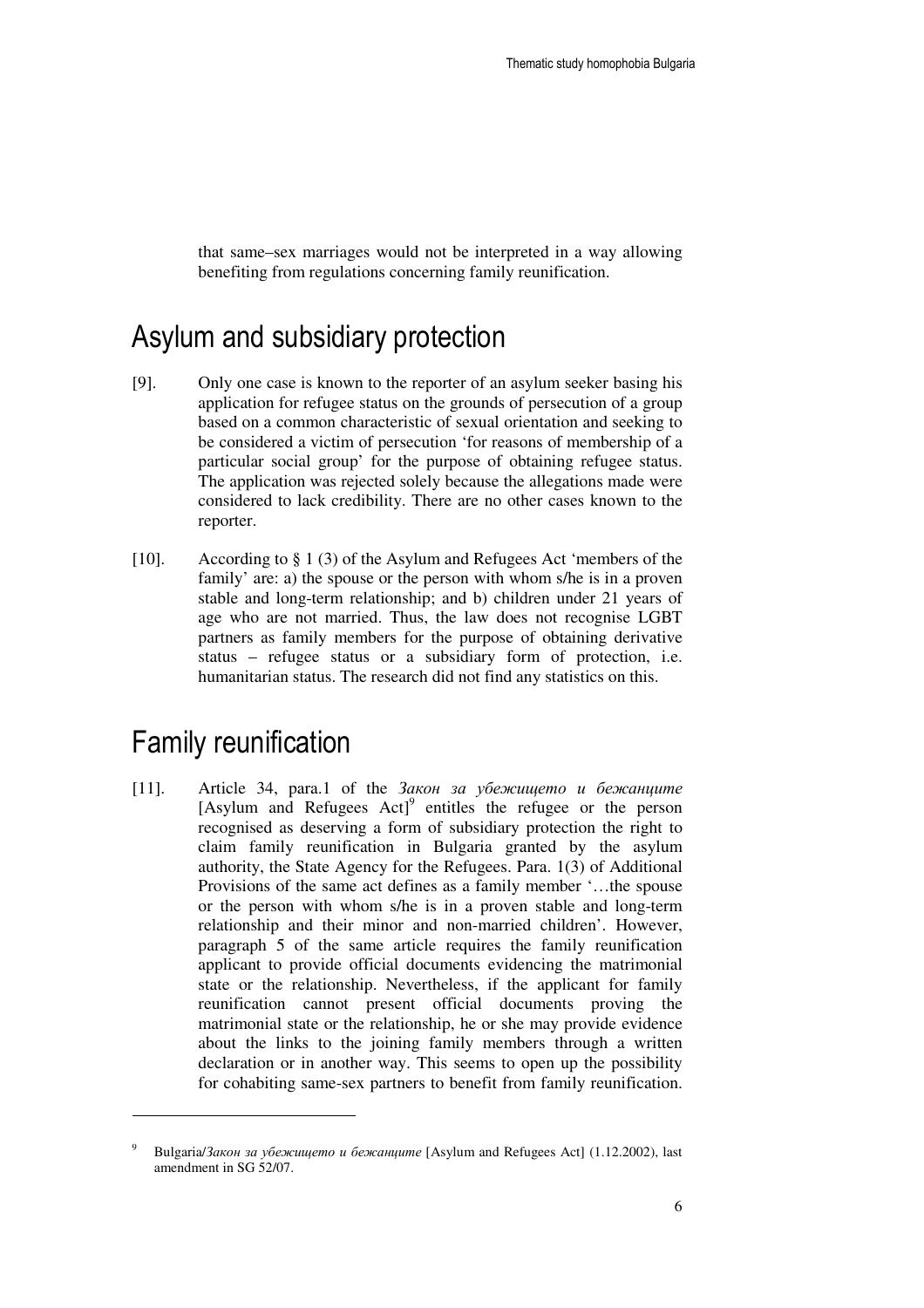However, no cases are known to the reporter of reunification being requested for LGBT partners. The reporter (the Bulgarian Helsinki Committee, the only non-governmental human rights organisation established in 1992 to protect the rights of refugees and migrants) and state authorities in charge of granting the legal status of asylum have been working closely together since 1999. Based on the experience from this working relationship, the reporter can state that official statistics are not kept and no such cases have been recorded.

### Freedom of assembly

- [12]. Freedom of assembly is recognised as a basic citizen's right in the Bulgarian Constitution of 1992. The Закон за събранията*,*  митингите и манифестациите [Assemblies, Meetings and Marches Act  $(AMMA)|^{10}$  provides for a notification regime for public assemblies in Bulgaria. It is interpreted and applied in a rather incoherent way by the municipal authorities and the national courts. The notification procedure requires prior notification to be submitted to the municipal authorities 48 hours before meetings (rallies) and five days before marches. Within 24 hours of being notified the mayor may ban the event or propose a different timing and/or place. Otherwise, the event is allowed to be held according to the notification. The bans may be appealed before the regional courts, which are obliged to decide the case within a 24-hour time limit. The court decision cannot be subject to further appeal.
- [13]. LGBT events happen very rarely only on 17 May every year since 2004. The municipal authorities and the police usually cooperate with the organisers of these events. However, the researchers found one case where a mayor banned the opening of an information centre for several days in the centre of the city of Varna in 2005. BGO Gemini filed a complaint against the ban before the PADC. The Commission found indirect discrimination in the case and a  $\epsilon$ 250 fine was imposed on the Varna municipality.<sup>11</sup> The Commission's reasoning for why this was indirect discrimination was that the municipality's decision to ban the event resulted in 'a discriminatory practice by implementing a seemingly neutral provision'. The mayor appealed the Commission's decision before the *Върховен административен съд* [Supreme

<sup>10</sup> Bulgaria/Закон за събранията*,* митингите и манифестациите [Assemblies, Meetings and Marches Act (AMMA)], (02.02.1990).

<sup>11</sup> Bulgaria / Комисия за защита срещу дискриминацията [Protection Against Discrimination Commission (PADC)], Decision No.46 (17.10.2006).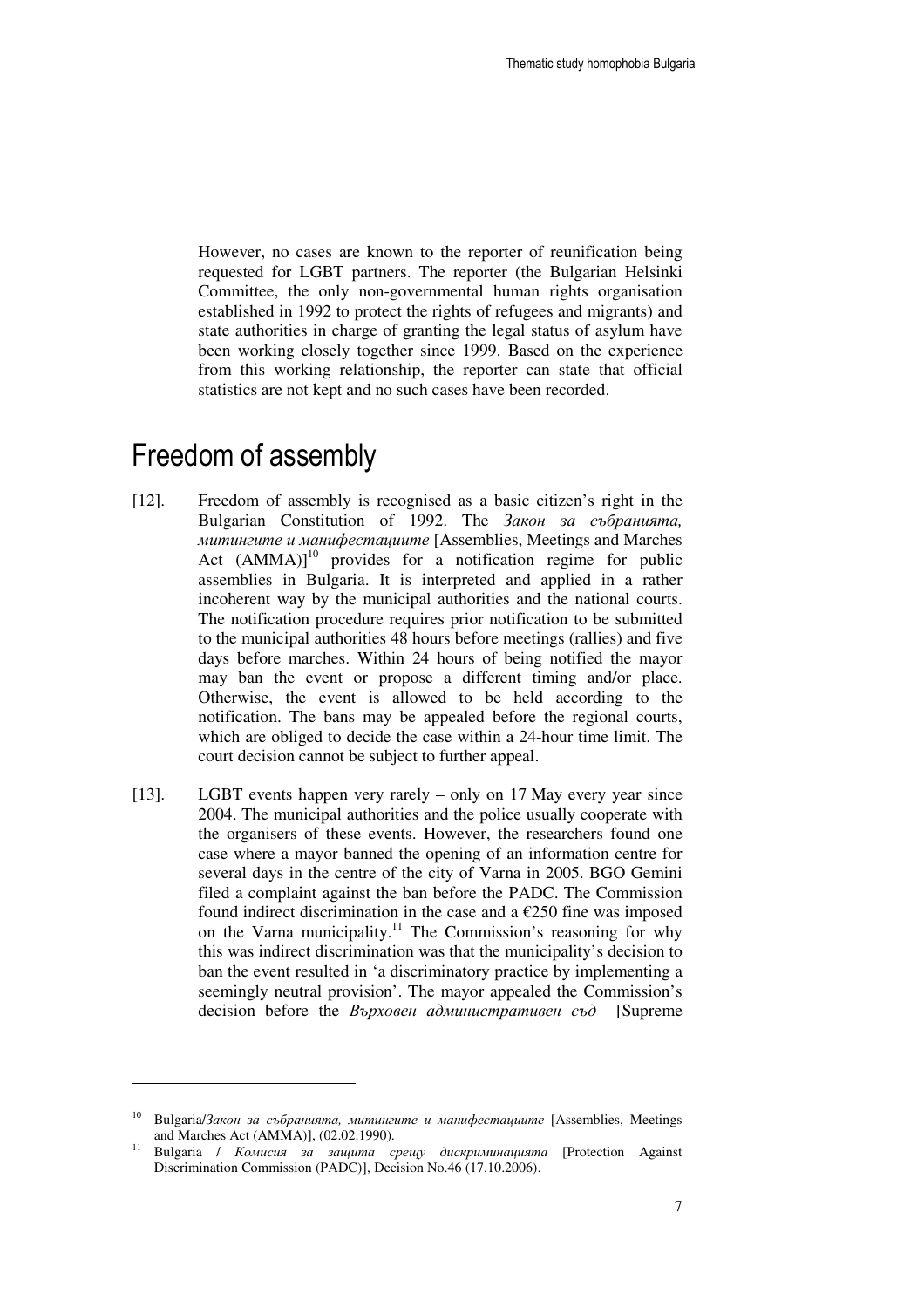Administrative Courtl.<sup>12</sup> The first instance three-member jury confirmed the Commission's decision. However, the second instance five-member jury revoked the decision, finding that there was no indirect discrimination.<sup>13</sup> The court returned the case to the Commission and the procedure is still pending.

### Hate speech and criminal law

- [14]. The Bulgarian *Наказателен кодекс* [Criminal Code] provides for sanctioning of hate speech but only on two grounds – race and religion. These provisions are not enforced $14$ . The Criminal Code does not envisage punishment for homophobic hate speech because it does not in itself constitute a crime. The research therefore did not find any case of such hate speech being subject to criminal prosecution. It is possible to sanction homophobic hate speech within the framework of the system of 'administrative punishments' under the PADC and there is only one such case pending before the courts now.<sup>15</sup>
- [15]. The cases of violence motivated by homophobic prejudices are never reported to the authorities and are very seldom reported to NGOs because of societal stigma and fear of the victims. In 2006 there were several cases of organised violence against individual victims.<sup>16</sup> In many of the cases in 2006 the perpetrators used the internet to identify the victim as LGBT and to organise themselves. The perpetrators pretend to be LGBT people in search of a partner.
- [16]. The reaction of the authorities is usually inadequate. They do not accept or file the complaints or are reluctant to believe in the existence of a homophobic motive for the crime. The victims themselves are often unwilling to file complaints due to the societal stigmas they face. This results in the absence of any criminal proceedings against the perpetrators.<sup>17</sup>

<sup>16</sup> Source: BGO Gemini, www.bgogemini.org<br><sup>17</sup> ENAB (2006), *Shadow Bananti Bulgaria* 200

<sup>12</sup> Bulgaria / Върховен административен съд*,* три*-*членен състав [Supreme Administrative Court, three-member jury], Decision No.4752 on case No.11478/2006 (15.5.2007).

<sup>13</sup> Bulgaria / Върховен административен съд*,* пет*-*членен състав [Supreme Administrative Court, five-member jury], Decision No.11295 on case No.6407/2006 (16.11.2007).

<sup>&</sup>lt;sup>14</sup> Bulgaria/Национален статистически институт [National Statistical Institute NSI] (1997-2006), *Crime and Sentenced People*, Sofia.

<sup>15</sup> Bulgaria/Софийски районен съд/Axinia Guencheva and others v Volen Siderov, case No 2014/06 (30.11.2006), pending before Софийски градски съд [Sofia Regional Court].

<sup>17</sup> ENAR(2006), *Shadow Report: Bulgaria 2006.* Also available at: http://cms.horus.be/files/99935/MediaArchive/national/Bulgaria\_2006.pdf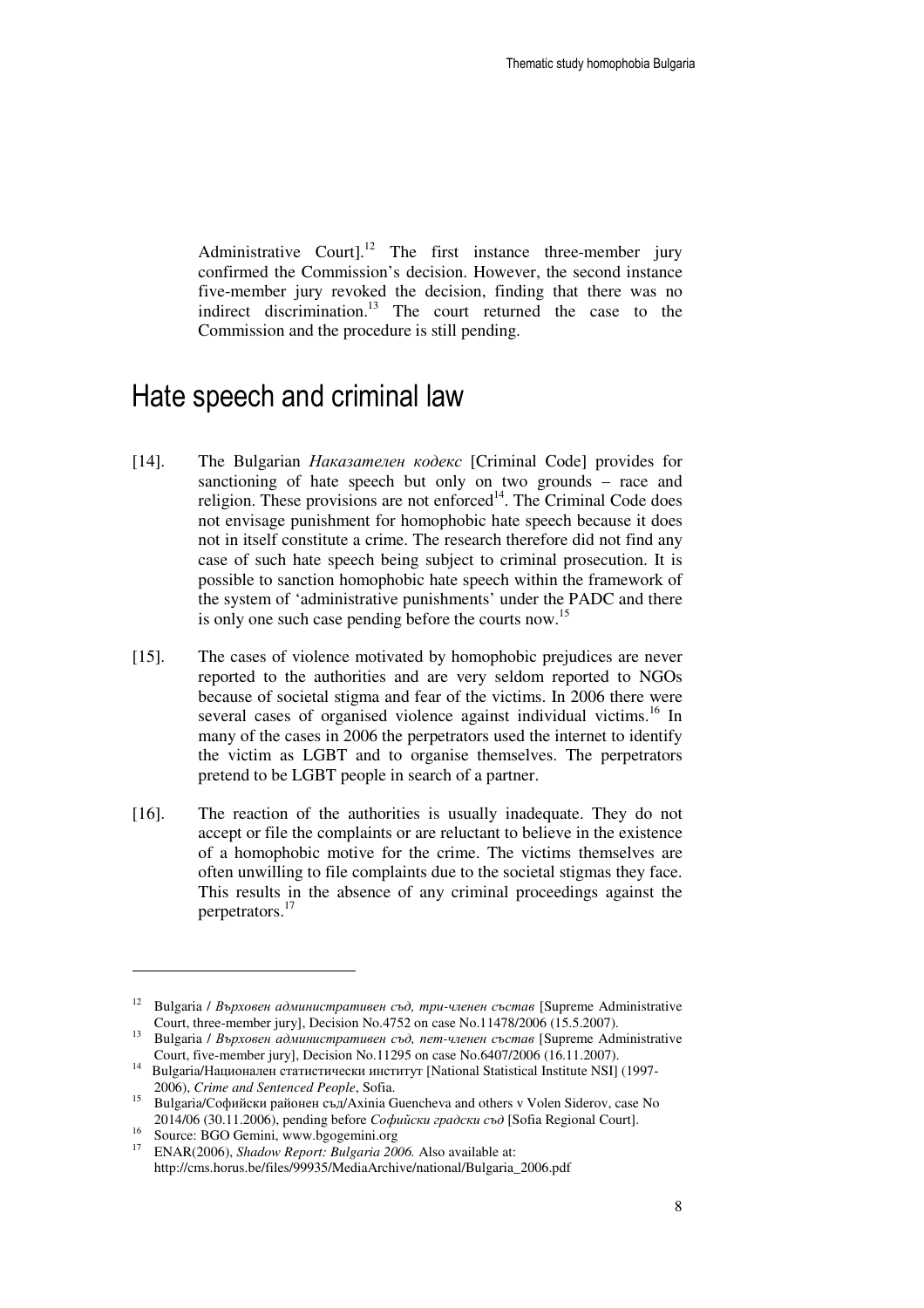### Transgender issues

- [17]. Domestic anti-discrimination legislation (the PADA, see above) bans discrimination on sexual orientation grounds and equality of treatment between women and men is guaranteed under Bulgarian law. However, neither of these pieces of legislation make any mention of transgender people.
- [18]. There are as yet no legal cases brought under anti-discrimination legislation on behalf of such people and no case law to interpret the applicability of the legislation to transgender people. Therefore, antidiscrimination law is unspecific concerning transgender people, giving so far no indication whether discrimination against them is to be considered on sexual orientation grounds or on grounds of gender.
- [19]. There is no legal definition of the concept of transsexuality in any Bulgarian law. Bulgarian legislation also lacks any regulations and procedures concerning the establishment of the status of a person who wishes to undergo sex reassignment surgery or hormonal treatment to that effect. The Bulgarian law does not prohibit hormonal treatment and surgery with the aim of sex reassignment. Gender and name alteration should be recognised by the court in two different procedures, which are not specifically provided for in the legislation.

### **Miscellaneous**

[20]. The way the prison administration collects and uses data on the sexual orientation of prisoners is unacceptable and humiliating. One reason is that this procedure is not clearly legally regulated.

### Good practices

[21]. No good practices have been identified by the reporter.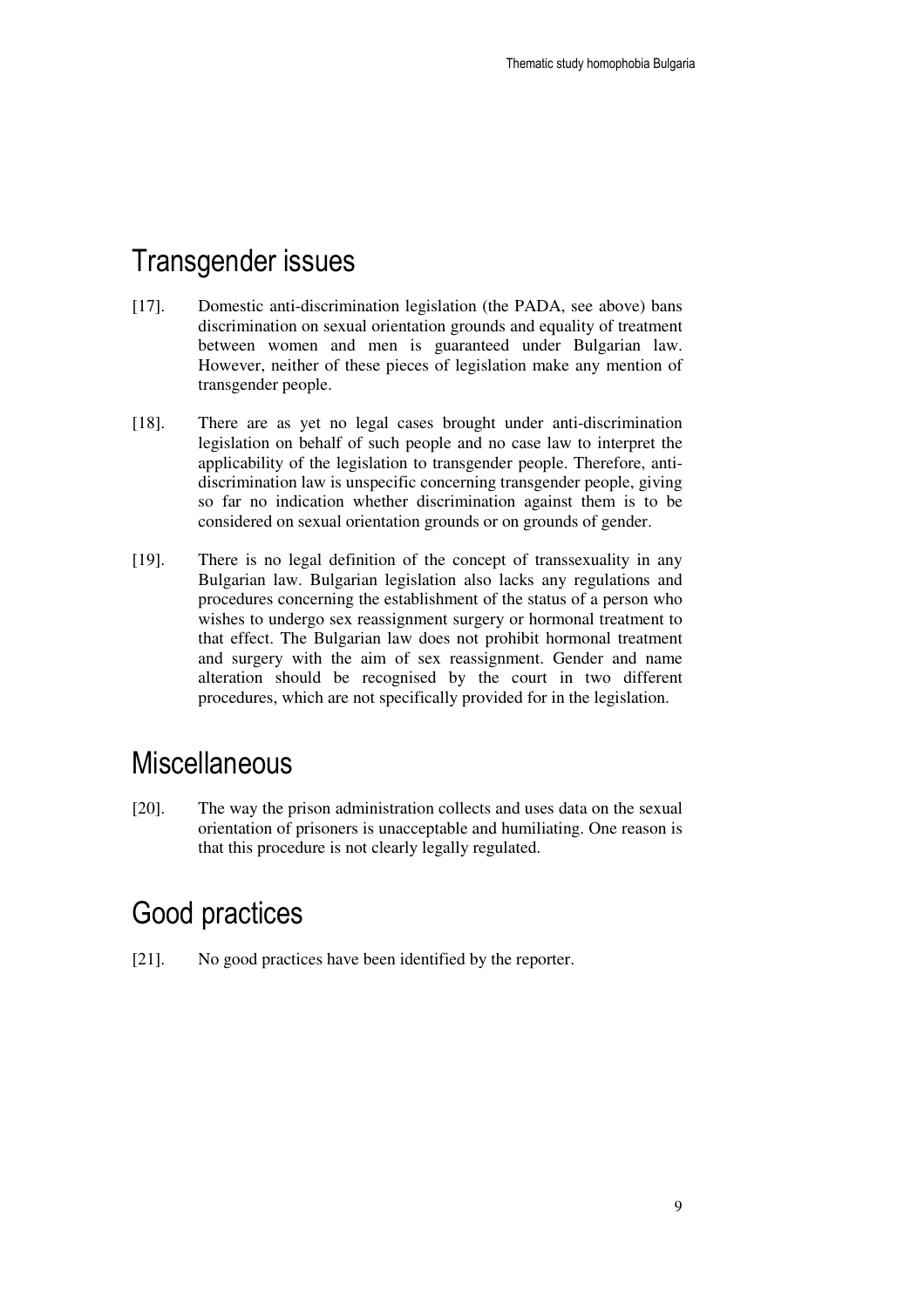## A. Implementation of Employment Directive 2000/78/EC

## Implementation of Employment Directive 2000/78/EC

- [22]. Bulgarian anti-discrimination legislation, the Закон за защита *o*т дискриминация [Protection Against Discrimination Act (PADA)])<sup>18</sup> is a single equality act transposing all the EC equality directives, including 2000/78/EC. PADA leaves no gaps in the implementation of the Directives. Indeed, it goes well beyond their requirements. The PADA is explicitly applicable to the exercise of any legal right, similarly to Protocol No.12 to the European Convention on Human Rights (ECHR).<sup>19</sup> Therefore, discrimination on sexual orientation grounds is banned in any area. Sexual orientation as a protected ground is expressly defined to include heterosexual, homosexual and bisexual orientation.<sup>20</sup> Multiple discrimination is specifically referred to.<sup>21</sup> The legislation applies uniformly to all areas of social life, including but not limited to education, public goods and services, etc.
- [23]. On the negative side, the definition of victimisation is not entirely compatible with that under the EC acquis, including Directive  $2000/78$ /EC, as it implies a necessity for a comparator.<sup>22</sup> Further, incitement to discrimination, which encompasses an instruction to discriminate, is defined as direct and wilful encouragement by a person who is in a position to influence their audience – a more restrictive approach than that of the Directives, which ban any instruction to discriminate regardless of the intent, or standing of the perpetrator.

<sup>18</sup> Bulgaria/Закон за защита от дискриминация *(*PADA*)*, (1.01.2004).

<sup>19</sup> Bulgaria/PADA/Art. 6. 'The prohibition of discrimination in the exercise and protection of the rights and freedoms provided for in the Constitution and legislation of the Republic of Bulgaria applies to all persons'.

<sup>&</sup>lt;sup>20</sup> Bulgaria/PADA/Additional Provision, § 1.10.

<sup>&</sup>lt;sup>21</sup> Bulgaria/PADA/ Additional Provision, § 1.11.

<sup>&</sup>lt;sup>22</sup> 'Less favourable treatment' language is contained in the provision, rather than the neutral 'adverse consequence or reaction' of the Directives. While the wording of the domestic provision does not specify a comparator, leaving thus a broad scope for liberal construction, including of a hypothetical comparison with the person her/himself as s/he would have been treated were it not for the action against discrimination (perceived to have been) taken, it still compounds the test for proving victimisation by adding one additional element that is not there in the wording of the Directives.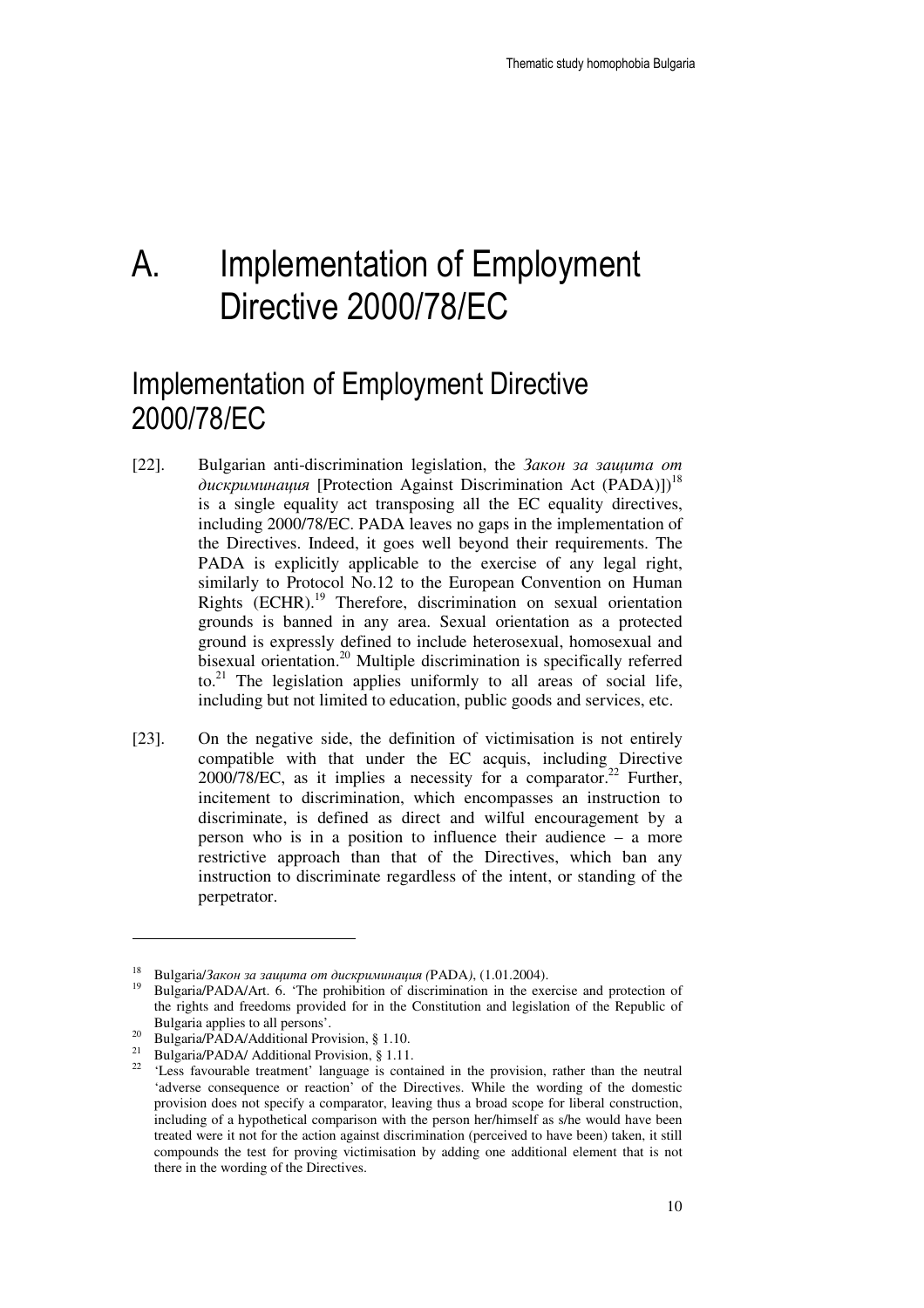- [24]. The PADA established a specialised single equality authority, the Комисията за защита от дискриминация *(*КЗД*)* [Protection Against Discrimination Commission (PADC)], with a mandate to uniformly provide protection on all grounds, including sexual orientation. The PADC is an independent collegiate body consisting of nine members, five of whom are elected by Parliament, the others appointed by the President. Their term of office is five years and their powers include: receiving and investigating complaints by victims, as well as third parties without limitation; issuing binding rulings declaring discrimination and imposing financial sanctions; issuing binding instructions to prevent, stop or require abstention from discrimination and/or restore the status quo ante; carrying out surveys and publishing independent reports; bringing court action and joining court proceedings in an *amicus curiae* capacity; making recommendations to other authorities to reform legislation or practice; giving opinions on draft legislation; and providing independent assistance to victims of discrimination. The PADC has quasiinvestigative powers, including accessing any testimony, documents or facilities for on-site inspections, which allow it to be proactive in gathering evidence, thus relieving the victim. Its proceedings are exempt from any fee or cost and can also be initiated ex officio. The equality body has initiated no *ex officio* proceedings in favor of LGBT people.
- [25]. The PADA provides for concrete duties for certain key actors, such as employers, educators and service providers, in addition to their general duties implicit in the general bans on discrimination under the law. Thus, employers and educators are under specific obligation to prevent all forms of discrimination in the workplace or place of study, jointly with trade unions in the case of the former.<sup>23</sup> Under the PADA, NGOs and trade unions have broad standing to engage in antidiscrimination proceedings before both the equality body, the PADC, and the courts. Any party, including any NGO or trade union, has standing to initiate proceedings before the PADC in any case of discrimination, including on sexual orientation grounds.<sup>24</sup> There is no limit under the law on the number of parties who may jointly bring proceedings before the PADC, implicitly authorising collective proceedings. NGOs engaged in public interest activities have explicit standing under the PADA to represent victims, as well as to join proceedings as *amicus curiae* on their own behalf.<sup>25</sup> Furthermore, public interest NGOs and trade unions have express standing to bring *actio popularis* litigation on their own behalf where the rights of many

<sup>&</sup>lt;sup>23</sup> Bulgaria/PADA/Art. 18.

<sup>&</sup>lt;sup>24</sup> Bulgaria/PADA/Art. 50.3.

<sup>25</sup> Bulgaria/PADA/Art. 71, para.2.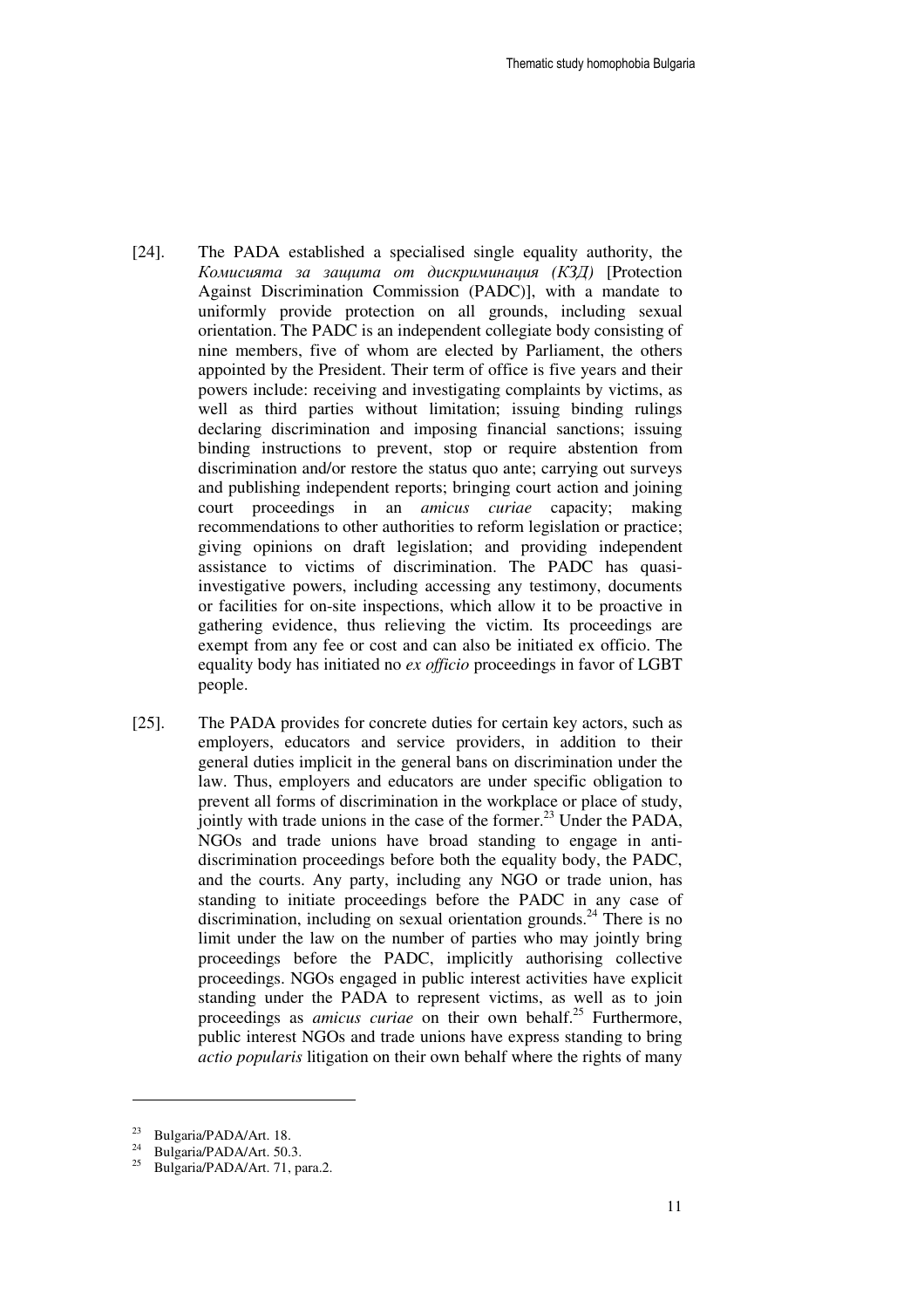parties are affected.<sup>26</sup> Undoubtedly, these standing possibilities under the PADA are of significant value in the fight against sexual orientation discrimination nationally. In practice, to date LGBT NGOs have brought two court cases on sexual orientation discrimination and three cases before the PADC. One of the court cases and one of the PADC cases were filed by NGOs on their own behalf as *actio popularis* litigants alleging the issues involved were of general importance.

- [26]. While any NGO is legally authorised to engage in sexual orientation discrimination proceedings, on its own behalf as well as on behalf or in support of victims, at present there is only one active LGBT NGO which has the resources to do so: Българската гей организация *"*Джемини*"* [the Gemini Bulgarian Gay Association (BGO Gemini)]. However, there are other human rights NGOs with a general antidiscrimination mandate which have the means, both institutionally and in terms of expertise, to bring litigation in sexual orientation discrimination cases.
- [27]. To date, there have been no legal cases of sexual orientation discrimination in the employment field. In fact, there have only been five legal cases of sexual orientation discrimination altogether. Two of these concern homophobic hate speech and are considered below, in Chapter F.1. Hate Speech and Criminal Law. One of the remaining three cases concerns access to non-education services provided by a university (reported in Annex 1 below); another concerns a refusal by a public authority to permit a peaceful LGBT public assembly and is reviewed in Chapter E. Freedom of Assembly; and the last concerns police harassment in the street of a gay man (reported in Annex 1 below).
- [28]. In January 2005, Bulgaria Air, the national carrier, announced a promotion for St. Valentine's Day – two air tickets for the price of one for any couple in love. Тhe company sent out a written instruction to all tour operators selling its tickets to make the offer available only to heterosexual couples. BGO Gemini became aware of this fact early on and obtained a copy of the instruction. It was notified of a case in which an individual gay customer was refused access to the offer on explicit sexual orientation grounds. BGO Gemini then sought advice from lawyer with the Bulgarian Helsinki Committee concerning possible legal action and they prepared the necessary set of evidence documenting the case. They also sought assistance from journalists at a rights-sensitive radio station, Radio Net (no longer broadcasting), who undertook situational testing by phone with the company,

<sup>26</sup> Bulgaria/PADA/Art. 71, para.3.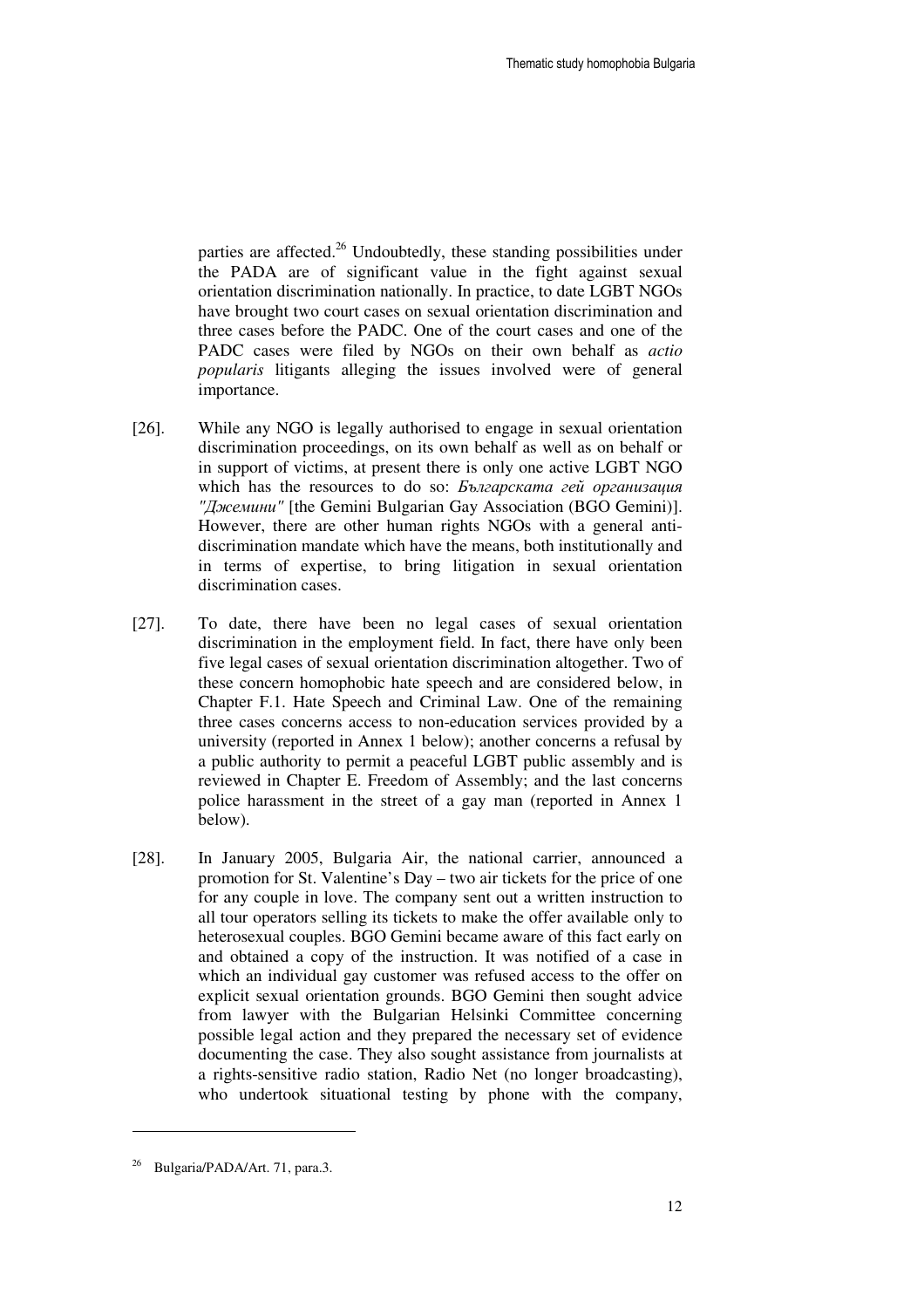requesting two tickets for the price of one for a gay couple. A company employee made an explicit refusal motivated by sexual orientation. The journalist then contacted the company's Sales Manager seeking confirmation as to whether this was official company policy and was expressly informed that is was. The journalist then advised the manager that he might want to consider the possibility of the company being taken to court under antidiscrimination law over this. Just days later the company issued a new written instruction notifying all sales offices to provide customers with equal access to the offer irrespective of their sex.

[29]. The case sets a precedent. First, it involves a private sector entity revoking a discriminatory act of its own accord, without coercion from any authority. Secondly, it illustrates the pre-emptive power of anti-discrimination law. Thirdly, it is an example of civil society cooperation and civil society / media cooperation. And fourthly, it shows how situational testing can be used to document breaches of anti-discrimination rights.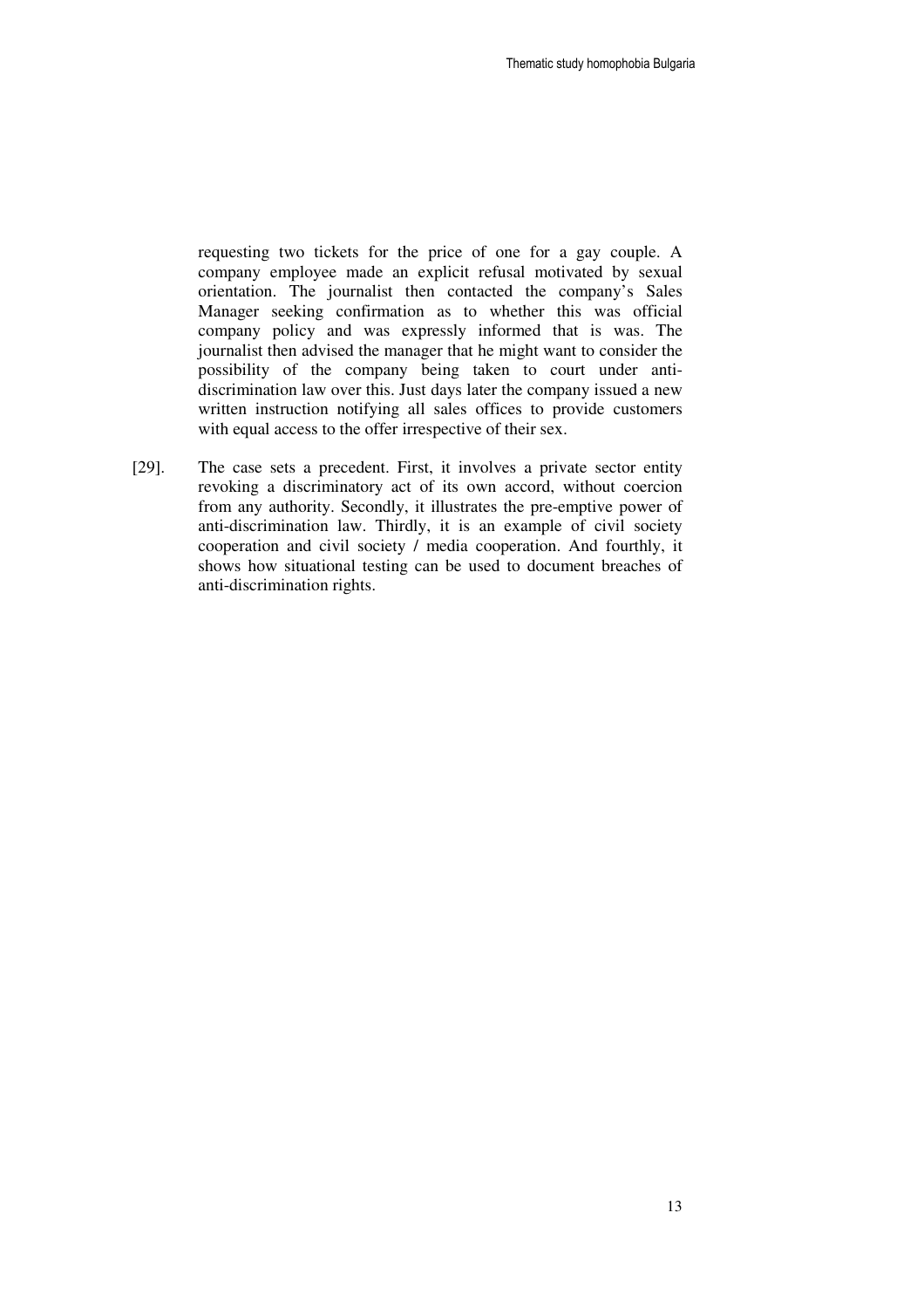## B. Freedom of movement

- [30]. According to Article 45 of the Charter of Fundamental Rights, every citizen of the European Union has the right to move and reside freely within the territory of the Member States. According to Directive 2004/38/EC (29.04.2004), family members of European Union citizens who accompany or join them also benefit from the right to move and reside within the territory of the Member States under certain conditions.
- [31]. Domestic legislation related to foreigners does recognise family ties as giving rise to a derived right to residence in Bulgaria. The conditions imposed on family reunification for the family members of nationals are in general more liberal than those imposed on family members of foreigners. However, after EU accession on 01.01.2007 citizens of the European Union are no longer considered foreigners under national legislation. Pursuant to Article 2 of the Закон за чужденците в Република България [Act on Foreigners in the Republic of Bulgaria], $27$  'foreigner in the sense of this law shall be any person who is not a Bulgarian citizen or is not a citizen of another Member State of the European Union, of a state party to the Agreement on the European Economic Area or of the Swiss Confederation'.
- [32]. As of 01.01.2007, specific legislation (Закон за влизането*,*  пребиваването и напускането на Република България на гражданите на Европейския съюз и членовете на техните семейства [Entry, Residence and Exit of EU Citizens and Accompanying Members of Their Families Act])<sup>28</sup> regulates the residence requirements for EU citizens and their spouses. Thus, the concept of family members was extended for all citizens of the European Union, as well as for nationals of Iceland, Liechtenstein, Norway and Switzerland, to include: 1. the spouse or current cohabitant of the citizen of the EU; 2. the descendants of a citizen of the European Union under 21 years of age and still dependent on him/her, including the direct descendants of the spouse; 3. ascendants

-

<sup>&</sup>lt;sup>27</sup> Bulgaria/Закон за чужденците в Република България [Act on Foreigners in the Republic of Bulgaria] (23.12.1998), amended regarding this provision in State Gazette 29 and enforced on 10.04.2007.

<sup>28</sup> Bulgaria/Закон за влизането*,* пребиваването и напускането на Република България на гражданите на Европейския съюз и членовете на техните семейства [Entry, Residence and Exit of EU Citizens and Accompanying Members of Their Families Act], (01.01.2007).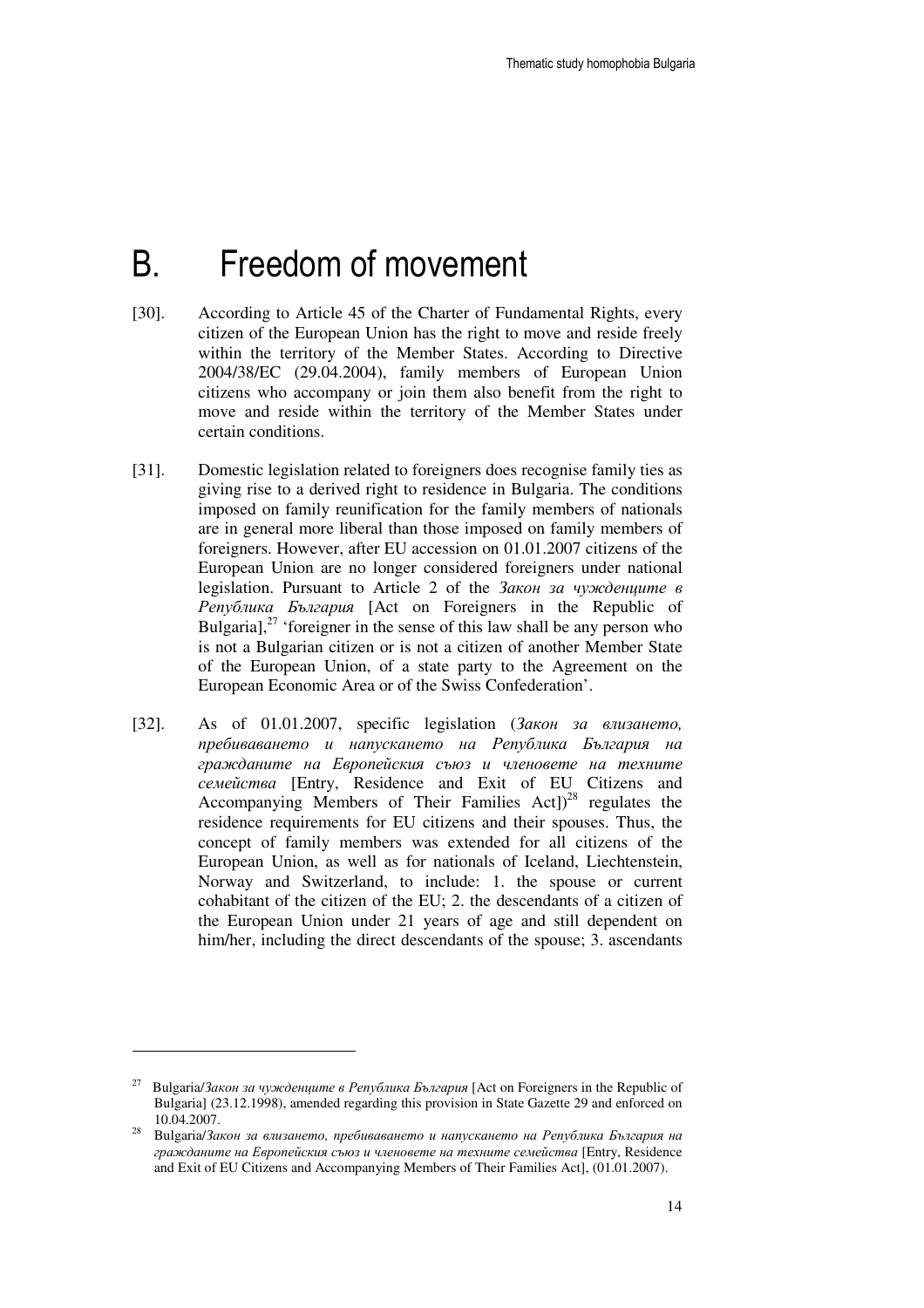who are maintained by the citizen of the European Union or by his/her spouse.<sup>29</sup>

- [33]. The legal definition of  $\S1(1)$  does not specify the gender of the person entitled to rights under the Entry, Residence and Exit of EU Citizens and Accompanying Members of Their Families Act. Thus the law does not explicitly exclude LGBT family members from the right to enjoy the residence privileges of their EU spouses or cohabitants. In practice, there are no registered cases of either the granting or of the refusal of visas and/or residence permits LGBT spouses or cohabitants.
- [34]. All EU citizens and their family members who wish to reside in Bulgaria for more than 90 days are issued with a long-term or permanent residence certificate by the National Police Service. Longterm residence is for a maximum period of five years. A long-term residence permit is issued on several other grounds, such as employment or self-employment, retirement, etc. Where a European Union citizen submits an application for a long-term residence certificate in his or her capacity as a family member of another European Union citizen, the sole condition is to prove that he or she is a family member of or is currently cohabiting with the European Union citizen. Nothing regarding LGBT people is mentioned in the law, nor in practice there are cases to discuss and/or study. LGBT partners of EU citizens are not specifically entitled to enjoy family rights in relation to freedom of movement according to the Bulgarian legislation
- [35]. LGBT third country nationals who are spouses of EU citizens are entitled in principle to exercise their rights of freedom of movement and to reside within the territory of the Member States, though this entitlement is not yet supported by any evident cases of practical implementation. It emerges from the fact that the legal definition of §.1(1) of the Entry, Residence and Exit of EU Citizens and Accompanying Members of Their Families Act does not specify the gender of the person entitled to rights under the law and thus does not explicitly exclude LGBT family members from the right to enjoy the same residence privileges as their EU spouses or cohabitants. Again, no recorded cases were found of either the granting or the refusal of visas and/or residence permits for LGBT spouses or cohabitants. Bulgarian immigration law and practice of implementation and judicial interpretations are quite poor as actual immigration to Bulgaria started in the middle of 1990s. Academic views, comments or analysis are missing.

<sup>29</sup> Bulgaria/Entry, Residence and Exit of EU Citizens and Accompanying Members of Their Families Act, Additional provisions, Art. 1, para.1.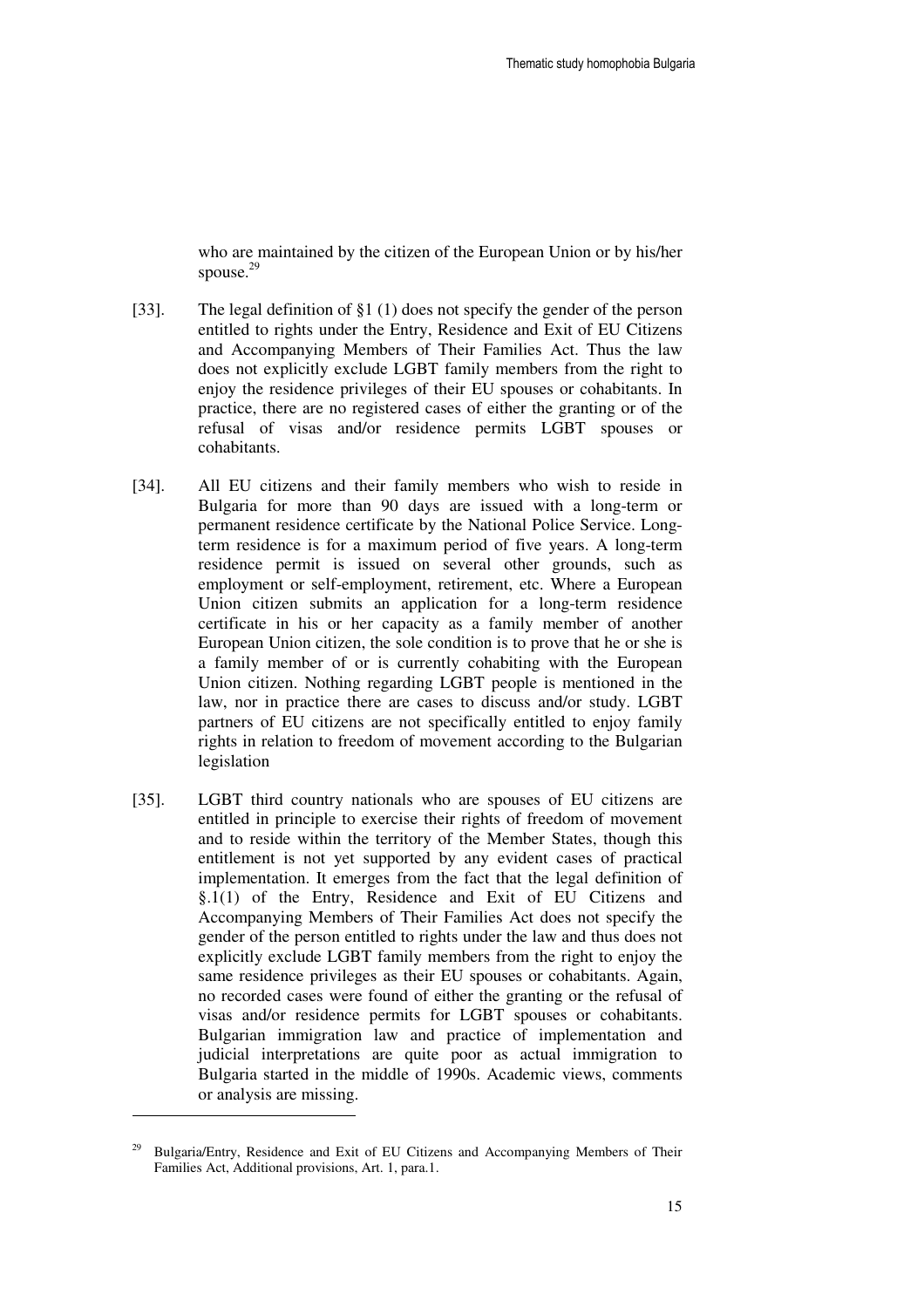- [36]. The Bulgarian national legal system does not recognise same-sex couples either as spouses or as cohabitants. During discussions about the new draft of the Family Code and other legislation regarding foreigners (which took place in 2006 and 2007) there were no indications that 'cohabitation' would be interpreted in any other way than as a 'marriage-like relationship', i.e. as the union between a man and a woman. Under Article 7 of the Family Code, a marriage can be agreed between a man and a woman upon mutual consent declared explicitly before a civil registration clerk. The code was adopted in 1985 and has not been changed since, except in relation to international adoptions. Thus, there is no existing legal mechanism in order to officially recognise the rights of LGBT couples. No references in the literature could be provided, as there was no relevant literature found by the research. Nevertheless, under Article 75, para. 3 of the International Private Law Code, a marriage which was concluded in another state according to the rules and criteria set in the national legislation of that state is recognised by the Bulgarian authorities if the couple established their habitual residence in the given state in conjunction with Article 79, para. 2 of the Code.
- [37]. The research did not find any statistics available. The reporter (the Bulgarian Helsinki Committee, the only non-governmental human rights organisation established in 1992 to protect the rights of refugees and migrants) and the state authorities in charge of granting the legal status of asylum, dealing with migrants and refugees, have been working closely together since 1999. On the strength of this experience, we can attest that official statistics are not kept and that no such cases have been recorded. Specific requests for information required for this research were not made, as the length of time before a reply might be expected would be much longer than the time estimated for the research and because of the past practice by state authorities of not responding to data requests.

## C. Asylum and subsidiary protection

[38]. According to Article 10(1)(d) of Council Directive 2004/83/EC (29.04.2004) on minimum standards for the qualification and status of third country nationals or stateless persons as refugees or as persons who otherwise need international protection (the 'Qualification Directive'), persecution of a group based on a common characteristic of sexual orientation might be considered to be persecution 'for reasons of membership of a particular social group' for the purpose of obtaining refugee status. According to Bulgarian legislation, it is unclear whether transgender people could be recognised as belonging to a 'social group' and, if so, which.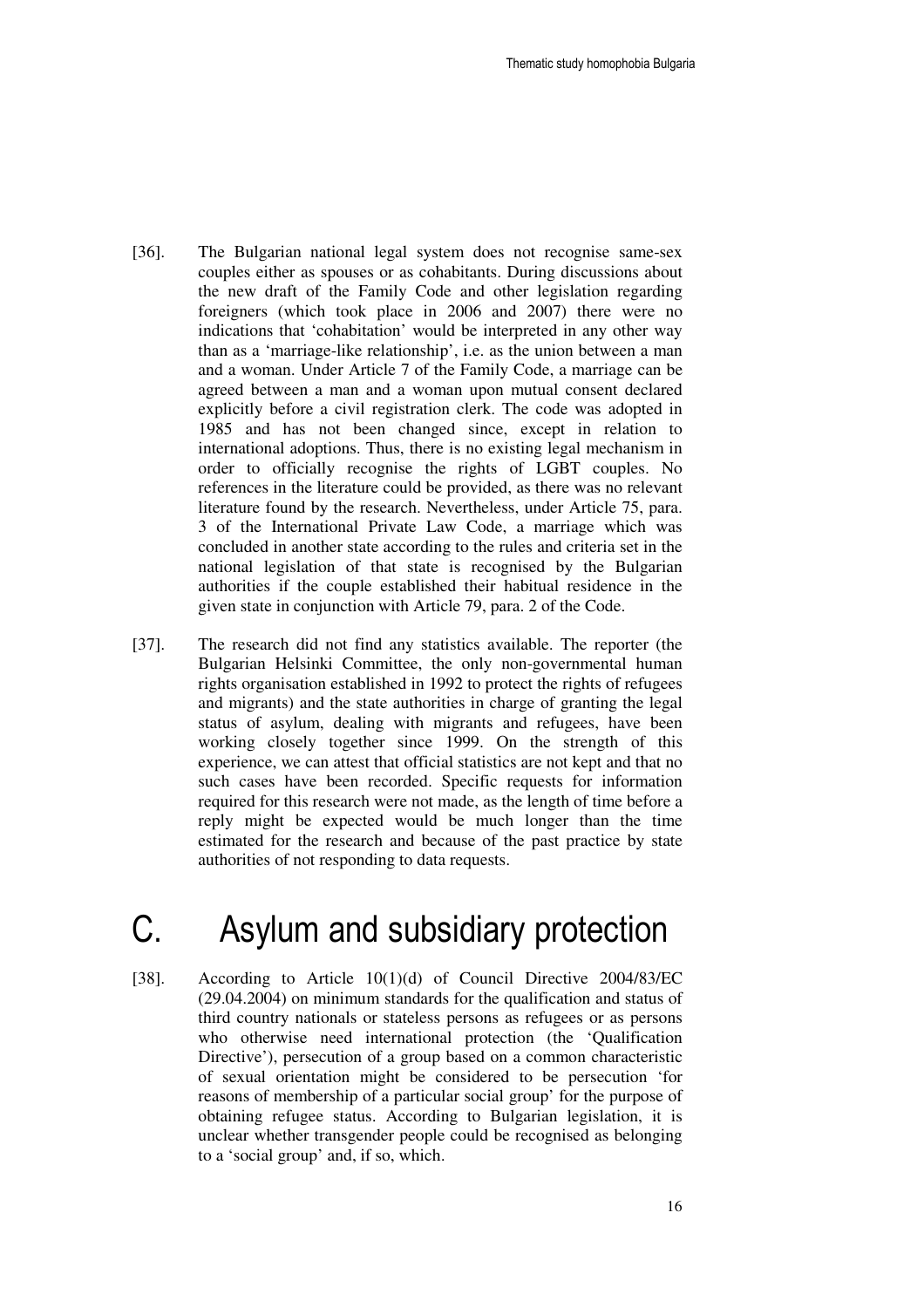- [39]. Since Bulgaria established a procedure to process claims for asylum there has been only one case where an asylum seeker based his application on the grounds of persecution of a group based on a common characteristic of sexual orientation and sought to be considered a victim of persecution 'for reasons of membership of a particular social group' for the purpose of obtaining refugee status. The application was rejected, but solely due to the lack of credibility of the claimant's allegations. The court accepted in principle that sexual orientation could constitute a ground for persecution under Article 1A of the 1951 Geneva Convention Related to the Status of Refugees (Decision N12294 of 30.12.2003 of the Върховен административен съд [Supreme Administrative Court]).
- [40]. No statistical information was found by the researchers. The reporter (the Bulgarian Helsinki Committee) and the state authorities in charge of granting the legal status of asylum have been working closely together since 1999. On the strength of this experience, we can attest that official statistics are not kept and that no such cases have been recorded. Specific requests for information needed in this research were not made, as the length of time before a reply might be expected would be much longer than the time estimated for the research and because of the past practice by state authorities of not responding to data requests.
- [41]. According to Article 2(h) of Council Directive 2004/83/EC of 29 April 2004 (the 'Qualification Directive'), family members in the context of asylum and/or subsidiary protection include unmarried partners in a stable relationship, where the legislation or practice of the Member State concerned treats unmarried couples in a way comparable to married couples under its law relating to aliens.

According to § 1 (3) of the Asylum and Refugees Act 'family members' are: a) the spouse or the person with whom s/he is in a proven stable and long-term relationship and their non-married children under 21 years of age. Thus, the law does not recognise LGBT partners as family members for the purpose of obtaining derivative status – refugee status or subsidiary form of protection, i.e. humanitarian status. Art.7 of the Family Code regulates the marriage as mutual agreement between a man and a woman. The practice on the relevant provision (Art.24, Para 1, item 14 of the Act on Foreigners in the Republic of Bulgaria) followed the concept of heterosexual cohabitation as a ground to obtain residence, temporary or permanent. The adoption of the Entry, Residence and Exit of Citizens of the EU and Accompanying Members of Their Families Act on 01.01.2007 introduced the obligation to prove that the cohabitation was formally registered in the country of origin or the habitual residence of the couple. It brings an interesting opportunity to interpret the law in a way that acknowledges LGBT couples as cohabitants for the purposes of the Law on Foreigners in the Republic of Bulgaria or the Entry, Residence and Exit of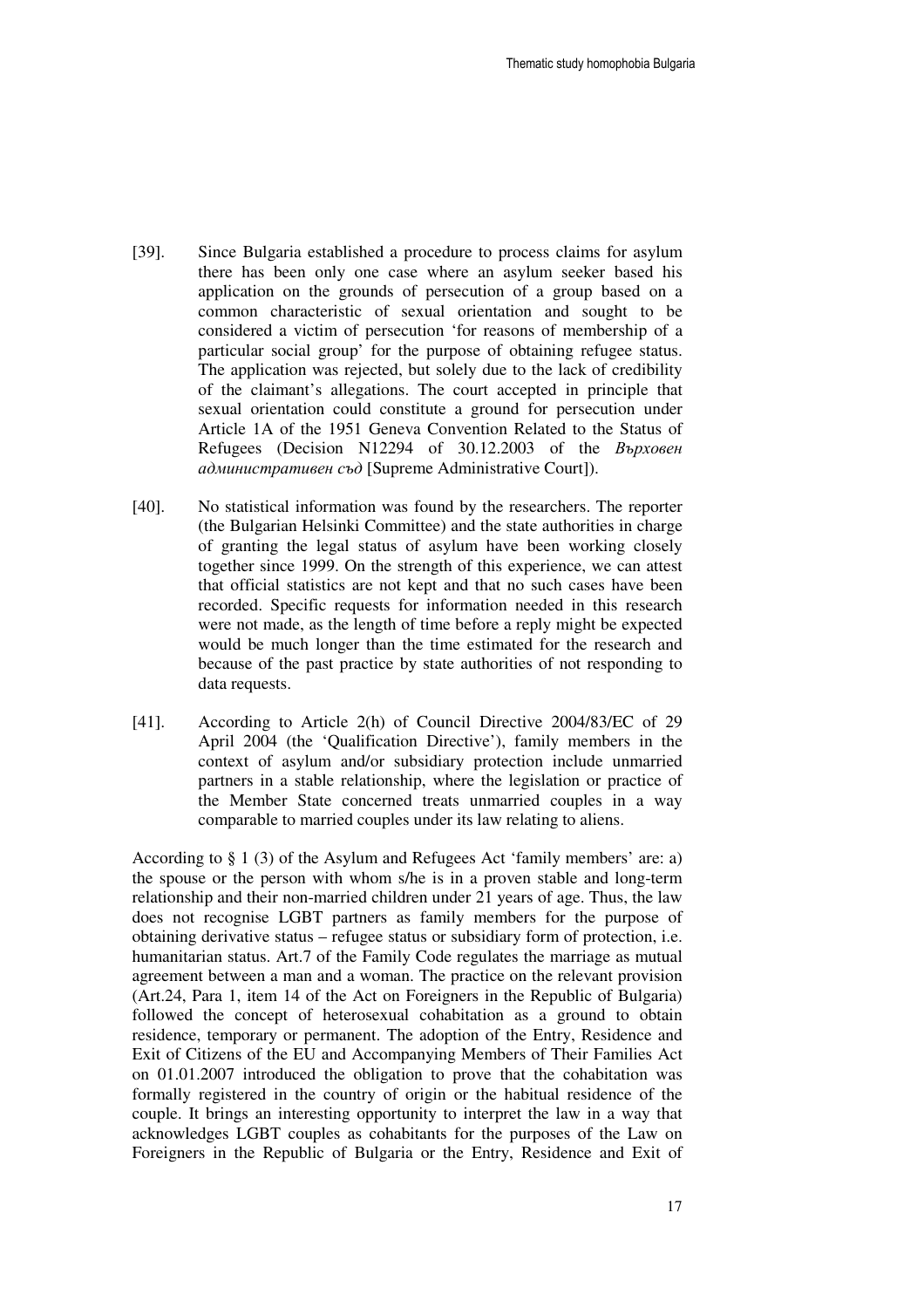Citizens of the EU and Accompanying Members of Their Families Act, if they can prove that their cohabitation was recognised in a formal manner by the relevant authority of their country. There is no practice yet to confirm this interpretation. Nonetheless, this option would not be applicable for asylum or refugee couples as by definition they cannot be asked to provide evidence originating from their country of origin and often, if not in principle, this is the case.

[42]. The research did not find any relevant statistics or any cases that had been recorded.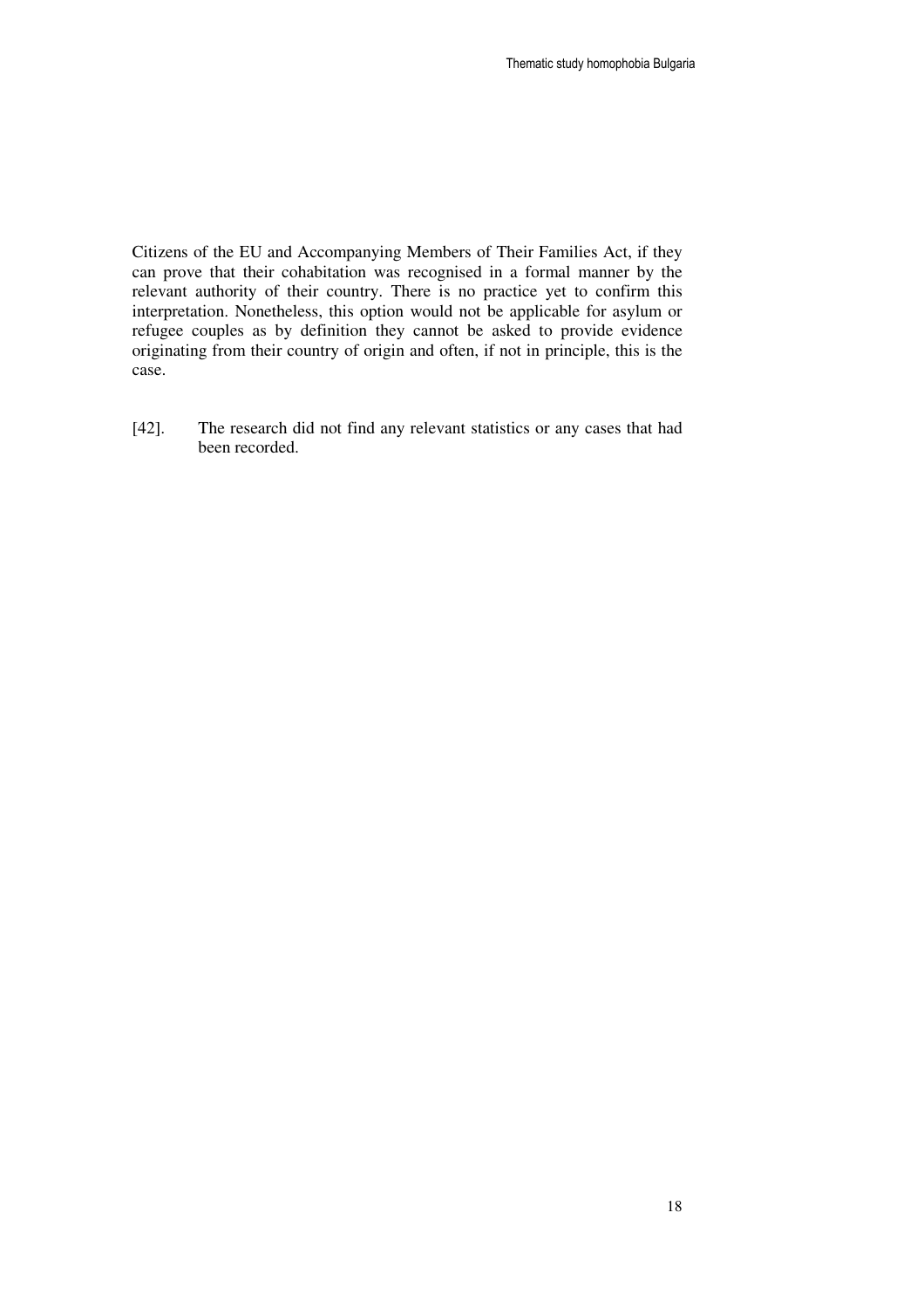## D. Family reunification

- [43]. According to Article 4(3) of the Council Directive 2003/86/EC of 22 September 2003 on the right to family reunification, Member States may authorise the entry and residence of the unmarried partner, who is a third country national with whom the sponsor is in a duly attested, stable, long-term relationship, or of a third country national who is bound to the sponsor by a registered partnership.
- [44]. Article 34, para. 1 of the Asylum and Refugees Act <sup>30</sup> entitles the refugee or the person benefiting from subsidiary protection the right to claim family reunification in Bulgaria granted by the asylum authority, the State Agency for the Refugees. Para. 1(3) of the Additional Provisions of the same act defines as a family member '…the spouse or the person with whom s/he is in a proven stable and long-term relationship and their minor and non-married children'. However, paragraph 5 of the given article requires the family reunification applicant to provide official documents evidencing the matrimonial state or the relationship. Despite this, if the family reunification applicant cannot present official documents proving the matrimonial state or the relationship, the existence of a proven stable and long-term relationship may be evidenced by a written declaration or in another way. In practice, no cases where reunification was requested for LGBT partners have been recorded to the knowledge of the reporter. The reporter (the Bulgarian Helsinki Committee) and the state authorities in charge of granting the legal status of asylum have been working closely together since 1999. On the strength of this experience, we can attest that official statistics are not kept and that no such cases have been recorded. Specific requests for information needed in this research were not made, as the length of time before a reply might be expected would be much longer than the time estimated for the research and because of the past practice by state authorities of not responding to data requests.
- [45]. A third country national may enter the territory of Bulgaria if s/he holds valid documents, namely a valid passport, or another document for travel abroad substituting the passport, and an entry authorisation (transit visa or residence visa). Visas are not required where Bulgaria and the country whose nationality the foreigner holds have concluded a treaty on visa-free entry clearance. A residence permit is issued to a foreigner who intends to reside in the country for a period exceeding 180 days. The person must first apply for a long-stay visa (visa D)

Bulgaria/Закон за убежището и бежанците [Asylum and Refugees Act] (came into force on 01.12.2002, amended SG 31/05; last amended in SG 52/07).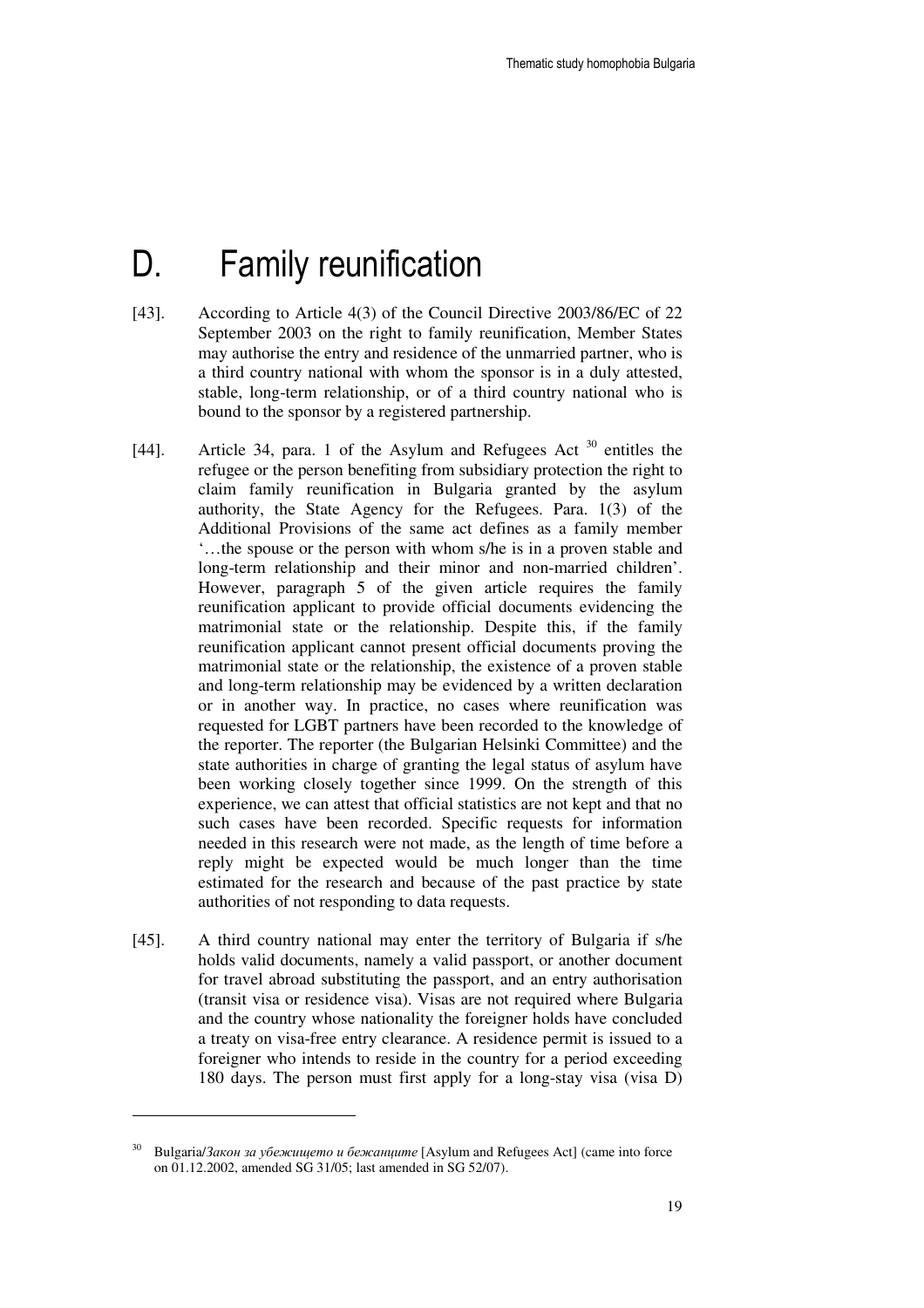abroad, then enter the country on the basis of the visa D and submit an application for a long-term residence permit (continuing – up to one year, or permanent – indefinite).

- [46]. For the purpose of family reunification, a family member of a Bulgarian citizen or of an EU citizen, may be: 1. a spouse; 2. unmarried minor relatives in the descending line; 3. relatives in the descending line over 21 years of age who are unable to provide for themselves due to serious health problems; 4. relatives in the ascending line; 5. other members of his/her household who have been reliant entirely on his/her support in their state of origin or in their state of customary residence and whose serious state of health enforces the Bulgarian/EU citizen to take personal care of them.<sup>31</sup>
- [47]. The research did not find any relevant statistics to demonstrate the impact/social reality of the relevant legislation for LGBT people.
- [48]. In 2005 a case was recorded of a gay couple who were recognised partners in Iceland and then sought recognition of their registered partnership before the Bulgarian authorities.<sup>32</sup> One of the partners was a Bulgarian national, the other an Icelandic national. They first tried to report the marriage before the Bulgarian consulate abroad, rather unsuccessfully. Later, the Icelandic partner obtained a short-term entry visa for Bulgaria on a different ground and the couple managed to enter the country. However, the Icelandic partners attempt to prolong his stay in Bulgaria by obtaining a long-term stay permit on the basis of a registered partnership with a Bulgarian citizen failed. The police migration authorities politely explained to them that it would be useless to accept his application and subsequently refused to register the attempt to submit the application.

## E. Freedom of assembly

[49]. Freedom of assembly is stipulated as a basic citizen's right in the Bulgarian Constitution of 1992. There is a notification regime for public assemblies in Bulgaria, as provided by the  $3a\kappa$ <sup>3a</sup> събранията*,* митингите и манифестациите [Assemblies, Meetings and Marches Act  $(AMMA)$ <sup>33</sup> In spite of being outdated, the Act is generally considered to be balanced and relatively liberal,

<sup>&</sup>lt;sup>31</sup> Bulgaria/Act on Foreigners in the Republic of Bulgaria, Art.2, para.2.

<sup>&</sup>lt;sup>32</sup> Source: *Български хелзински комитет* [Bulgarian Helsinki Committee]: www.bghelsinki.org.

<sup>33</sup> Bulgaria/Закон за събранията*,* митингите и манифестациите [Assemblies, Meetings and Marches Act] (02.02.1990).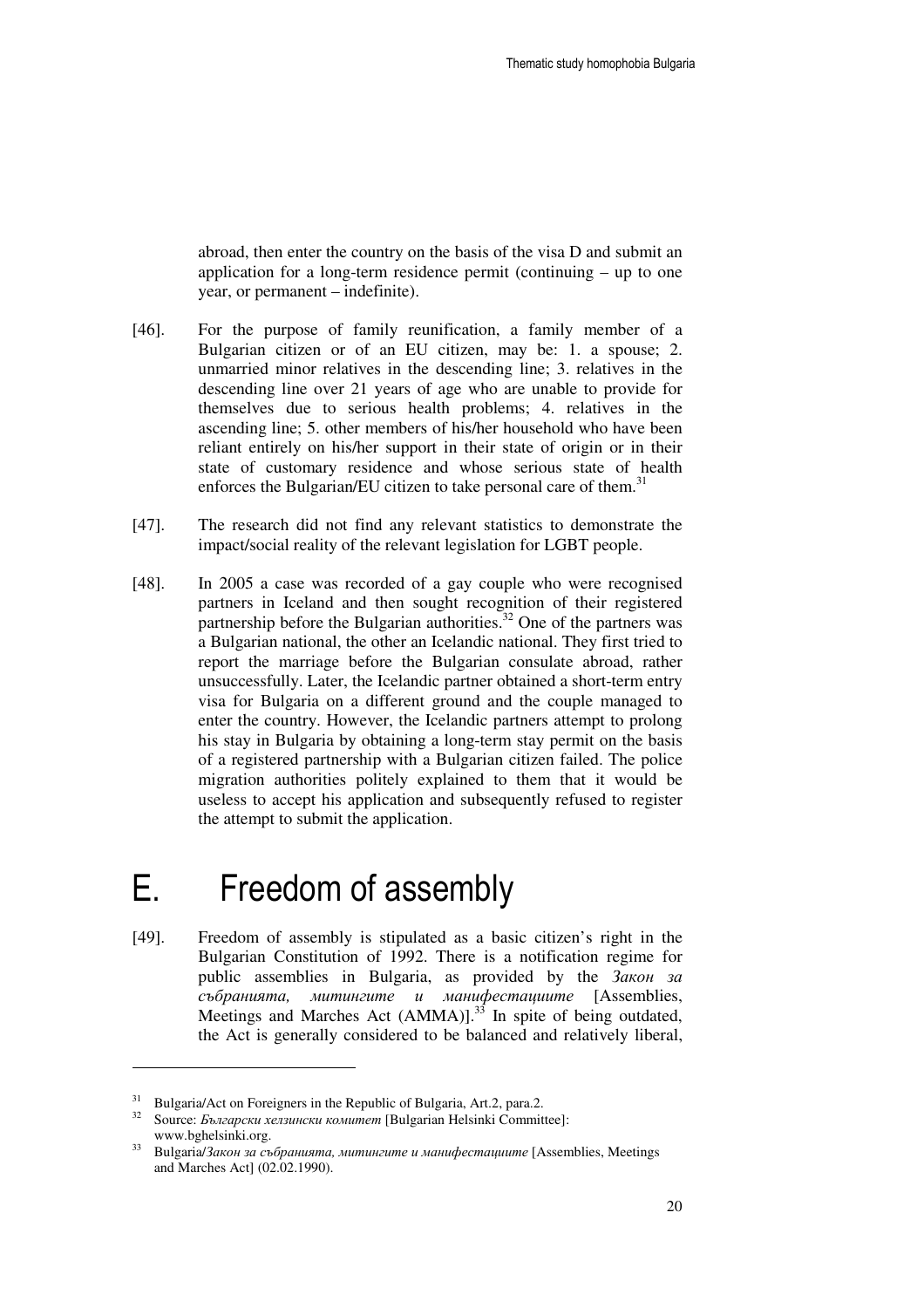according to the Organisation for Security and Co-operation in Europe and as illustrated by certain cases presented to the European Court of Human Rights. Nonetheless, it is interpreted and applied in a rather incoherent way by the municipal authorities and the national courts.

- [50]. The notification procedure, prescribed in the AMMA, requires prior notification to be submitted to the municipal authorities. The deadline is 48 hours prior to meetings (rallies) and five days before marches. Within 24 hours of being notified the mayor may ban the event or propose a different timing and/or place. Otherwise, the event is supposed to be held according to the notification. The bans may be appealed before the regional courts, which are obliged to decide the case within a 24-hour time limit. The court decision cannot be subject to further appeal.
- [51]. Very few LGBT events have been organised in recent years. The organisers are usually the main LGBT NGOs in Bulgaria: Българска гей организация *'*Джемини*'* [Gemini Bulgarian Gay Association (BGO Gemini)], Куиър [Queer], Спортен клуб *'*Тангра*'* [Tangra Sport Club], as well as some LGBT clubs and lounges. Most of the events were organised by BGO Gemini. They describe the authorities' attitude towards their events as good, with some exceptions. The municipal authorities usually cooperate with the organisers to ensure the smooth course of the event. In some cases the mayors have not agreed to the time and place notified and proposed new ones, but these acts were considered reasonable by the organisers. The police usually provide a reliable and non-obtrusive presence at the events.
- [52]. Since 2004, each year on 17 May BGO Gemini has organised an event to mark that date as the International Day Against Homophobia. In 2007 no public event was held, but in 2005 and 2006 big marches took place on 17 May in Sofia. In 2006 other public arts events were organised during the day, in addition to the march. The municipal authorities in Sofia cooperated with the organisers.
- [53]. In the summers of 2005, 2006 and 2007, BGO Gemini organised national information campaigns under the title Pink Point. These events have included a marquee at a central location in a city where volunteers distribute information brochures and leaflets and answer questions during the day. In 2006 and 2007 Pink Point events were held only in Sofia. In 2005, when the campaign was launched for the first time, it was implemented as a tour of events around the country, covering the main cities: Sofia, Plovdiv, Stara Zagora, Bourgas and Varna. In each city the information point was maintained in the central square for three or four days and the attendance rate was about 100- 150 people per day. The Royal Embassy of the Kingdom of the Netherlands financially supported the campaign tour in 2005. There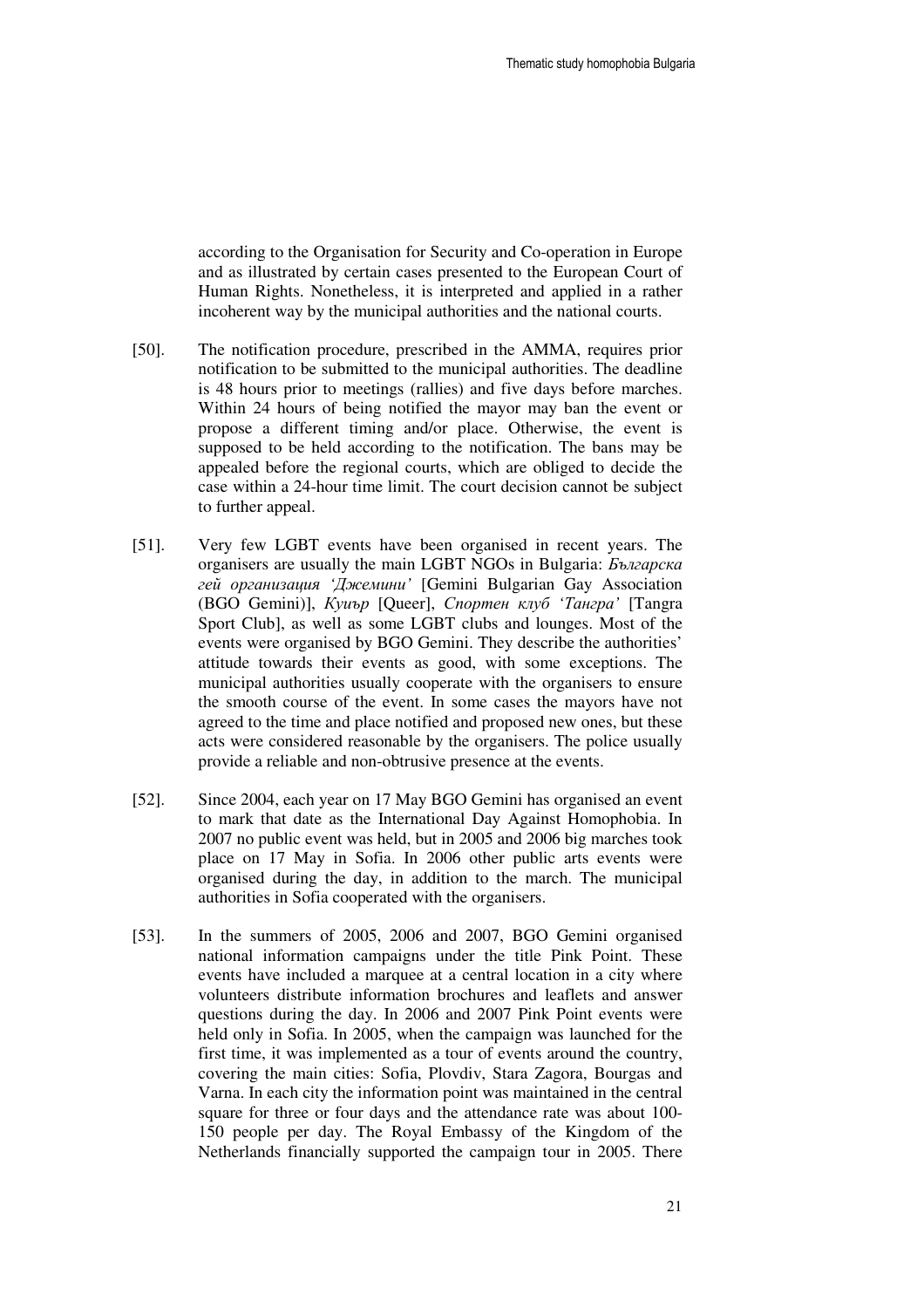was no trouble during the campaign tour in 2005, with the exception of Varna, where the tour was supposed to end.

[54]. Three events were planned for Varna on 24-27 August 2005: the Pink Point information marquee in the central square; an open stage in front of the night club Alexander; and a beach volleyball tournament at the central city beach, organised by the Tangra Sport Club. All these events were banned by the mayor. The bans were imposed more than a month after the 24-hour deadline had expired. In fact, the ban was issued on 23 August, i.e. one day before the event. Thus, in accordance with the AMMA, the organisers could legally set up the events, regardless of the mayor's ban. Nevertheless, the organisers decided to avoid confrontation with the authorities and held the Pink Point at a private lounge at the central beach, though with a very low rate of attendance – only a few visitors came. The sporting event and the open stage performance were cancelled. All the regional media approved the mayor's decision. Thus, the organisers did not appeal the ban before the Varna Regional Court, due to the overwhelming media attention. The only reaction came from BGO Gemini, who lodged a complaint before the Protection Against Discrimination Commission against the ban imposed on the Pink Point event. The NGO argued that the mayor of Varna had explicitly expressed his prejudices and that there was no equal treatment, since he had allowed a huge pornography festival to take place on 9-13 August 2005. BGO Gemini alleged the presence of indirect discrimination in the mayor's ban before the Commission and that allegation was fully accepted by the anti-discrimination body. However, the facts suggest a clear case of covert direct discrimination, according to Bulgarian antidiscrimination law. The Commission found indirect discrimination in the case and a  $\epsilon$ 250 fine was imposed on the Varna municipality.<sup>3</sup> The mayor appealed the decision before the Supreme Administrative Court.<sup>35</sup> The first instance three-member jury confirmed the Commission's decision. However, the second instance five-member jury revoked the decision, finding that there was no indirect discrimination in the case and that the Commission's reasoning did not stand up to scrutiny and was incomplete.<sup>36</sup> The court returned the case to the Commission and, at the time of writing, the procedure is still pending.

-

<sup>&</sup>lt;sup>34</sup> Bulgaria / Комисия за защита от дискриминацията [Protection Against Discrimination Commission], Decision No.46 (17.10.2006).

<sup>35</sup> Bulgaria / Върховен административен съд*,* три*-*членен състав [Supreme Administrative Court, three-member jury], Decision No.4752 on case No.11478/2006 (15.5.2007).

<sup>36</sup> Bulgaria / Върховен административен съд*,* пет*-*членен състав [Supreme Administrative Court, five-member jury], Decision No.11295 on case No.6407/2006 (16.11.2007).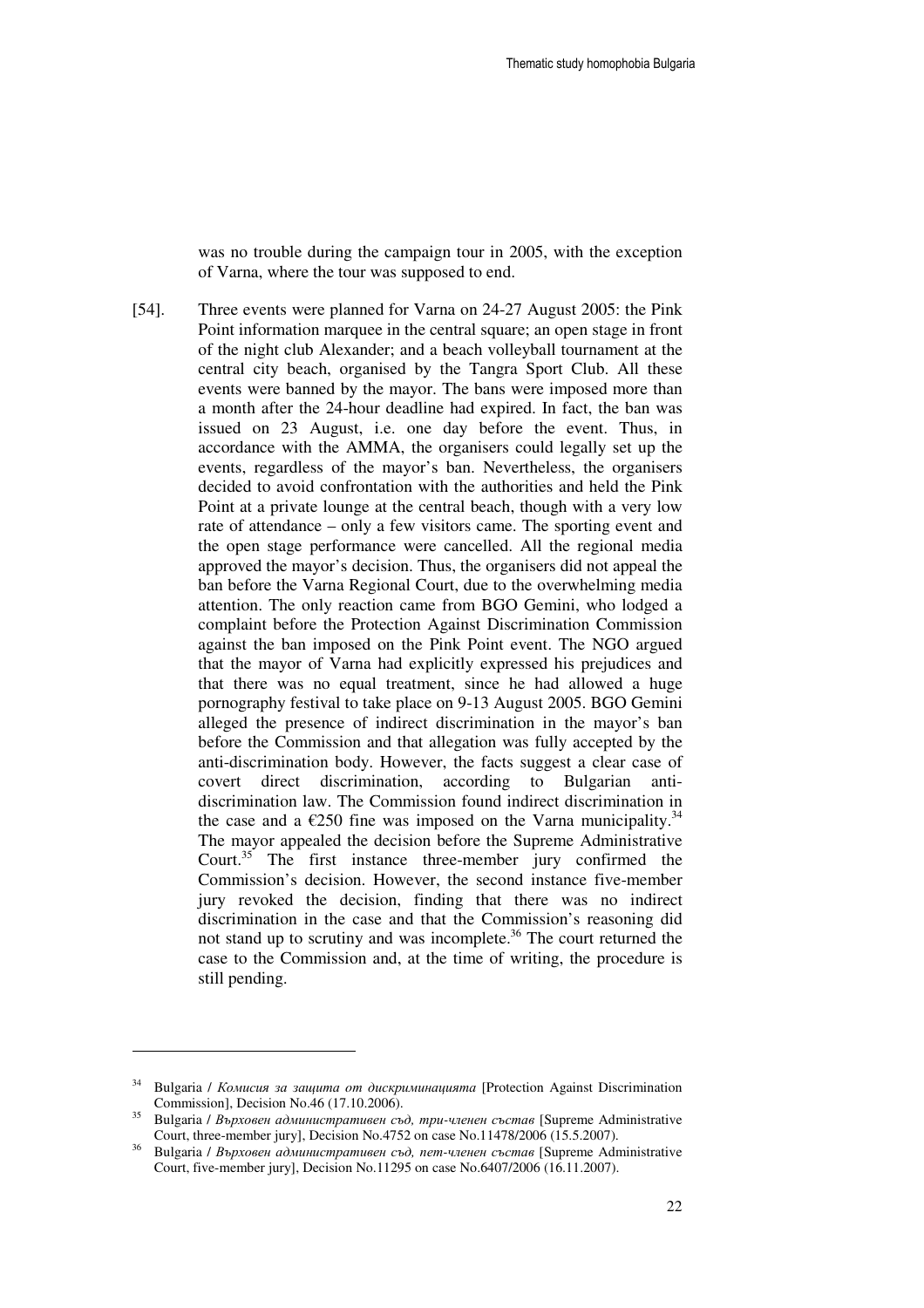[55]. On 25-29 October 2006 the International Lesbian and Gay Association Europe  $(ILGA)^{37}$  Annual Conference was held in Sofia where representatives of all the LGBT NGOs in Europe gathered for four days. The multi-day event was supposed to end with an LGBT march through the streets of the city centre on the last day, 29.10.2006. BGO Gemini duly notified the municipal authorities and no ban was imposed within the 24-hour deadline for banning. Nonetheless, later on the municipality contacted the organisers, serving them a banning order for the event. The ban was justified by the lack of sufficient police resources, as the presidential elections were being held on the same day. The ban was imposed after the 24 hour deadline had expired. Thus, in accordance with the AMMA, the organisers could legally have held the march, regardless of the mayor's ban. Nevertheless, the organisers decided that it would be too risky to march through the streets without a police presence. BGO Gemini cancelled the event.

<sup>&</sup>lt;sup>37</sup> International Lesbian and Gay Association, European Region: www.ilga-europe.org.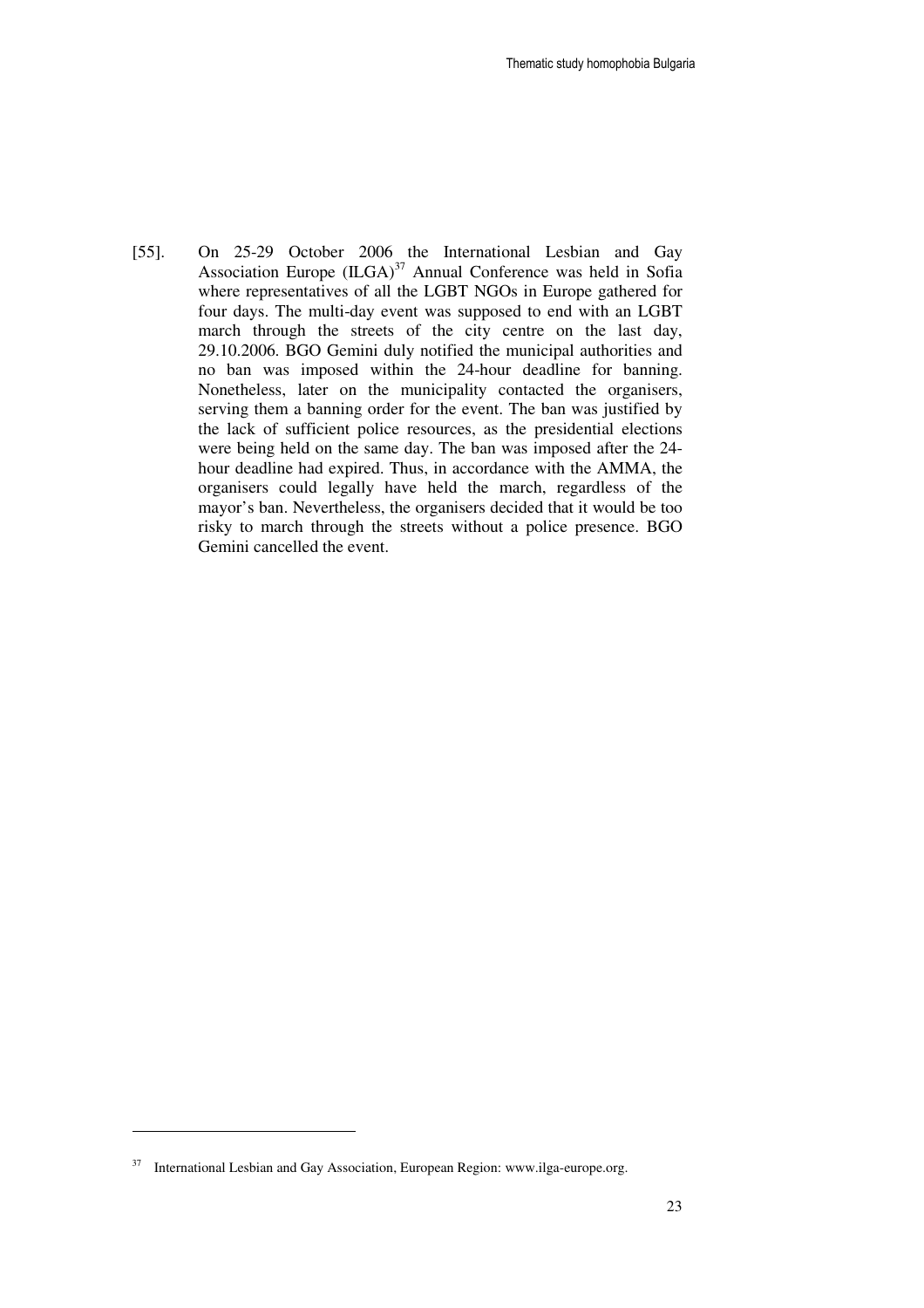## F. Criminal law

- [56]. The Bulgarian Наказателен кодекс [Criminal Code] provides for criminal sanctions for people who use hate speech in a limited number of circumstances. These include hate speech, which incites hatred on the grounds of nationality, race and religion or incites discrimination on the basis of race. Article 162, para.1 envisages up to three years of imprisonment and a public reprimand for a person 'who propagates or incites racial animosity or hatred or racial discrimination'.<sup>38</sup> Article 164 envisages similar punishment and compulsory work for a person who propagates religious hatred.<sup>39</sup> According to the official statistics, no-one has been sentenced for such crimes for the past ten years. <sup>40</sup>
- [57]. The Criminal Code does not make homophobic hate speech a crime in any way. However, the Bulgarian system does make extensive use of 'administrative punishments', including some for hate speech. Under the PADA the Commission may ex officio find that an utterance constitutes harassment and impose a sanction on the author. In addition, the law makes possible the institution of proceedings before civil courts in cases of hate speech.<sup>41</sup>

### F.1. Hate speech and criminal law

[58]. Under the civil law PADA, hate speech, as well as non-verbal expressions of hatred, is governed by the concepts of harassment and incitement to discrimination. The PADA bans harassment on a number of grounds, including, explicitly, sexual orientation. Harassment, including harassment on sexual orientation grounds, is explicitly stated to constitute a form of discrimination.<sup>42</sup> It is defined as unwanted conduct [on grounds of sexual orientation] expressed physically, verbally or in any other manner, having the purpose or effect of violating the dignity of a person and of creating a hostile,

<sup>&</sup>lt;sup>38</sup> Bulgaria/Наказателен кодекс [Criminal Code], Art. 162, para.1 (2 April 1968, with numerous amendments, the latest one from 19 December 2006).

 $39$  Bulgaria/Criminal Code, Art.164.

<sup>40</sup> Bulgaria/Национален статистически институт [National Statistical Institute NSI] (1997- 2006), *Crime and Sentenced People*, Sofia.

<sup>41</sup> Bulgaria/PADA/Art. 71, para.1 in connection with Art. 5 (in cases of homophobic hate speech) provides for the protection of victims of discrimination who did not file complaint before the Commission, allowing them to file a complaint before the civil courts. The victims can ask the court: 1. to establish the violation; 2. to enjoin the perpetrator to stop the violation and to restore the status quo ante and abstain from further violation; 3. to allow for the compensation of damages.

 $^{42}$  Bulgaria/PADA, Art. 5 (01.01.2004).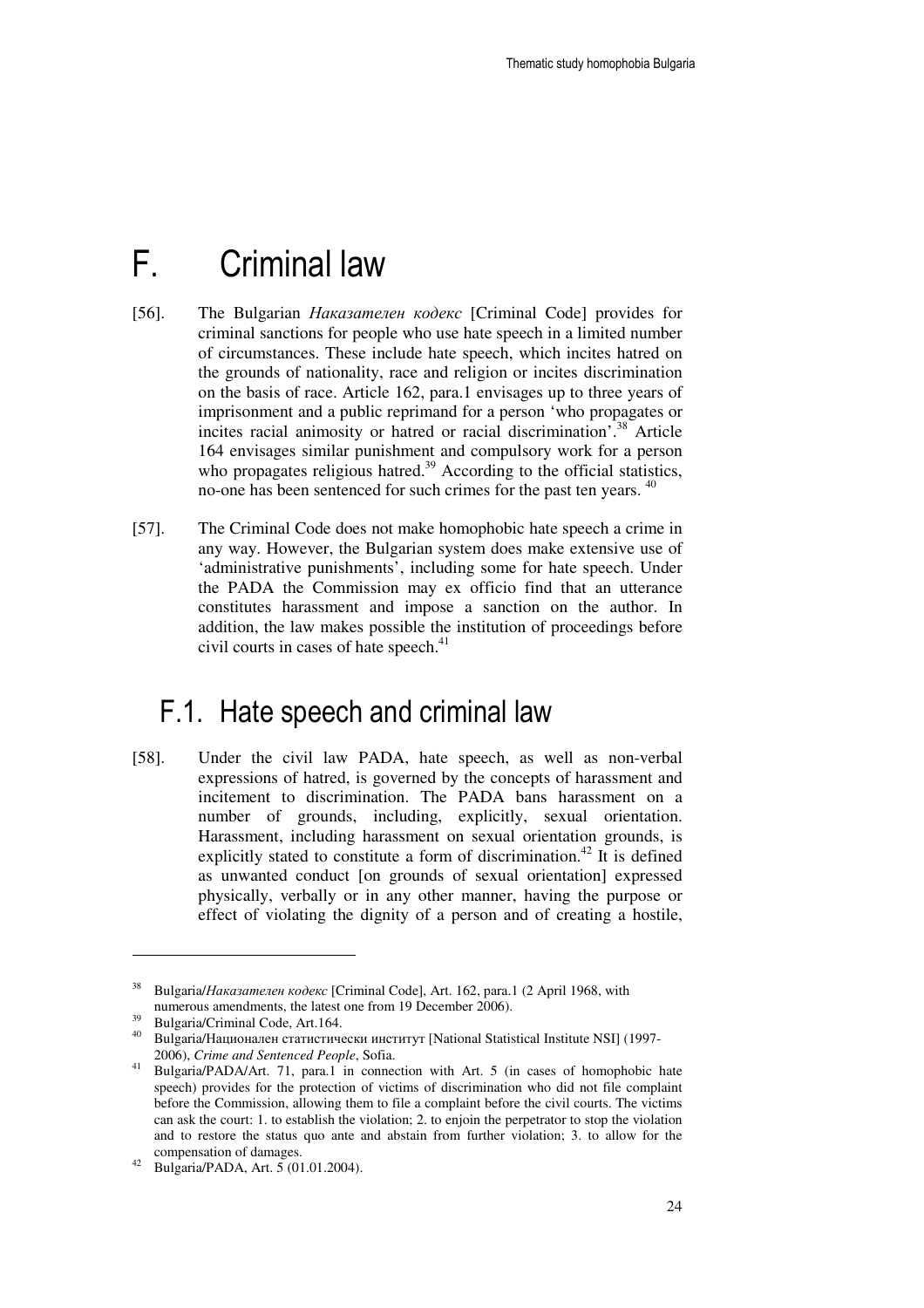offensive or intimidating environment.<sup>43</sup> Therefore, harassment under the PADA encompasses unwelcome offending verbal and other homophobic expression, or hate speech in a broad sense. In addition, hate speech, including homophobic hate speech, is covered in certain cases by the ban on incitement to discrimination under the PADA. Incitement too, like harassment, is explicitly proclaimed as a form of discrimination under the PADA.<sup>44</sup> It is defined as the direct and deliberate encouragement, instruction, exertion of pressure or persuasion of someone to commit discrimination, where the inciting party is in a position to influence the incited one.<sup>45</sup> Therefore, it encompasses homophobic hate speech by influential parties who may be shown directly to promote discrimination against LGBT people.

- [59]. There is a single case in which homophobic hate speech has been challenged in court, making use of the civil law PADA provisions on harassment and incitement to discrimination. It concerns extremist homophobic propaganda by a right-wing political party leader and Member of Parliament, Volen Siderov. Mr Siderov was taken to court jointly by LGBT individuals and NGOs specialising in LGBT rights and general human rights organisations over public statements he had made, demeaning homosexuals in general and calling for their exclusion from the political process. The claimants in the case alleged that these statements constituted both harassment on sexual orientation grounds and incitement to discrimination on sexual orientation grounds. The trial court in Sofia dismissed the case on factual grounds, failing to accept that the proof adduced by the claimants was sufficient to establish the facts of the impugned statements. The court made no pronouncement on the substantive issue, i.e. whether or not such statements constituted illegal hate speech. The failure of the court to deal with the substantive issue on evidential pretexts is symptomatic of a certain lack of will and firmness to tackle highprofile homophobic statements by a mainstream politician. The court's refusal to accept as conclusive the evidence produced by the plaintiffs is hardly defensible, given that the statements were made and recorded in Parliament and on TV broadcasts. The case is now pending before the higher court where the claimants have lodged an appeal. A ruling is expected in the second half of 2008.
- [60]. There was, in addition, one legal case of homophobic hate speech brought before the PADC. It was brought by an NGO (BGO Gemini) as a public interest complainant against the *Duma* daily newspaper over an article alleged to incite discrimination against LGBT people. The case was settled, with the newspaper recognising that some of the

<sup>43</sup> Bulgaria/PADA, Additional provision § 1.1 (01.01.2004).

 $^{44}$  Bulgaria/PADA, Art. 5 (1.01.2004).

Bulgaria/PADA, Additional provision § 1.5 (1.01.2004).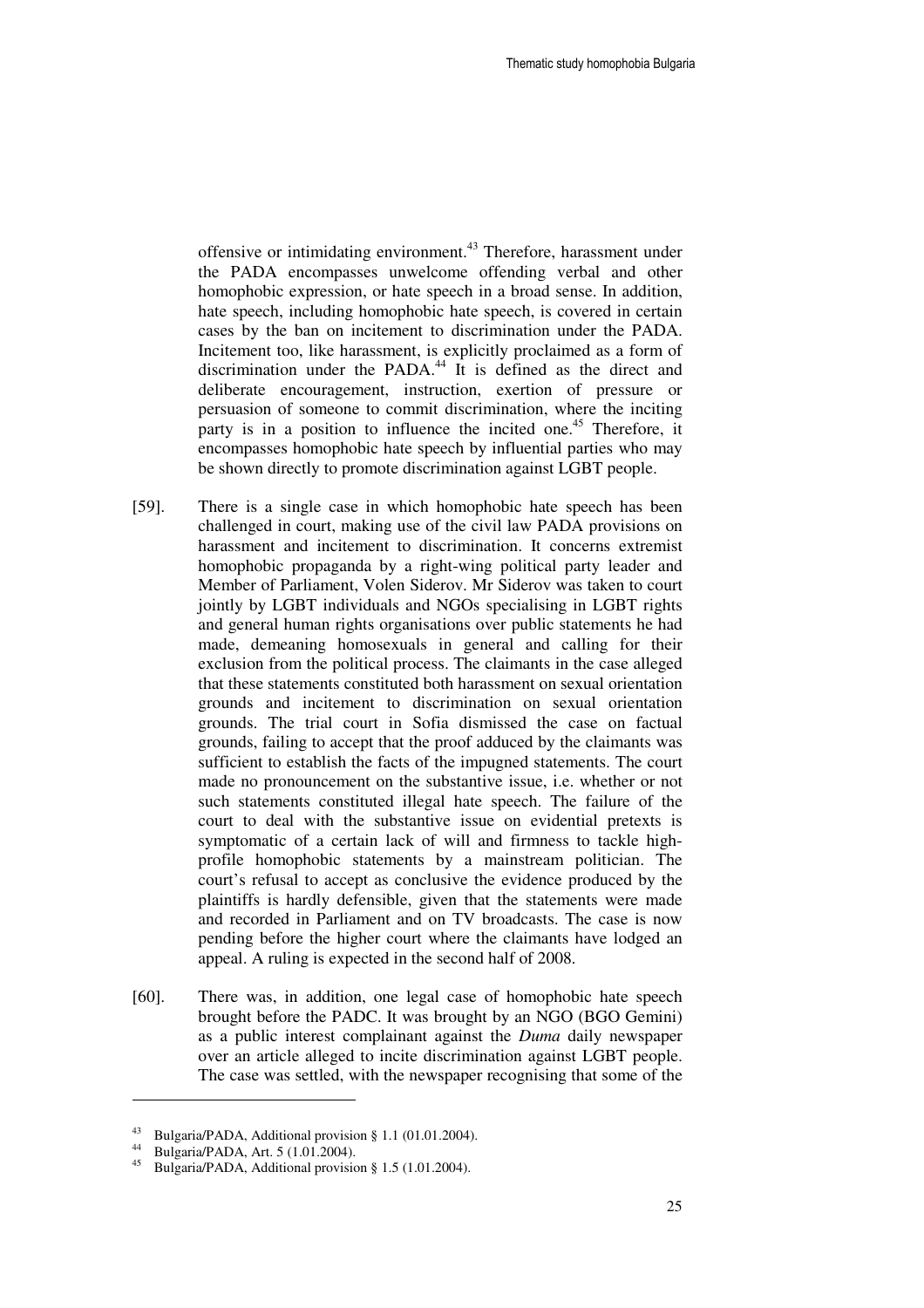language in the article in question was 'too extreme' and 'not bona fide', and expressly undertaking to abstain from publishing any similar material in the future. The settlement agreement was sanctioned by a decision from the PADC.

[61]. In another case before the PADC, brought by the same NGO, the complainant alleged that a local mayor's refusal to allow a public LGBT rights event constituted incitement to discrimination, as well as, cumulatively, discrimination. The reason was that a religious association, in which the mayor was directly involved, publicly issued a homophobic statement around the same time that the mayor's refusal to allow the LGBT event was made public in the media. A wave of homophobic statements being published ensued. However, neither the PADC, nor the two courts of appeal in the case ever discussed this allegation of incitement or made a ruling on it. Rather, they concentrated on the allegation of discrimination, with no mention of the incitement issue. The complainant NGO also failed to pursue the incitement matter. Thus, the proceedings in the case bear no reflection of hate speech as an issue.

### F.2. Violence

- [62]. As in the case of hate speech, the Bulgarian Criminal Code envisages criminal sanctions for hate-related violence, but only on the grounds of race, ethnic origin, religion or political opinion. Article 162, рaras. 2-4 stipulate different terms of imprisonment for the use of violence against individuals because of their race, ethnic origin, religion or political opinion and for forming, leading or participating in an organisation or group that aims to commit such crimes.<sup>46</sup> Article 163 envisages different terms of imprisonment for people who participate, lead or instigate crowds formed to attack groups of people, individuals or their property because of their nationality or race.<sup>47</sup> None of these provisions have been enforced recently and, according to the official statistics, no-one has been punished for such acts for the past ten years.
- [63]. Outside this limited material scope, nothing in Bulgarian criminal justice legislation prompts the authorities to take into consideration and to investigate possible motives of hatred in the perpetration of other crimes. The European Court of Human Rights in Strasbourg issued two judgments against Bulgaria, finding violations of Articles 2 and 14 of the ECHR for the failure of the authorities to investigate and

<sup>46</sup> Bulgaria/Criminal Code, Art. 162, para. 2-4.

Bulgaria/Criminal Code, Art. 163.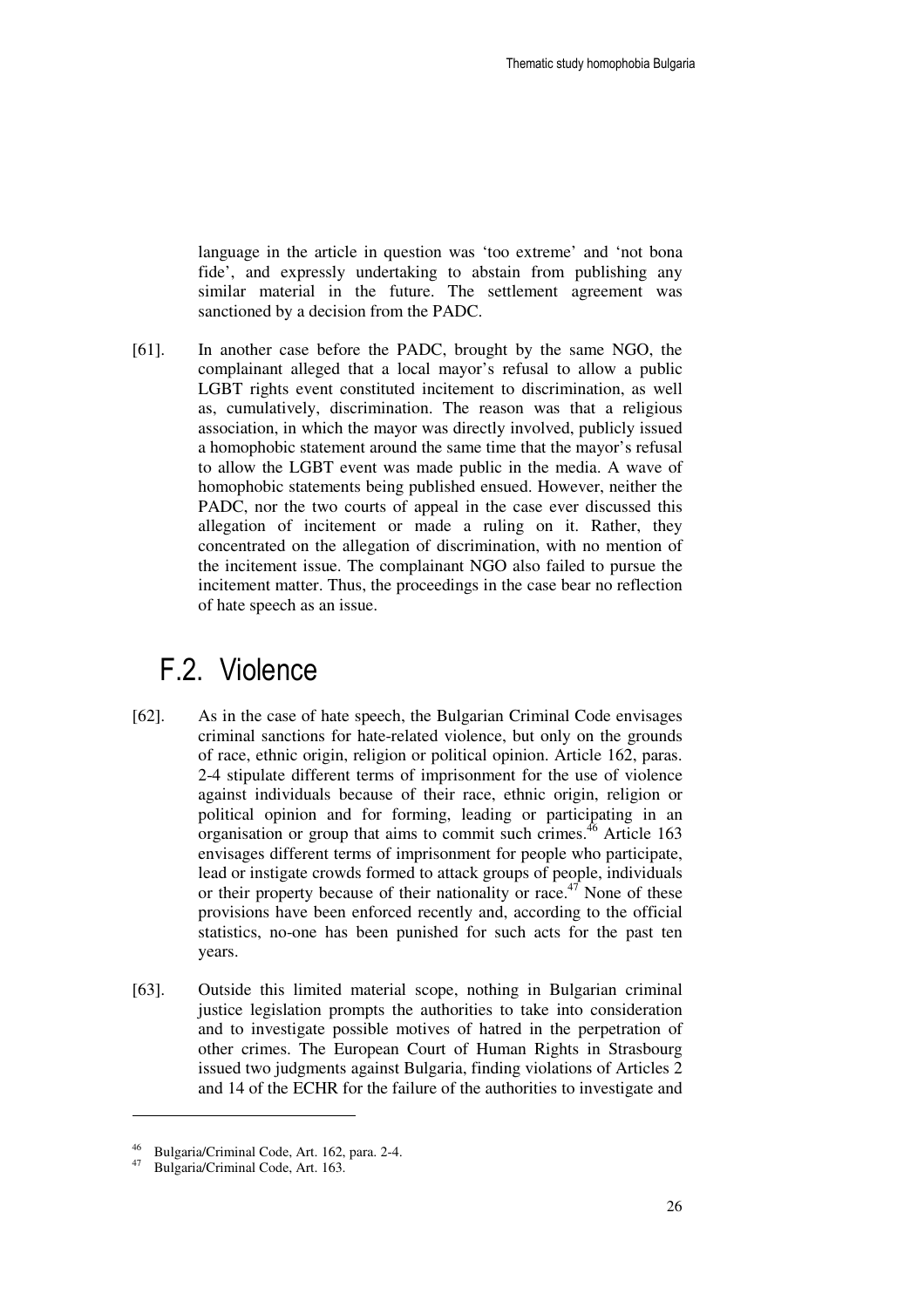prosecute racially-motivated offences and to make the required distinction of these offences from ordinary crimes. In the case of Nachova and others v. Bulgaria<sup>48</sup> these failures arose in the case of a racially-motivated offence by public officials and in the case of Angelova and Ilieva v. Bulgaria<sup>49</sup> these failures came about in the case of a racially-motivated offence perpetrated by private assailants.

- [64]. Some cases of homophobia-motivated violence have occurred in recent years. However, there may be many more such incidents, as the victims do not, as a rule, report them.
- [65]. There is a clear stigma and prejudice against people with different sexual orientation in Bulgarian society. The stigma results in a very strong determination by the victims not to identify themselves as LGBT. Thus, the cases of violence motivated by homophobic prejudices are never reported to the authorities and are very seldom reported to NGOs.
- [66]. The very few cases reported to the NGOs are communicated under the strict understanding that the privacy of the victims will be respected and that personal data related to the case will not be divulged. Thus, we are not in a position to provide any details of particular cases.
- [67]. Between 2002 and 2004, organised attacks against LGBT venues and clubs were not infrequent in Bulgaria. $50$  Usually they were spontaneous attacks in big cities by small groups of young people under the influence of alcohol. In 2006 such mass attacks were not as prevalent as before and the few incidents were on a very low scale. In 2007 there were no such incidents.
- [68]. In 2006 there were several cases of organised violence against individual victims.<sup>51</sup> In many of these cases the perpetrators used the internet to identify the victim as LGBT and to organise themselves. The identification of the LGBT people as a future target of homophobic violence is usually done using the instant message and chat facilities on the internet, as well as dating-service web portals. The perpetrators pretend to be LGBT people in search of a partner. This method is particularly used in smaller towns and cities.
- [69]. The reaction of the authorities is usually inadequate. They do not accept or file the complaints or are reluctant to believe in the existence

<sup>48</sup> ECHR/Nachova and Others v. Bulgaria [GC]/43577/98 (2005).

<sup>49</sup> ECHR/Angelova and Ilieva v. Bulgaria/55523/00 (2007).

<sup>50</sup> ENAR, *Shadow Report: Bulgaria 2006.* Also available at:

http://cms.horus.be/files/99935/MediaArchive/national/Bulgaria\_2006.pdf

<sup>51</sup> Source: BGO Gemini, www.bgogemini.org .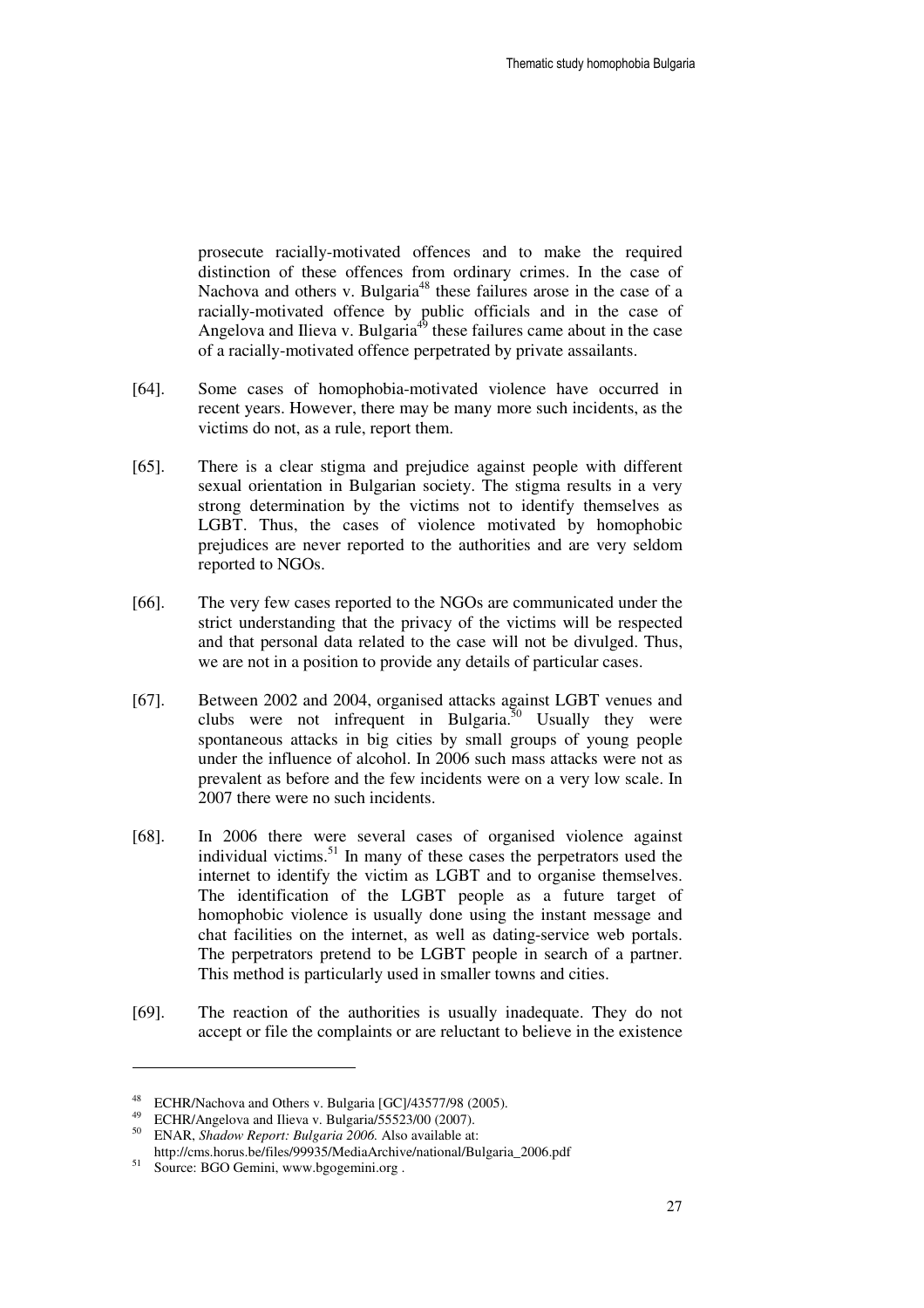of a homophobic motive for the crime. The victims themselves are often unwilling to file complaints due to the societal stigmas they face. When added to the lack of trust in the authorities felt by the LGBT victims, it results in an absence of any criminal proceedings against the perpetrators.<sup>52</sup>

- [70]. Only one case of homophobia-motivated violence was reported in 2007. In November 2007 two lesbian girls were attacked in the late evening and suffered physical injuries. The perpetrators were described as two 'mob thugs' ('мутри'). The victims were known for not hiding their relationship in public places. The homophobic motivation for the crime was clear also because of the offensive language used during the attack. At time of writing the authorities had not started investigating the case.<sup>53</sup>
- [71]. There were also cases of the police profiling LGBT people in stopand-search activities around known LGBT venues and clubs. In some cases the profiling amounted to clear harassment, since some police officers besieged some of the clubs on a daily basis. In 2007 this practice concentrated around Stamboliysky blvd. in Sofia, where most of the LGBT clubs and lounges are located.
- [72]. There were also a few reports of police profiling and verbal abuse and harassment by police officers towards trans-sexual people. The officers usually stop all such people to check their ID cards and to harass them under the pretext that the personal information collected about them contains contradictions, as a result of their gender reassignment.

<sup>52</sup> ENAR, *Shadow Report: Bulgaria 2006.* Also available at: http://cms.horus.be/files/99935/MediaArchive/national/Bulgaria\_2006.pdf

Source: BGO Gemini, www.bgogemini.org.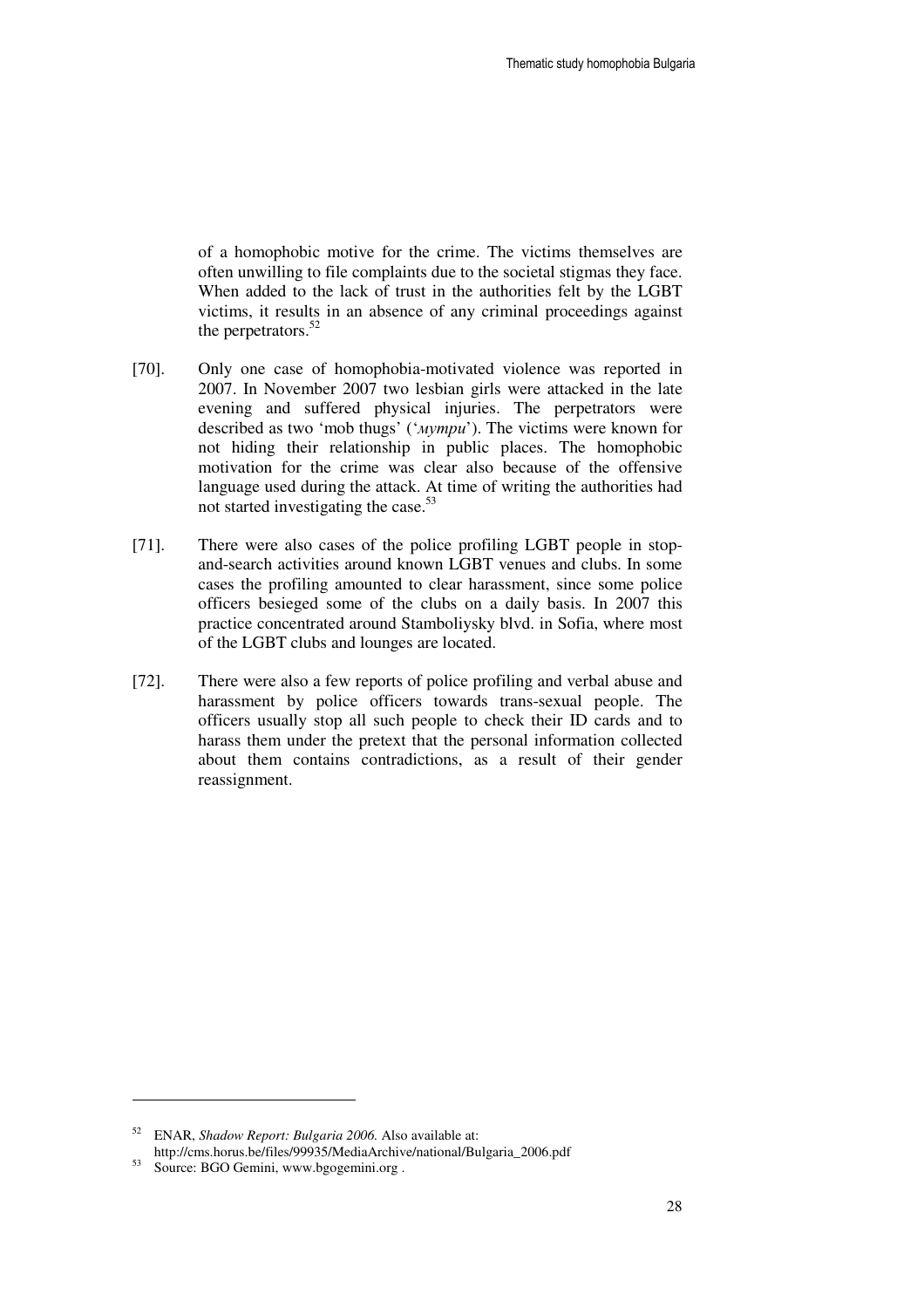## G. Transgender issues

- [73]. The domestic anti-discrimination legislation (the PADA mentioned above in Chapter A, Implementation of Employment Directive 2000/78/EC), which bans discrimination on sexual orientation grounds, as well as on any other ground, makes no mention of transgender people. As yet no legal cases have been brought under anti-discrimination legislation on behalf of transgender people and no case law exists to interpret the legislation's applicability to them. Therefore, anti-discrimination law is unspecific concerning transgender people, so far giving no indication as to whether discrimination against them is to be considered on sexual orientation grounds or on grounds of gender. As a result, transgender people are insufficiently protected under Bulgarian anti-discrimination law.
- [74]. However, it may be surmised that, as the PADA prohibits discrimination on an open-ended list of grounds, with the only requirement being that such grounds are stipulated under an international treaty or legislation, transgender status could be construed under case law as 'another ground', provided that there is at least one explicit mention of it under law. To date this is not the case, but it may have become so by the time domestic judges or equality body adjudicators come to deal with transgender cases. No articles or legal analysis had been found by the research to discuss the transgender people's rights and their protection against discrimination.
- [75]. There is no legal definition of the concept of transgender/transsexuality in any Bulgarian law. Bulgarian legislation also lacks any regulations and procedures concerning the establishing of the status of a person who wishes to undergo sex reassignment surgery or hormonal treatment to that effect.
- [76]. The sole document containing mention of this term is a regulation issued by the Ministry of Defence.<sup>54</sup> This regulation treats transsexuality as a sexual disorder, making transgender people unfit for military service.<sup>55</sup> For the purposes of this regulation, the establishment of transsexuality requires the gathering of 'an

<sup>54</sup> Bulgaria/Заповед № ОХ*-217* за обявяване на разписание на болестите и физическите недостатъци*,* издадена от Министерството на отбраната (08.06.1996). [Regulation No. OX-217 on the announcement of a list of disorders and physical deficiencies issued by the Ministry of Defence (08.06.1996)].

 $\frac{55}{25}$  The Regulation does not list all diseases – somatic, psychological and behavioural disorders rendering an individual unfit for military service. This is not an automatic conclusion but one based on objective data on the actual manifestation of the condition. The Regulation stipulates that 'any disorders of a sexual nature are to be established in a military medical institution using Kinsey's 6-level scale and by gathering objective information'.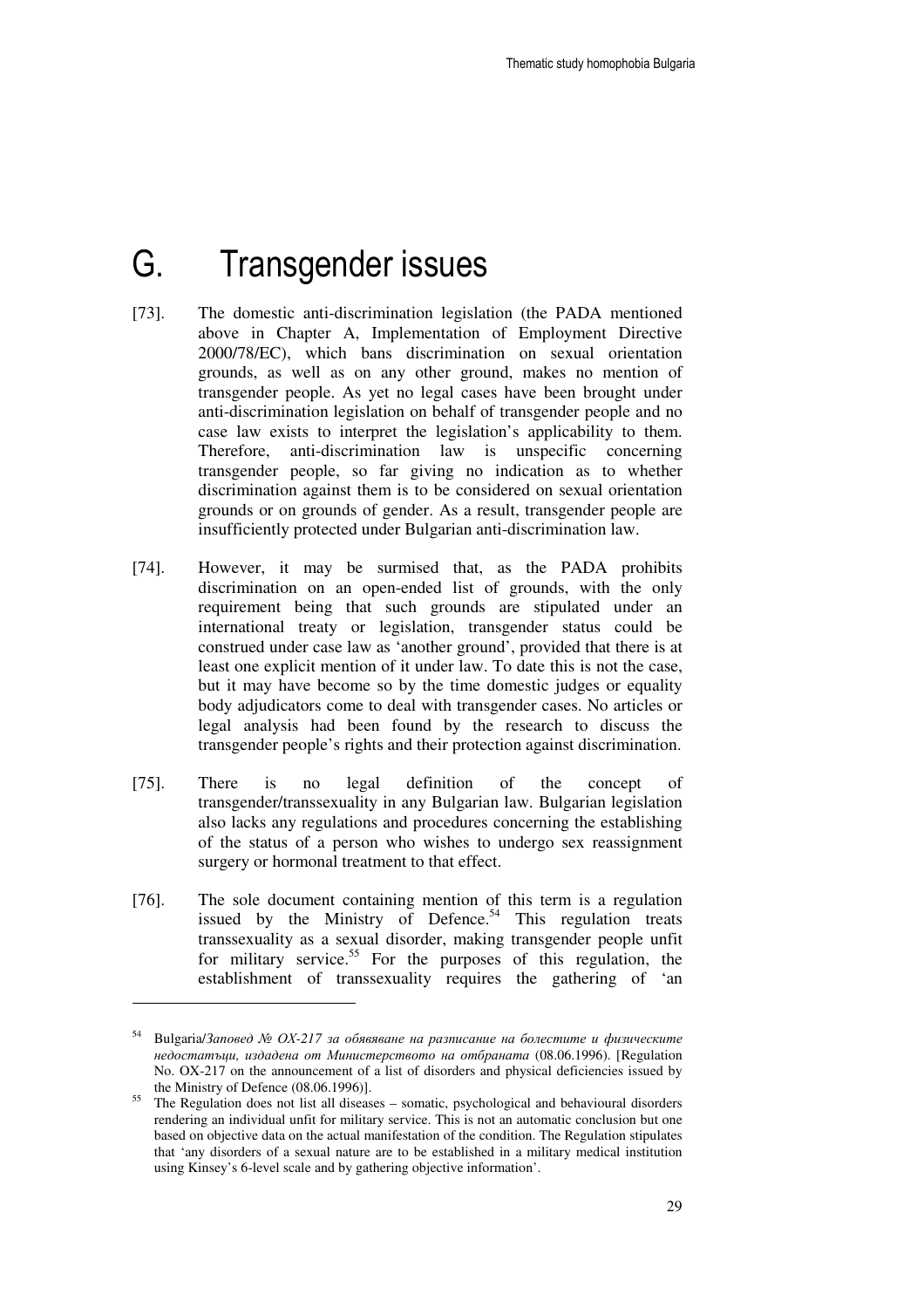objectified anamnesis of the life of the person certified clearly showing that the psychopathologic manifestations are of a lasting and continuous nature<sup> $\cdot$ , 56</sup> In view of collecting objective information, the said regulation refers to the following sources: school records, employment records, health and performance records, psychological tests, conclusions by a medical institution. This regulation is still in force. Its existence poses a problem with regard to qualifying this condition as a psychological problem or a physical disorder.

- [77]. A review of the Национални рамкови договори [National Framework Agreements $5^{57}$  for the period 2000-2007 reveals a total lack of commitment on the part of institutions providing medical care for Bulgarian citizens of transsexual orientation. Medical activities aimed at hormonal treatment of transsexual individuals and sex reassignment surgical interventions are not provided for by the National Health Fund.
- [78]. Bulgaria also lacks specific regulations as regards diagnosis, criteria for good practices or rules to guide the undertaking of hormonal treatment and/or surgery, although other forms of medical treatment are defined with great detail in the legislation.<sup>58</sup> There are no provisions regulating the observation and tracking of the individual's

 $56$  Reference to this text is made on p. 302 of the above Regulation concerning the establishment of the objectivity of an individual's condition.

<sup>57</sup> Earlier and current National Framework Agreements (between the State Health Insurance Agency and the unions of physicians, dentists and other specialists) mostly open with an identical Article 1 stating the subject of the agreement, namely:

<sup>&#</sup>x27;Art. 1. Para.1 The subject of this National Framework Agreement (NFA) is the rights and obligations concerning medical and dental care, within the framework of Art. 55 of the Law on Health Insurance (LHI), regarding: 1. the National Health Fund; 2. the Bulgarian Medical Association and the Association of Dentists in Bulgaria; 3. the medical assistance providers; 4. the dental assistance providers; 5. the liable health insured individuals.'

<sup>58</sup> For the purposes of comparison, we shall take the following excerpt from the National Framework Agreement concerning medical issues resulting from hysterectomy, which contains a detailed review of the methods of treatment and the risks involved, as well as other relevant details: 'In the event of the removal of the ovaries where these are still functioning, conditions may arise which will require hormonal treatment. In the case of abdominal access, the surgery must be performed under full anaesthesia and would normally last between one and two hours. In the case of vaginal access, a more frequent approach would be local (or spinal) analgesia. In view of modern conditions, complications and the risks to health and life of this surgery should be minimal but cannot be fully excluded. Possible post-surgery complications involve bleeding, injuries to neighbouring organs, possible disturbance of vital functions related to the application of anaesthesia and/or the existence of accompanying disorders. During the post-surgery period, there is a possibility of infectious complications concerning the abdominal cavity, the surgery wound or other organs, including thromboses, arterial or venal vascula and related consequences. Complications during the surgery itself or the post-surgery period may delay the recovery or incur permanent consequences. Blood or other biological product transfusions may become necessary before, in the course of, or following the surgery. The options for influencing the conditions requiring uterus extirpation through alternative treatment methods vary for each specific medical condition.'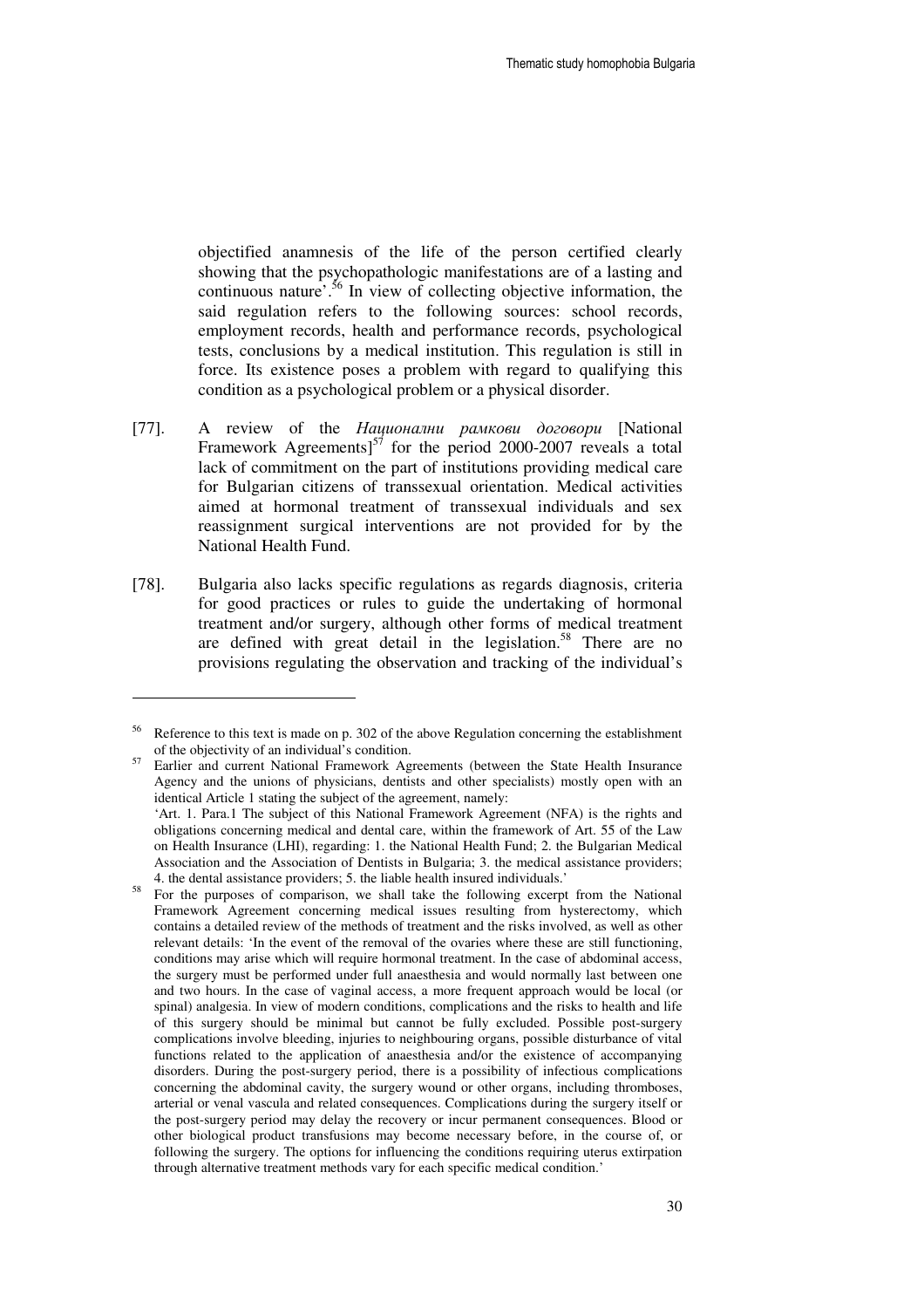medical condition following interventions of this type. There is no medical standard to guarantee compliance with certain best practices for individuals undergoing procedures of gender alteration.

- [79]. Despite the aforementioned legislative gaps regarding medical interventions and follow-up activities concerning gender alteration, Bulgarian law does not prohibit hormonal treatment and sex reassignment surgery. This can be deduced from the Закон за българските документи за самоличност [Bulgarian Identity Documents Act] where Article 9, para.  $1<sup>59</sup>$  specifically stipulates the obligation of individuals who have altered their gender to apply for new identity documents. The Правилник за прилагане на Закона за българските документи за самоличност [Rules on the Issuing of Bulgarian Identity Documents] also contain such a provision. According to Article 21, para. 7, in order for an identity document to be issued to an individual following gender alteration, an 'official document issued by the relevant competent authorities' must be provided.
- [80]. Thus, Bulgarian legislation does recognise transsexuality as a phenomenon leading to specific changes in an individual's life. But because medical aspects of gender alteration are not legally provided for several risks are at hand:
- Proceeding to medical manipulations related to gender reassignment without clear establishment of the individual's condition;
- Performance of medical manipulations not as a result of medical, emotional or psychological necessity on the part of the individual but based on the financial interest of medical staff;
- Medical malpractice which would never be officially revealed; and
- Inconsistency of follow-up rehabilitation or complete lack thereof.
- [81]. The Bulgarian Identity Documents Act and the regulations for its application introduce the requirement to change identity documents following gender alteration, as well as the rules on how this should be done. In order for a new identity document to be issued, the individual will need to present an 'official document confirming the alteration, as well as a certifying document from the local municipal administration to substantiate the change in the personal registration card, where the

<sup>&</sup>lt;sup>59</sup> "In case that the name, personal identification number, gender, citizenship are changed or when essential and durable alterations of the face of the person are in place, the person is obliged to obtain new identity documents within 30 days after the changes or alterations. "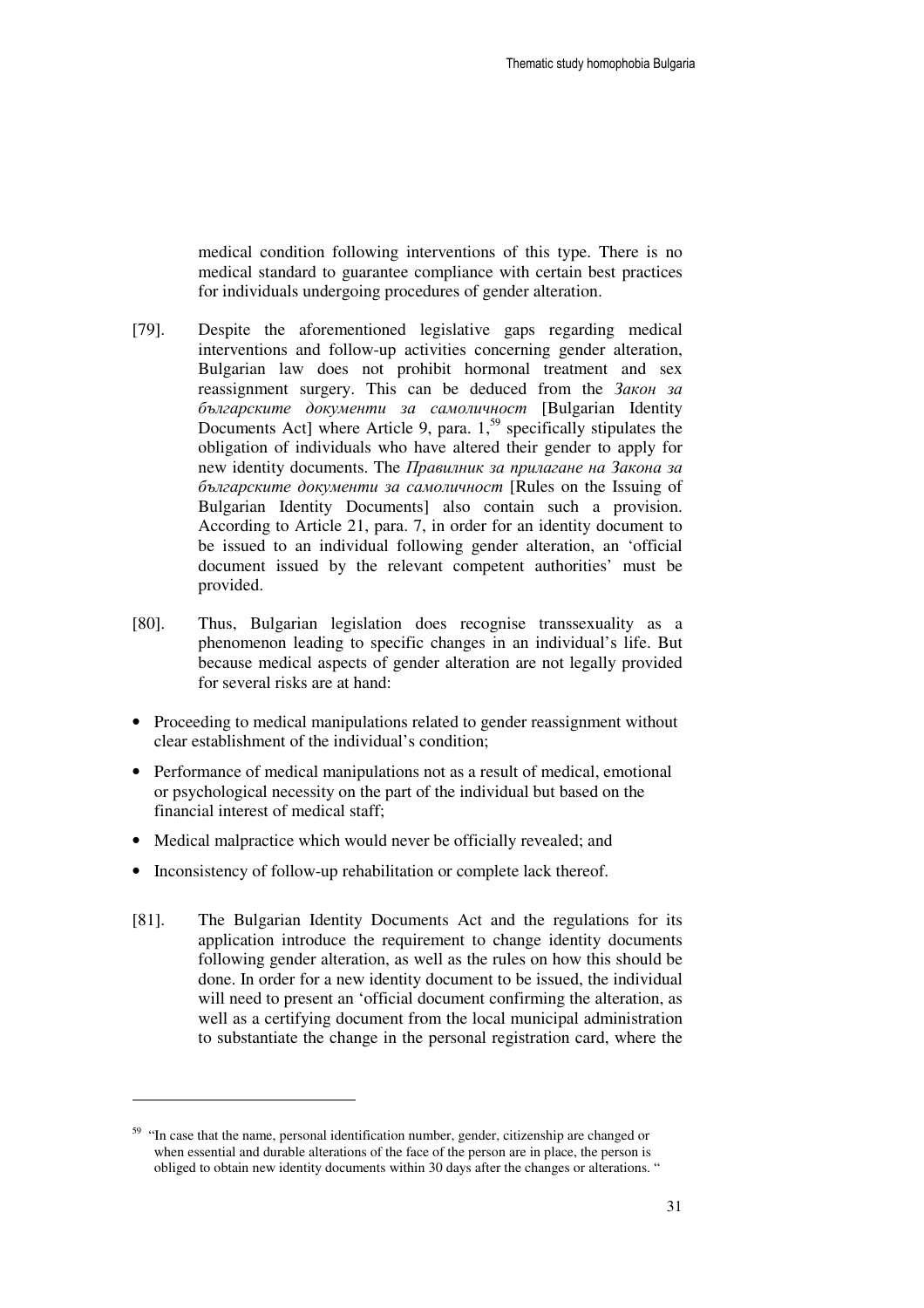amendment was not entered in the National 'Population' Database'.<sup>60</sup> Such official document can be only a court decision in the case of gender alteration. According to the Закон за гражданската регистрация [Citizen Registration Act] the change of the name in case of gender alteration is to be done only through a civil court proceeding.<sup>61</sup> The proceeding can be initiated (according to Article 19, para. 1 of the Citizen Registration Act) when there is a 'significant change of circumstances' and gender alteration can be presented as such. In order to establish the presence of such circumstances, full evidence must be presented to the court. Also, because of the namegender interrelation, two petitions must be filed with the court. Therefore, along with the change of name, a request must be filed to legalise the gender alteration. $62$  In the process of substantiation, a myriad of evidential material is gathered including but not limited to: sexological and psychological conclusion by a sexology psychologist familiar with the individual's condition; a document from the local psychiatric clinic certifying that the individual has no record; criminal record; witness testimony, etc. Gender alteration also entails amendment to the Personal Identification Number. Transsexual individuals are then expected to proceed to amending trade registrations (if any), have their employment contract (if any) reendorsed and have a new driving licence and a new passport issued. There is currently no special provision for the entry of an amendment to the birth certificate. Insofar as an individual's sex is one of the elements which must be entered for citizen registration $63$  and present on the birth certificate, $64$  there should also be special provisions for amendments to the birth certificate. As a whole, there is a gap concerning specific regulations, which may lead to various difficulties for individuals who change their biological gender and controversial court practices in the event of court proceedings and rulings.

 $60$  Bulgaria/Правилник за прилагане на Закона за българските документи за самоличност/Art. 21, para. 1, rule 3.

<sup>&</sup>lt;sup>61</sup> The Citizen Registration Act provides for some exceptions from this rule but the change of name due to gender alteration is not among these exceptions.

The Regulations for the Issuing of Bulgarian Identity Documents stipulate that, in order for a document with an amended entry under sex to be issued, an 'official document by the relevant competent authorities' must be presented. Insofar as no other document is specified, this document would therefore have to be issued by a court and have the power of an effective court decree.

<sup>63</sup> Bulgaria/ Закон за гражданската регистрация [Citizen Registration Act] Art. 8, para. 1, rule 3.

<sup>64</sup> In accordance with Regulation No. RD-02-14-226 dated 07.02.2000 on the Minister of Regional Development and Public Matters approving the sample forms of civil status certificates (14.04.2000)/Заповед № РД*-02-14-226* от *7.02.2000* г*.* за утвърждаване на образци на актове за гражданско състояние*,* издадена от министъра на регионалното развитие и благоустройството и министъра на правосъдието, (14.04.2000), in addition to the individual's names, the birth certificate must also contain his or her biological sex.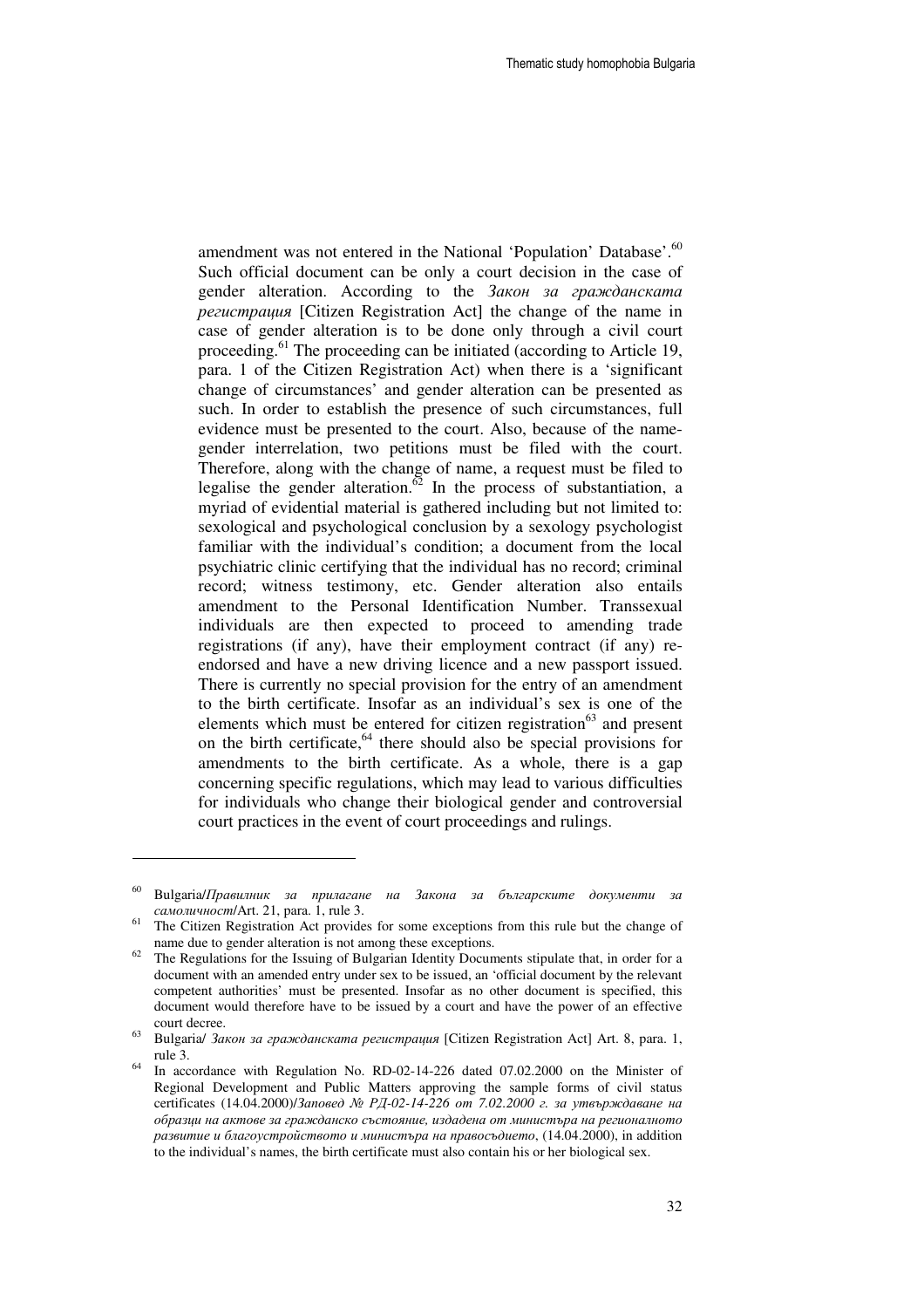- [82]. Bulgaria's national legislation lacks specific provisions for matters relating to divorce, marriage and inheritance for transsexual individuals. According to Article 7 of the Family Code, a marriage is contracted by mutual consent between a man and a woman. Normative acts regulating the contracting of marriages do not stipulate restrictions to the marriage following gender alteration, as long as the partners are of different sex at the time of the marriage. If the partners are formally of the same sex, there are no legal grounds for entering a marriage. In cases of gender alteration of an already married person, the marriage should be dissolved - due to the presence of objective grounds (according Art.99, para. 2 of the Family Code) - two people of the same gender are not allowed to stay married. In this case investigation of the issue of guilt in the termination of the marriage does not take place. However, there is no specific legislative act provided for to this effect, which means individuals who have changed gender are faced with the unpredictability of court proceedings.
- [83]. Bulgarian legislation poses no obstacles or limitations to transsexual individuals as regards inheritance. Nevertheless, in certain circumstances, if there are any impediments to the partners' civil marriage, they will be in a disadvantaged position regarding inheritance from the deceased partner or partner's relatives, in comparison with a heterosexual couple in a civil marriage.
- [84]. NGO lawyers and the jurisprudence of the Sofia Regional Court and the Protection Against Discrimination Commission were interviewed in searching cases of transgender people and no cases had been found.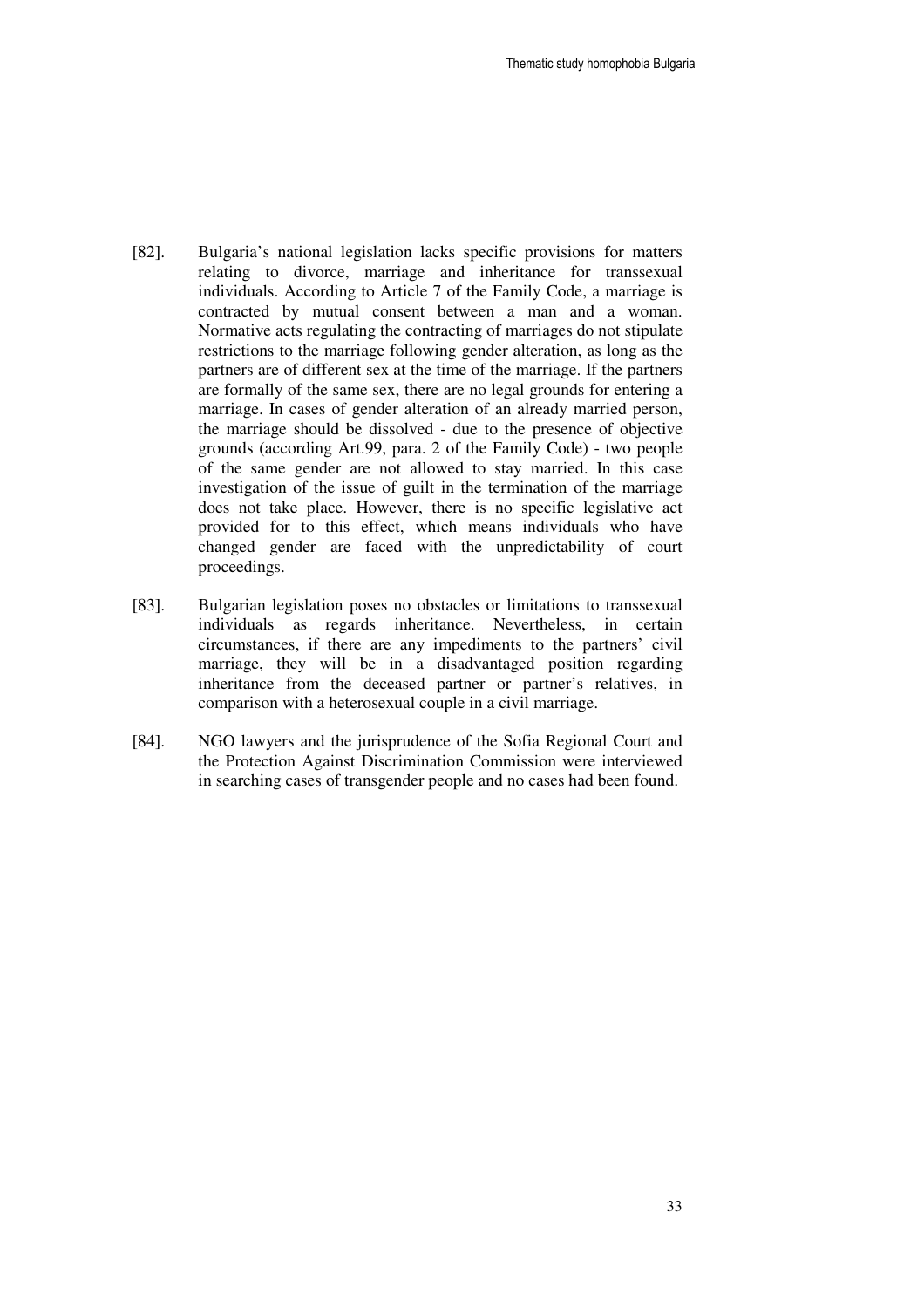## H. Miscellaneous

[85]. The prison system collects information regarding the sexual orientation of prisoners. Any such information is fed into the risk assessment of the detainee. In an actual case observed by the Bulgarian Helsinki Committee (human rights NGO) at the Sliven prison concerning a female prisoner of bisexual orientation, conclusions about her sexual orientation – wrongly determined to be homosexual, were included in the 'Accommodation', 'Family Relations', 'Lifestyle and Contacts', 'Emotional Status' and 'Mindset and Behaviour' sections. These sections also stated that prior to her imprisonment, the individual was cohabiting with another female (whose name was explicitly stated) with whom she had an intimate relationship; also, that the prisoner had a 'masculine behavioural pattern' and 'masculine appearance'. The prisoner herself was never questioned about her sexual orientation. The information and details contained in her risk assessment as an offender was accessible to any third party legally entitled to access prisoner records – the courts, prosecutor's office, etc. – for the purposes of determining the rights ensuing from a prisoner's behaviour during the term of imprisonment.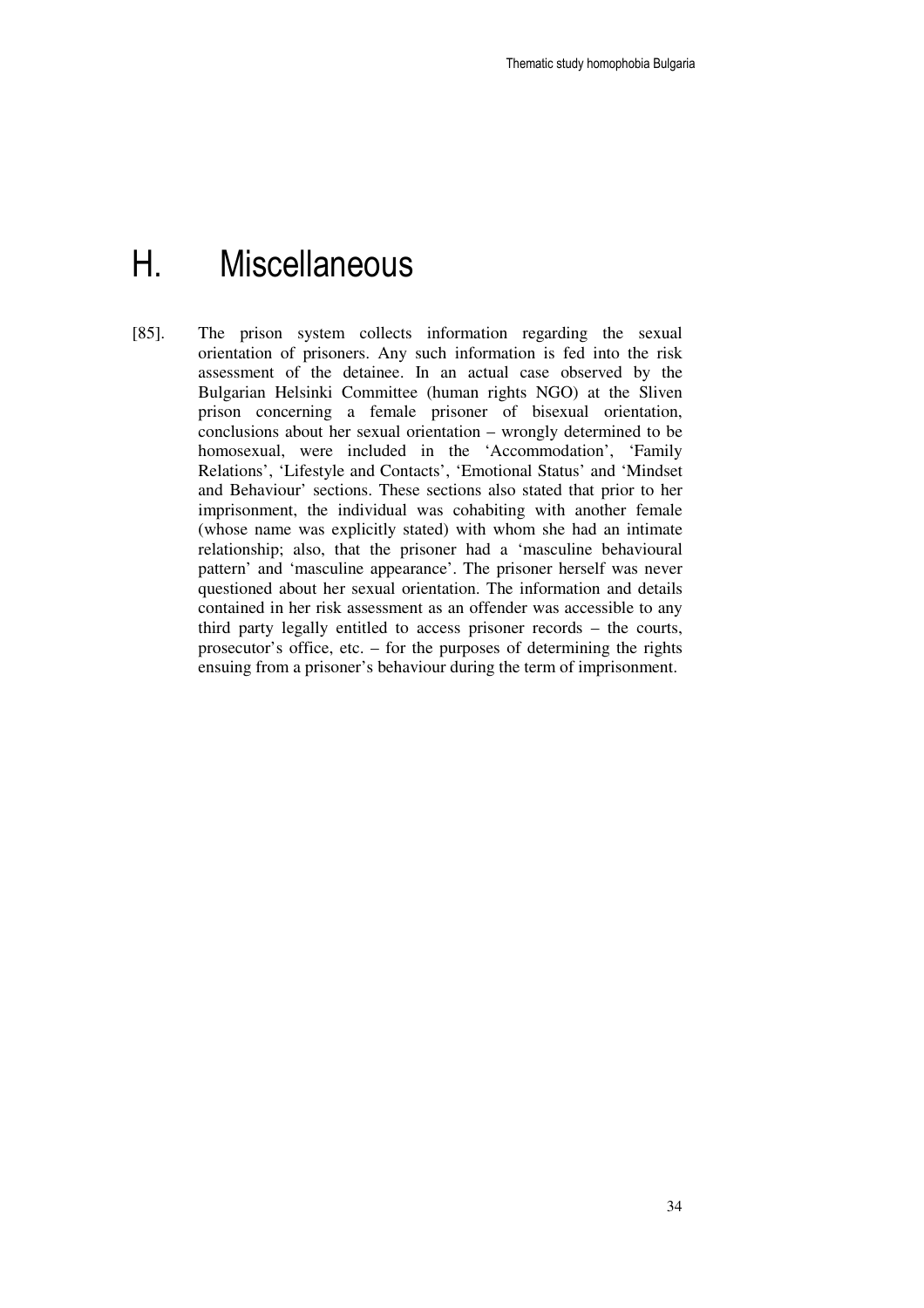# I. Good practices

[86]. The reporter has not identified any examples of good practice.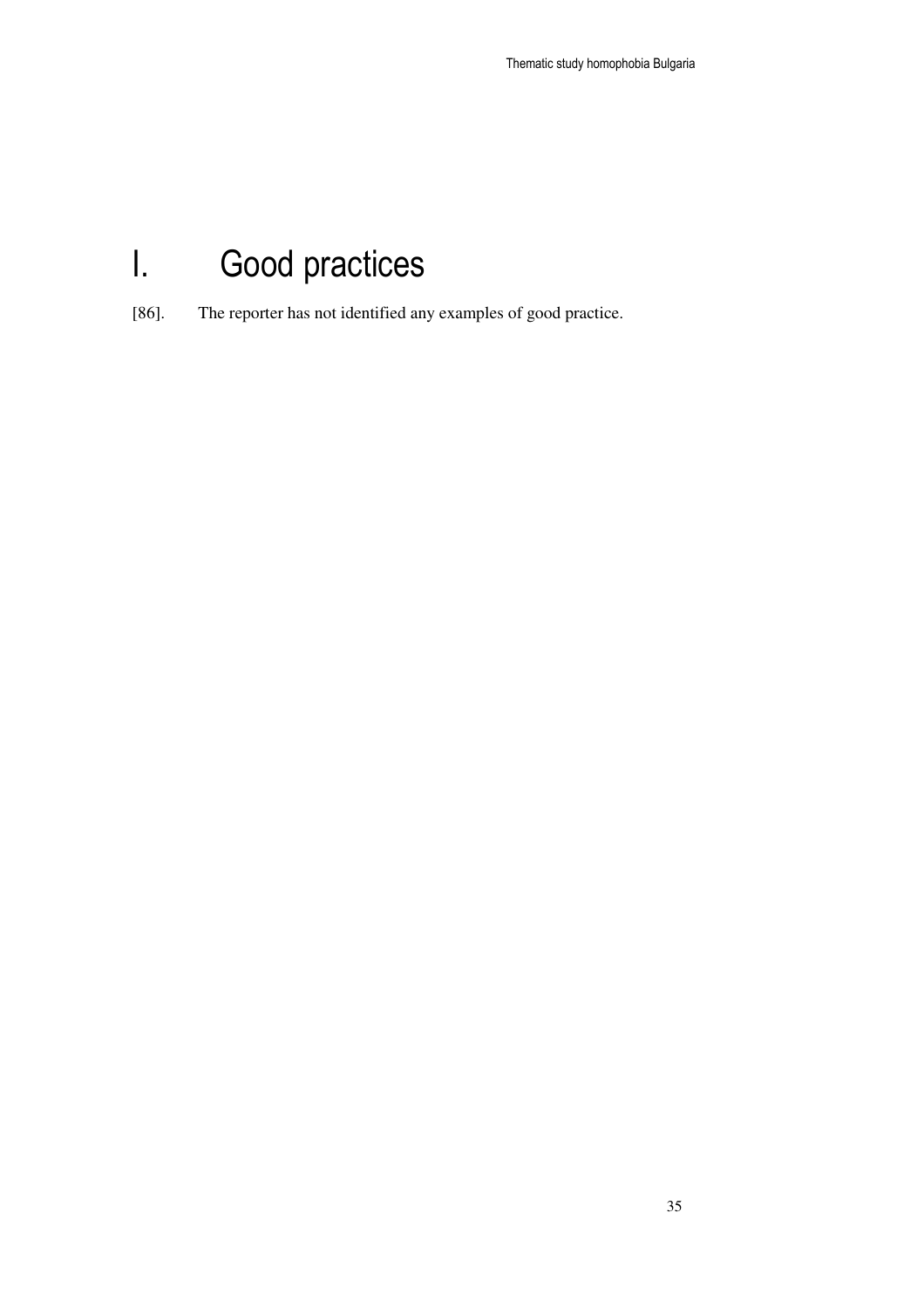## Annex 1 – Case law 65

#### Chapter A, Implementation of the ban on discrimination in relation to sexual orientation outside the scope of Employment Directive 2000/78/EC: provision of public services: policing, case 1

| Case title                                                                                               | Ilir Ayeti v. Dimitar Spasov                                                                                                                                                                                                                                                                                                                                                                                                                               |
|----------------------------------------------------------------------------------------------------------|------------------------------------------------------------------------------------------------------------------------------------------------------------------------------------------------------------------------------------------------------------------------------------------------------------------------------------------------------------------------------------------------------------------------------------------------------------|
| Decision date                                                                                            | 13.10.2006                                                                                                                                                                                                                                                                                                                                                                                                                                                 |
| title of court/body; in original body)<br>language and English [official]<br>translation, if available]) | Reference details (type and Komucus за защита срещу дискриминация [Protection Against Discrimination Commission (PADC)] (equality                                                                                                                                                                                                                                                                                                                          |
| Key facts of the case<br>$(max. 500 \text{ chars})$                                                      | The complainant, a gay man of Albanian ethnic origin, was detained by the police in the early hours of the morning<br>of 24 October 2005 in the street near a night club frequented by LGBT patrons. One of the policemen allegedly used<br>offensive language with respect to the complainant's ethnicity and sexual orientation. The complainant was later<br>detained for 12 hours. He alleged he was beaten and verbally assaulted while in detention. |
| Main reasoning/argumentation<br>$(max. 500 \text{ chars})$                                               | The PADC held that the complainant had been subjected to verbal harassment by one of the police officers. It<br>reasoned that this was established based on a failure by the respondent to adduce any proof to rebut the inference of<br>discrimination arising from the evidence in the case. However, the PADC found the complainant's allegations that<br>he had been ill-treated while in detention to be unsubstantiated.                             |

<sup>&</sup>lt;sup>65</sup> The research found only 5 cases of sexual orientation discrimination in Bulgaria.

DISCLAIMER: This study has been commissioned as background material for a comparative report on homophobia and discrimination on grounds of sexual orientation by the European Union Agency for Fundamental Rights. The views expressed here do not necessarily reflect the views or the official position of the FRA. The study is made publicly available for information purposes only and does not constitute legal advice or legal opinion.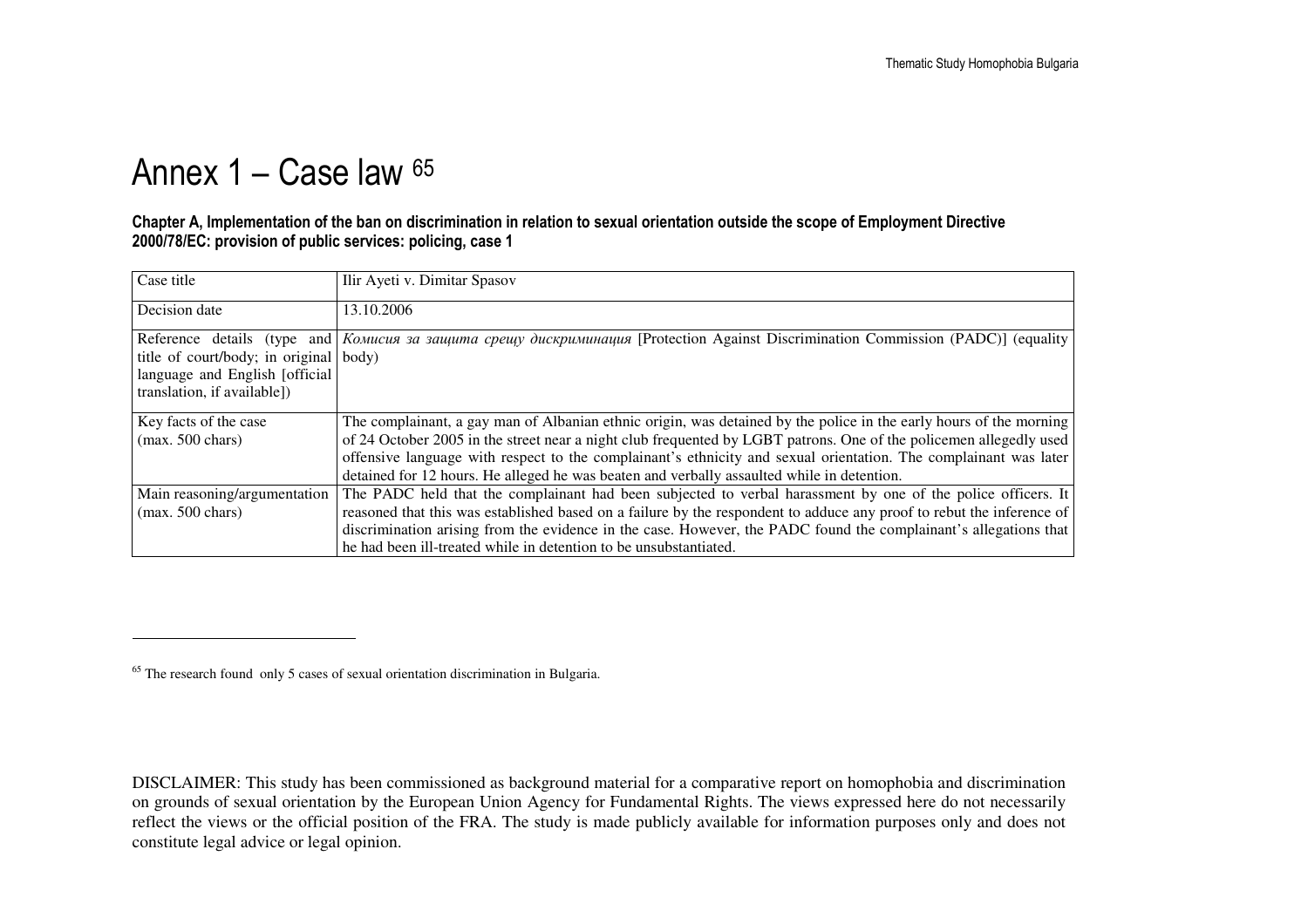| Key                                    | <i>ssues</i> |                                    | (concepts, Multiple discrimination on sexual orientation and ethnicity grounds; verbal harassment by law enforcement)                              |
|----------------------------------------|--------------|------------------------------------|----------------------------------------------------------------------------------------------------------------------------------------------------|
|                                        |              |                                    | interpretations) clarified by the personnel; shift of the burden of proof requiring the defendant to rebut a factual presumption of discrimination |
| $\cos(\text{max. } 500 \text{ chars})$ |              |                                    | arising from the facts presented to the court by the plaintiff.                                                                                    |
|                                        |              |                                    |                                                                                                                                                    |
|                                        |              |                                    | Results (sanctions) and key Monetary sanction imposed on the individual police officer found liable for harassment of BGN 250 (approx. 115)        |
|                                        |              | consequences or implications Euro. |                                                                                                                                                    |
|                                        |              | of the case (max. $500$ chars)     |                                                                                                                                                    |
|                                        |              |                                    |                                                                                                                                                    |

#### Chapter A, provision of public services: context of education, case 2

| Case title                                                                                         | Queer Foundation et al. v. Sofia University                                                                                                                                                                                                                                                                                                                                                                                                                                                                                                                                                                                                                                                                                                                                                                          |
|----------------------------------------------------------------------------------------------------|----------------------------------------------------------------------------------------------------------------------------------------------------------------------------------------------------------------------------------------------------------------------------------------------------------------------------------------------------------------------------------------------------------------------------------------------------------------------------------------------------------------------------------------------------------------------------------------------------------------------------------------------------------------------------------------------------------------------------------------------------------------------------------------------------------------------|
| Decision date                                                                                      | 21.04.2005                                                                                                                                                                                                                                                                                                                                                                                                                                                                                                                                                                                                                                                                                                                                                                                                           |
| title of court/body; in original<br>language and English [official]<br>translation, if available]) | Reference details (type and <i>Coduucku районен съд, 33 граждански състав</i> [Sofia District (trial) Court (civil division, 33-rd panel)]                                                                                                                                                                                                                                                                                                                                                                                                                                                                                                                                                                                                                                                                           |
| Key facts of the case<br>$(max. 500 \text{ chars})$                                                | Gay NGO jointly with affected individuals alleged that members of a non-incorporated gay sports club were banned<br>from access to the Sofia University sauna by a doorman on explicitly homophobic grounds. An activist from the<br>claimant NGO later sought an explanation from the university rector, who openly supported the ban on explicitly<br>homophobic grounds. Threatened with legal action by the activist, the rector issued a formal ban ostensibly barring<br>all non-students and non-faculty members from access to the facility. Situational testing, however, revealed that<br>other non-university parties were freely admitted, while members of the gay club were not. In court, the claimant<br>NGO alleged the impugned ban constituted direct discrimination based on sexual orientation. |
| Main reasoning/argumentation<br>$(max. 500 \text{ chars})$                                         | The court declared the ban on admission to the sauna to be an act of direct discrimination based on sexual<br>orientation, for which the university was liable. The court confirmed the standing for public interest NGOs to bring<br>lawsuits in their own capacity, as well as in support and on behalf of victims.                                                                                                                                                                                                                                                                                                                                                                                                                                                                                                |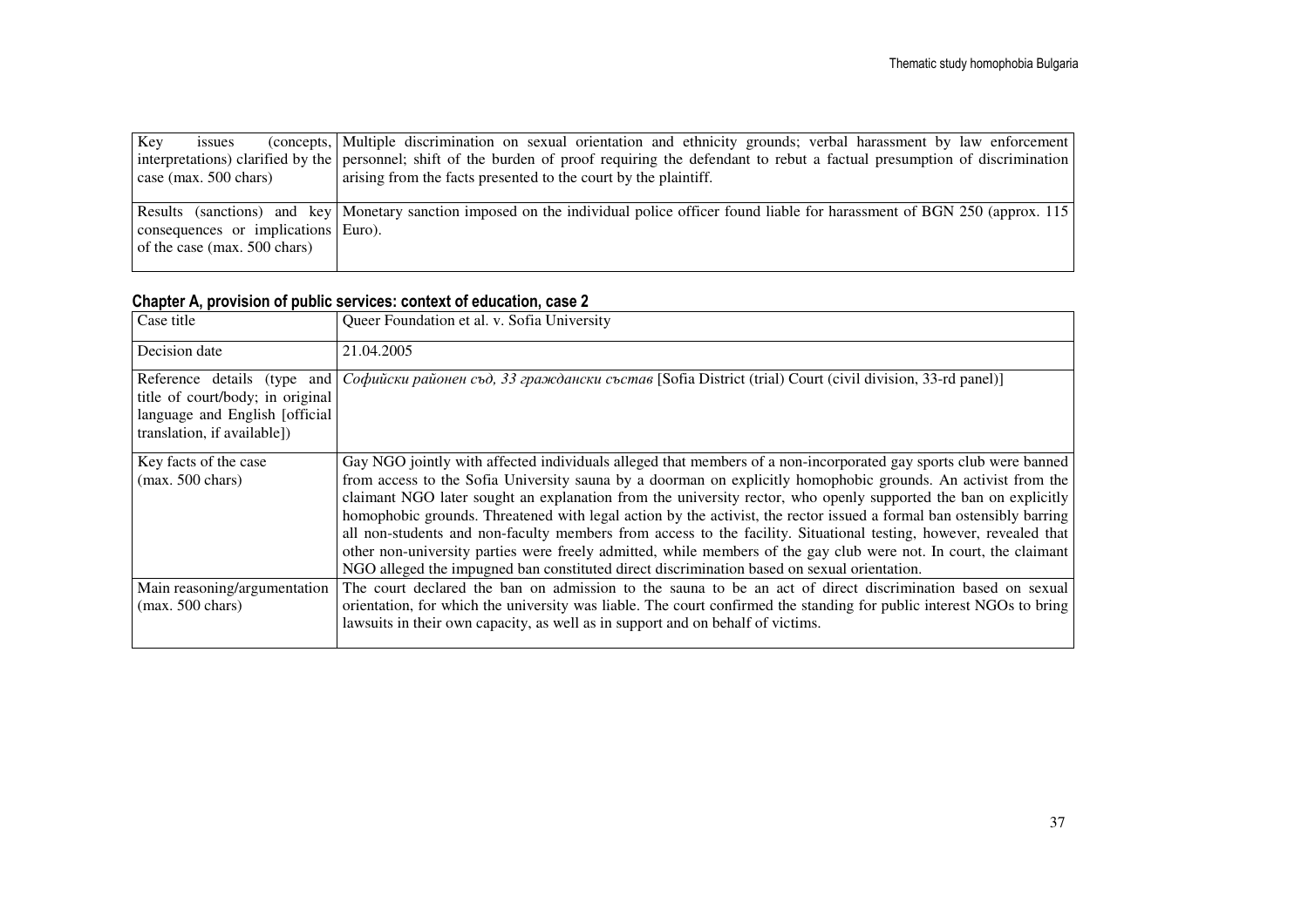| Kev                     | <i>ssues</i> |                                | (concepts, Actio popularis claim brought by public interest NGO in its own capacity and as representative of victims; express                              |
|-------------------------|--------------|--------------------------------|------------------------------------------------------------------------------------------------------------------------------------------------------------|
|                         |              |                                | interpretations) clarified by the recognition of NGO standing in reasoning; <i>obiter dictum</i> interpretation of the principle of the shifting burden of |
| case (max. $500$ chars) |              |                                | proof and of the vicarious pecuniary liability of organisations for acts of discrimination perpetrated by their                                            |
|                         |              |                                | employees regardless of those employees' organisational roles and decision-making powers.                                                                  |
|                         |              |                                | Results (sanctions) and key Compensation awarded to four individual victims of BGN 500 (approx. 250 Euro) each. High profile case – first                  |
|                         |              |                                | consequences or implications sexual orientation discrimination case brought under the PADA; gay case against the foremost national university.             |
|                         |              | of the case (max. $500$ chars) |                                                                                                                                                            |
|                         |              |                                |                                                                                                                                                            |

#### Chapter E: Freedom of Assembly

| Case title                                                     | BGO Gemini v. Varna municipality                                                                                                                                                                                                                                                                                                                                                                                                                                                                                                                                                                                                                                                                                                                                                                                                                                                                                                                                                                                                                                                         |  |  |  |  |  |  |
|----------------------------------------------------------------|------------------------------------------------------------------------------------------------------------------------------------------------------------------------------------------------------------------------------------------------------------------------------------------------------------------------------------------------------------------------------------------------------------------------------------------------------------------------------------------------------------------------------------------------------------------------------------------------------------------------------------------------------------------------------------------------------------------------------------------------------------------------------------------------------------------------------------------------------------------------------------------------------------------------------------------------------------------------------------------------------------------------------------------------------------------------------------------|--|--|--|--|--|--|
| Decision date                                                  | 17.10.2006 (PADC); 15.05.2007 and 16.11.2007 (Supreme Administrative Court)                                                                                                                                                                                                                                                                                                                                                                                                                                                                                                                                                                                                                                                                                                                                                                                                                                                                                                                                                                                                              |  |  |  |  |  |  |
| language and English [official]<br>translation, if available]) | Reference details (type and Protection Against Discrimination Commission (PADC) (equality body) (Комисия за защита<br>срещу<br>title of court/body; in original   дискриминация), Supreme Administrative Court (Върховен административен съд)                                                                                                                                                                                                                                                                                                                                                                                                                                                                                                                                                                                                                                                                                                                                                                                                                                            |  |  |  |  |  |  |
| Key facts of the case<br>$(max. 500 \text{ chars})$            | $[87]$ .<br>On 24-27 August 2005 an information marquee, an open stage and a beach volleyball tournament at the<br>central beach were planned by the LGBT organisation in Varna. All events were banned by the mayor<br>illegally (according to Bulgarian law) one day before they were to take place. Thus, the organisers could<br>legally set up the events, regardless of the mayor's ban. The organisers held the information marquee at a<br>private lounge at the central beach with a very low rate of attendance. The other two events were<br>cancelled. All the regional media vastly commented the mayor's decision. Thus, the organisers did not<br>appeal the ban before the Varna Regional Court, due to the overwhelming media attention. The BGO<br>Gemini lodged a complaint before the PADC against the ban imposed on the information marquee<br>arguing that the mayor of Varna had explicitly expressed his prejudices and alleging the presence of<br>indirect discrimination in the mayor's ban. The facts suggest a clear case of covert direct discrimination, |  |  |  |  |  |  |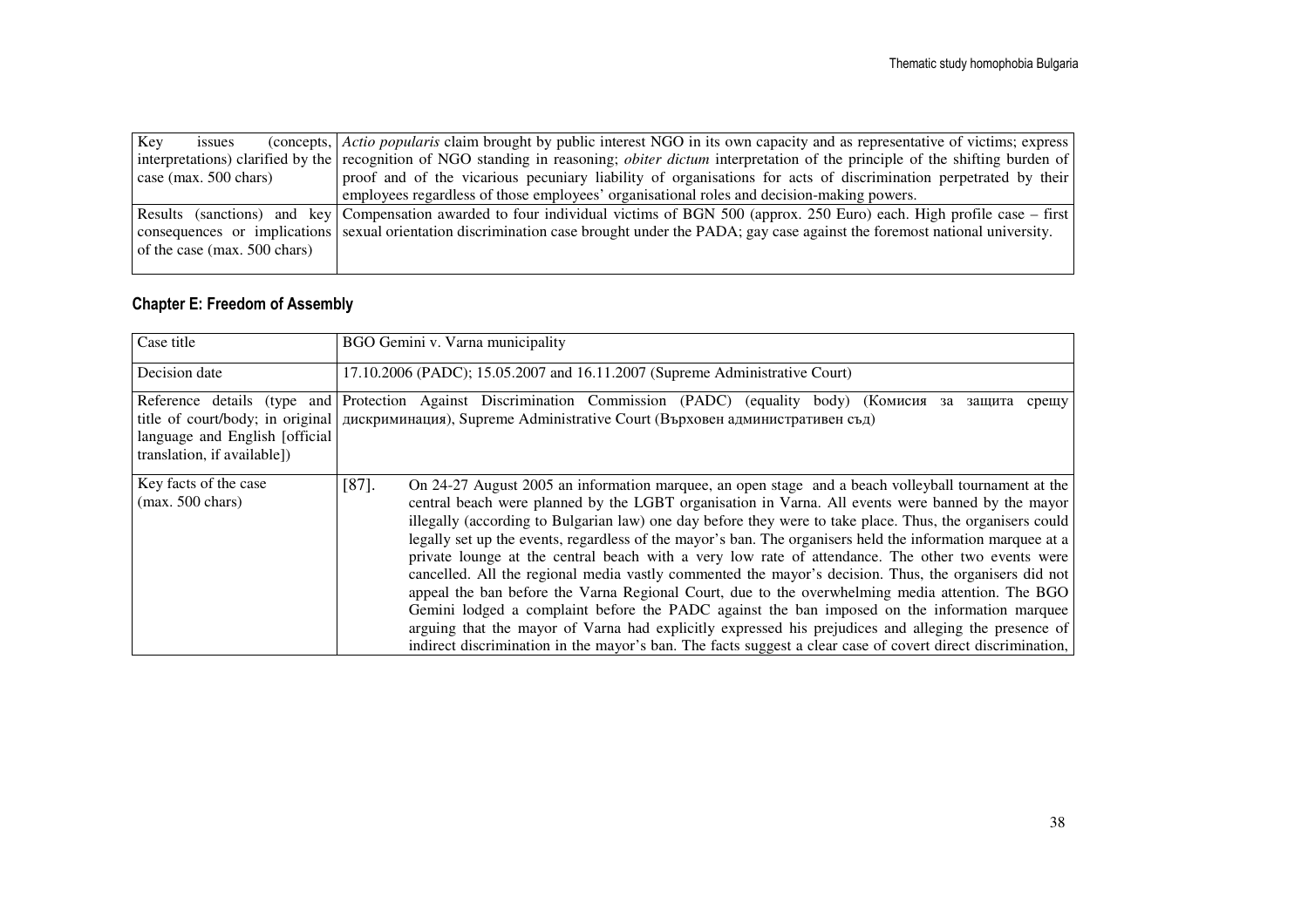|                                                                                             | according to Bulgarian anti-discrimination law.                                                                                                                                                                                                                                                                                                                                                                                                                                                                                                                                                               |  |  |  |  |
|---------------------------------------------------------------------------------------------|---------------------------------------------------------------------------------------------------------------------------------------------------------------------------------------------------------------------------------------------------------------------------------------------------------------------------------------------------------------------------------------------------------------------------------------------------------------------------------------------------------------------------------------------------------------------------------------------------------------|--|--|--|--|
| Main reasoning/argumentation<br>$(max. 500 \text{ chars})$                                  | PADC held that the complainant had been subjected to indirect discrimination. The Commission's reasoning for<br>why this was indirect discrimination was that the municipality's decision to ban the event resulted in 'a<br>discriminatory practice by implementing a seemingly neutral provision'.                                                                                                                                                                                                                                                                                                          |  |  |  |  |
| Key<br>(concepts,<br>issues<br>interpretations) clarified by the<br>case (max. 500 chars)   | Both the complainant and PADC wrongly identified the mayor's bans as indirect discrimination on sexual<br>orientation. The first court instance confirmed the PADC legal qualification, rather incorrectly. The last court<br>instance, however, found that indirect discrimination is not present, but failed to provide any legal interpretation<br>while returning the case to the PADC.                                                                                                                                                                                                                   |  |  |  |  |
| Results (sanctions) and key<br>consequences or implications<br>of the case (max. 500 chars) | $[88]$ .<br>Monetary sanction imposed on Varna municipality in the amount of BGN 500 (approx. 250 EURO). The<br>mayor appealed the decision before the Supreme Administrative Court. The first instance three-member<br>jury confirmed the Commission's decision on 15 May 2007. The second instance five-member jury<br>revoked the decision on 16 November 2007, finding that there was no indirect discrimination in the case<br>and that the Commission's reasoning did not stand up to scrutiny and was incomplete. The court returned<br>the case to the Commission and the procedure is still pending. |  |  |  |  |

#### Chapter F, Hate speech, case 1

| Case title                                                                                         | Axinia Guencheva et al. v. Volen Siderov                                                                                                             |
|----------------------------------------------------------------------------------------------------|------------------------------------------------------------------------------------------------------------------------------------------------------|
| Decision date                                                                                      | 30.11.2006                                                                                                                                           |
| title of court/body; in original<br>language and English [official]<br>translation, if available]) | Reference details (type and $\lfloor$ <i>Coduucku районен съд, 29 граждански състав</i> [Sofia District (trial) Court (civil division, 29-th panel)] |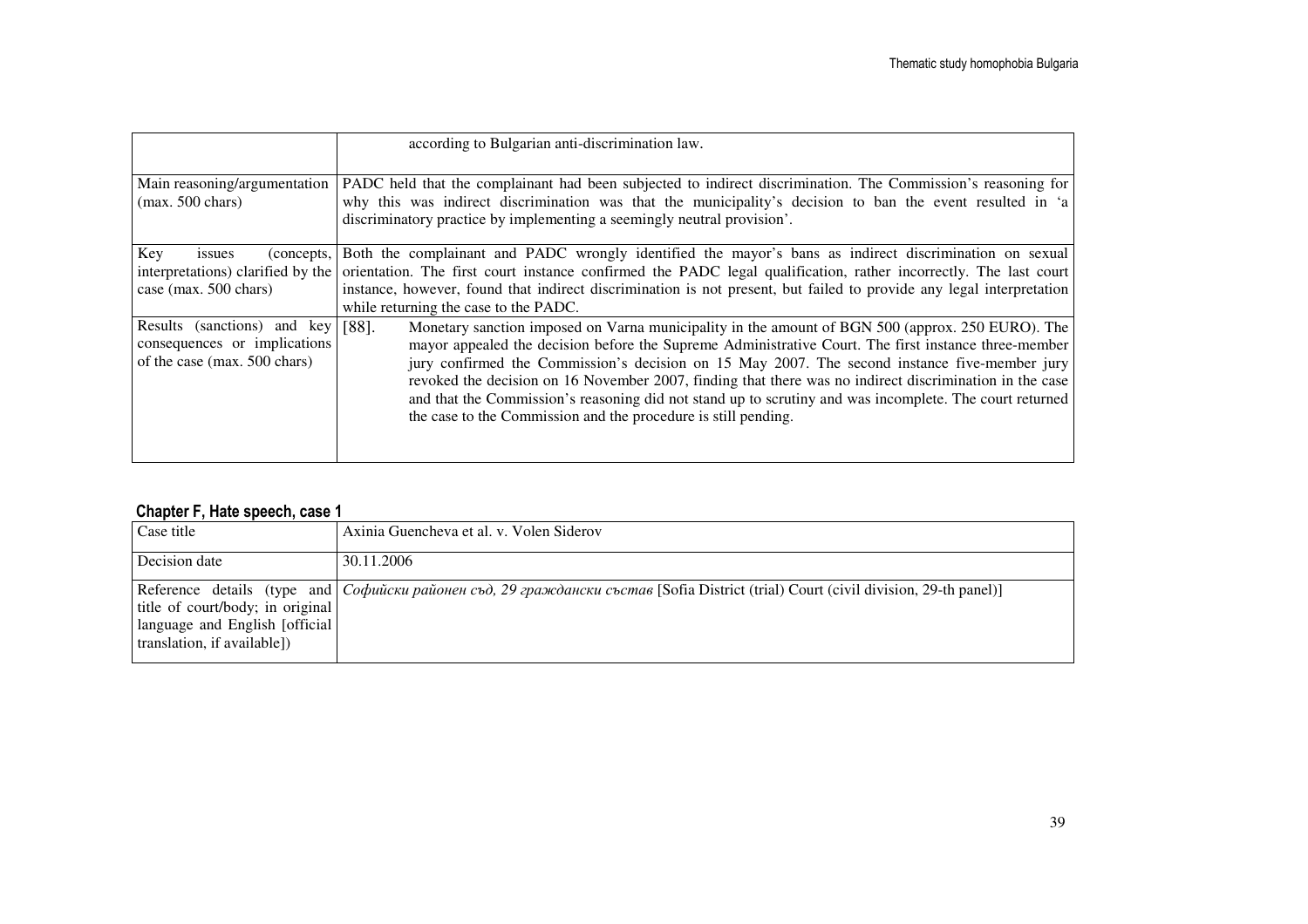| Key facts of the case                                                                                    | A large group of NGOs and individual victims jointly filed a PADA civil lawsuit against MP and political party                                                                                                                                                                     |  |  |  |  |
|----------------------------------------------------------------------------------------------------------|------------------------------------------------------------------------------------------------------------------------------------------------------------------------------------------------------------------------------------------------------------------------------------|--|--|--|--|
| $(max. 500 \text{ chars})$                                                                               | leader Volen Siderov for radical public hate speech against gay people, among others. The allegations were that                                                                                                                                                                    |  |  |  |  |
|                                                                                                          | remarks which were so widely broadcast (on television, in Parliamentary plenary sessions and at public rallies) by                                                                                                                                                                 |  |  |  |  |
|                                                                                                          | an official constituted harassment and incitement to discrimination. The remedy sought was a declaration of                                                                                                                                                                        |  |  |  |  |
|                                                                                                          | discrimination, a ban on the respondent making such statements publicly again and an order for him to make a                                                                                                                                                                       |  |  |  |  |
|                                                                                                          | public apology to the LGBT community for subjecting them to harassment and incitement to discrimination.                                                                                                                                                                           |  |  |  |  |
| Main reasoning/argumentation                                                                             | The court failed to rule on the merits of the case, irrationally refusing to accept that the adduced evidence was                                                                                                                                                                  |  |  |  |  |
| $(max. 500 \text{ chars})$                                                                               | sufficient to consider the impugned statements established as facts.                                                                                                                                                                                                               |  |  |  |  |
|                                                                                                          |                                                                                                                                                                                                                                                                                    |  |  |  |  |
|                                                                                                          |                                                                                                                                                                                                                                                                                    |  |  |  |  |
|                                                                                                          |                                                                                                                                                                                                                                                                                    |  |  |  |  |
|                                                                                                          |                                                                                                                                                                                                                                                                                    |  |  |  |  |
|                                                                                                          |                                                                                                                                                                                                                                                                                    |  |  |  |  |
|                                                                                                          |                                                                                                                                                                                                                                                                                    |  |  |  |  |
|                                                                                                          |                                                                                                                                                                                                                                                                                    |  |  |  |  |
|                                                                                                          |                                                                                                                                                                                                                                                                                    |  |  |  |  |
|                                                                                                          |                                                                                                                                                                                                                                                                                    |  |  |  |  |
| Key<br>issues<br>case (max. $500$ chars)<br>consequences or implications<br>of the case (max. 500 chars) | (concepts, No reasoning on the substantive provisions of anti-discrimination law; procedural scholasticisms concerning the<br>interpretations) clarified by the weight of various types of evidence.<br>Results (sanctions) and key   No declaration of discrimination; no remedy. |  |  |  |  |

#### Chapter F, Hate speech, case 2

| Case title                                                                                               | Bulgarian Gay Organisation Gemini v. Duma daily newspaper                                                                         |
|----------------------------------------------------------------------------------------------------------|-----------------------------------------------------------------------------------------------------------------------------------|
| Decision date                                                                                            | 28.06.2006                                                                                                                        |
| title of court/body; in original body)<br>language and English [official]<br>translation, if available]) | Reference details (type and Komucus за защита срещу дискриминация [Protection Against Discrimination Commission (PADC)] (equality |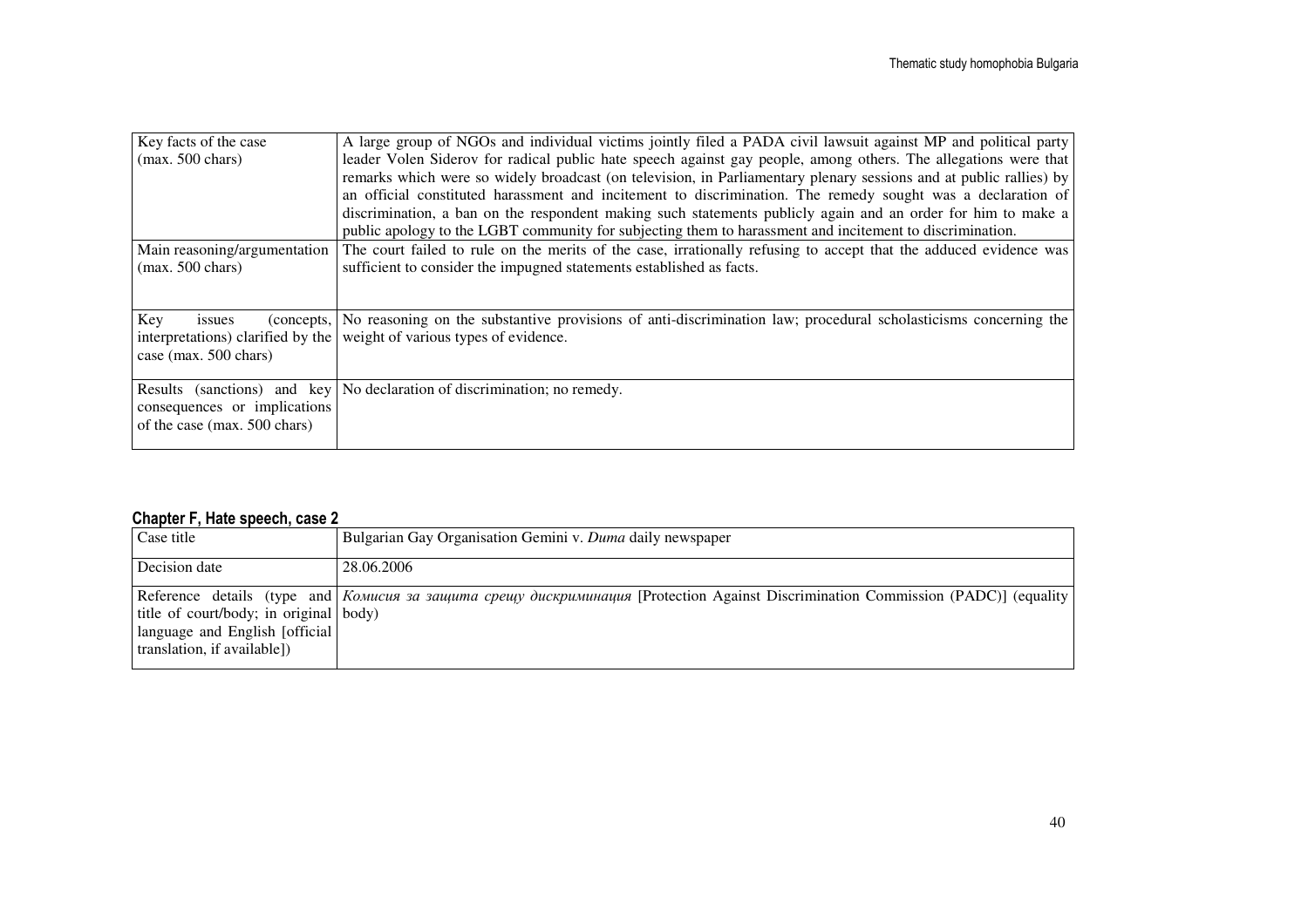| Key facts of the case             | A homophobic article written by an individual was published in the daily newspaper, <i>Duma</i> . A complaint was filed                     |
|-----------------------------------|---------------------------------------------------------------------------------------------------------------------------------------------|
| $(max. 500 \text{ chars})$        | by the public interest gay NGO, BGO Gemini, against the newspaper, alleging incitement to discrimination.                                   |
|                                   | Settlement approved by the PADC, including a recognition on the part of the paper that some of the impugned                                 |
|                                   | material was generally wrong and a commitment to abstain from publishing similar material in the future.                                    |
| Main reasoning/argumentation      | N/A                                                                                                                                         |
| $(max. 500 \text{ chars})$        |                                                                                                                                             |
|                                   |                                                                                                                                             |
|                                   |                                                                                                                                             |
| Key<br>(concepts, N/A<br>issues   |                                                                                                                                             |
| interpretations) clarified by the |                                                                                                                                             |
| case (max. $500$ chars)           |                                                                                                                                             |
|                                   |                                                                                                                                             |
|                                   | Results (sanctions) and key Precedent of seeking legal liability of a newspaper for a homophobic article; precedent of settlement involving |
|                                   | consequences or implications express recognition of fault and commitment to abstain from further such conduct.                              |
| of the case (max. 500 chars)      |                                                                                                                                             |
|                                   |                                                                                                                                             |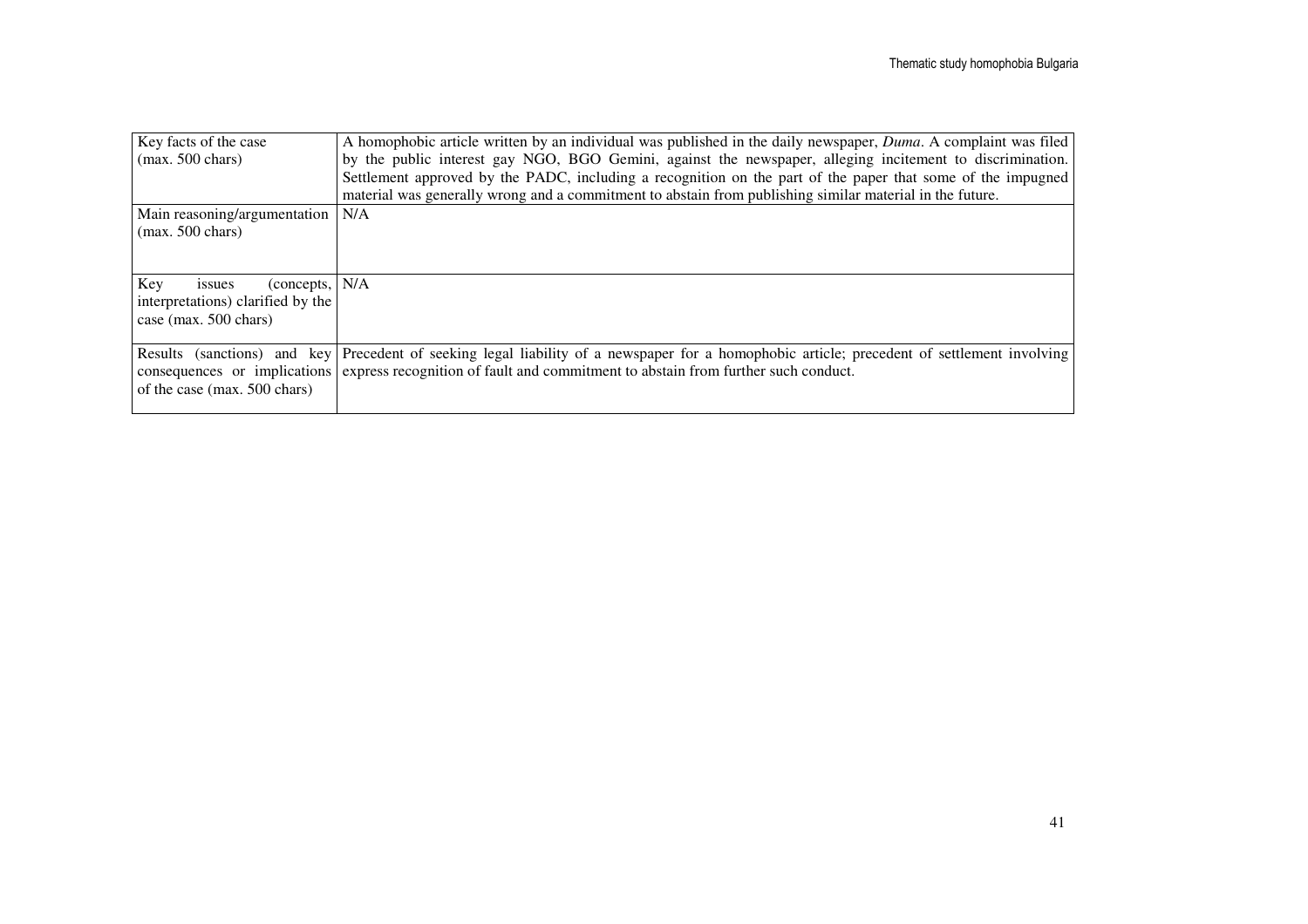## Annex  $2 -$  Statistics<sup>66</sup>

#### Chapter A, Implementation of the ban on discrimination in relation to sexual orientation outside the scope of Employment Directive 2000/78/EC

|                                                                                          | 2000 | 2001 | 2002 | 2003 | 2004 | 2005           | 2006       | 2007 |
|------------------------------------------------------------------------------------------|------|------|------|------|------|----------------|------------|------|
| Total complaints of discrimination on the grounds of sexual orientation (equality body,  |      |      |      |      |      |                |            |      |
| tribunals, courts etc.): if possible disaggregated according to social areas of          |      |      |      |      |      | (acc           | (poli      |      |
| discrimination (employment, education, housing, goods and services etc.)                 |      |      |      |      |      | ess            | cing;      |      |
|                                                                                          |      |      |      |      |      | to             | free       |      |
|                                                                                          |      |      |      |      |      | publ           | dom        |      |
|                                                                                          |      |      |      |      |      | 1 <sup>c</sup> | of         |      |
|                                                                                          |      |      |      |      |      | servi          | asse       |      |
|                                                                                          |      |      |      |      |      | ces            | mbl        |      |
|                                                                                          |      |      |      |      |      | by             | <b>y</b> ) |      |
|                                                                                          |      |      |      |      |      | educ           |            |      |
|                                                                                          |      |      |      |      |      | ation          |            |      |
|                                                                                          |      |      |      |      |      | al             |            |      |
|                                                                                          |      |      |      |      |      | insti          |            |      |
|                                                                                          |      |      |      |      |      | tutio          |            |      |
|                                                                                          |      |      |      |      |      | n)             |            |      |
| Total finding of discrimination confirmed (by equality body, tribunals, courts etc.): if |      |      |      |      |      |                | 2          |      |
| possible disaggregated according to social areas of discrimination (employment,          |      |      |      |      |      |                |            |      |
| education, housing, goods and services etc.)                                             |      |      |      |      |      |                |            |      |

<sup>&</sup>lt;sup>66</sup> The reporter collected the data from interviews with BGO Gemini, human rights lawyers, and the Protection Against Discrimination Commission.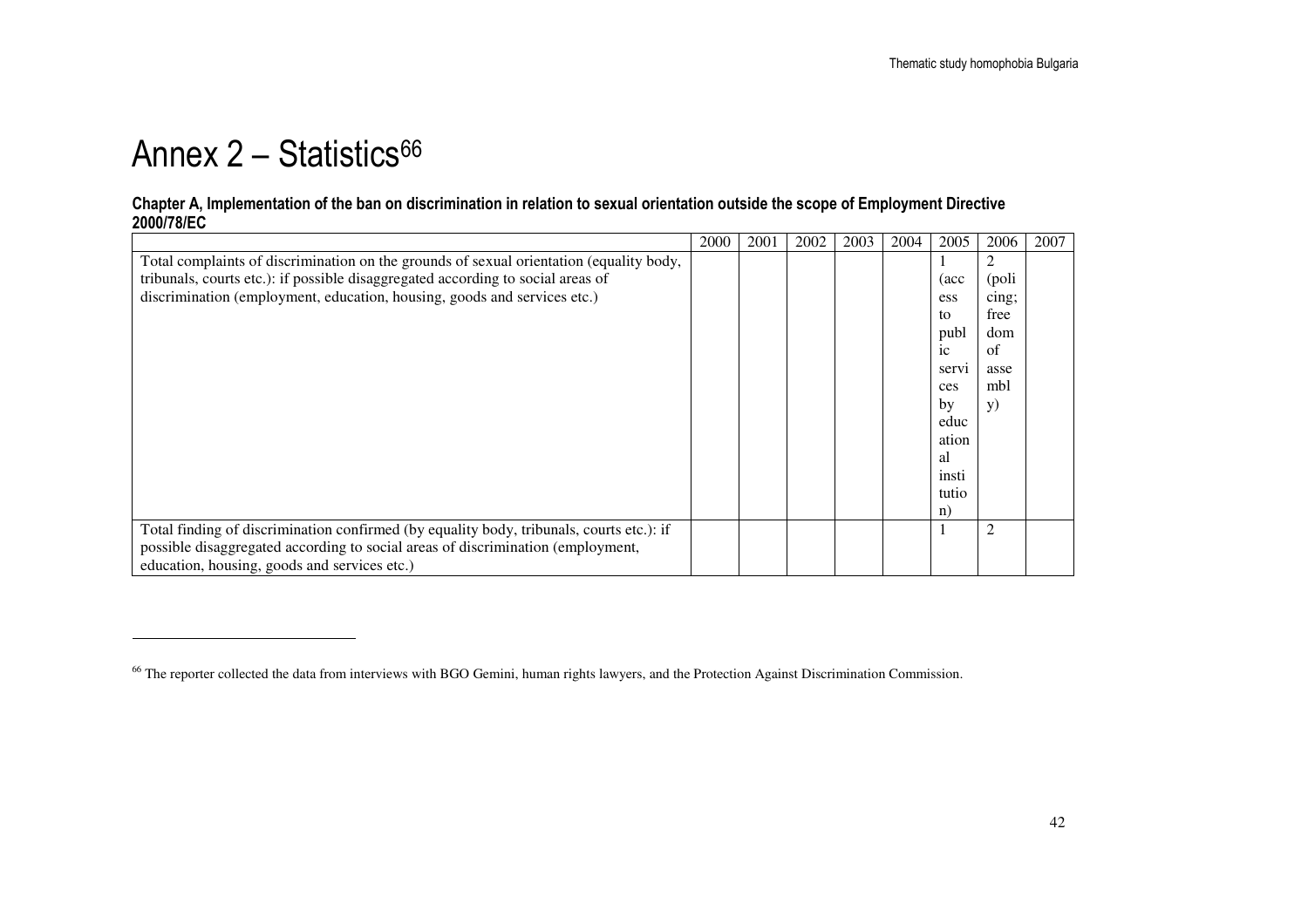| National number of sanctions/compensation payments issued (by courts, tribunals,<br>equality bodies etc.): if possible disaggregated according to social areas of<br>discrimination (employment, education, housing, goods and services etc.) |  |  |                                                 |                                 |  |
|-----------------------------------------------------------------------------------------------------------------------------------------------------------------------------------------------------------------------------------------------|--|--|-------------------------------------------------|---------------------------------|--|
| National range of sanctions/compensation payments (by courts, tribunals, equality<br>bodies etc.): if possible disaggregated according to social areas of discrimination<br>(employment, education, housing, goods and services etc.)         |  |  | 250<br>Euro<br>pp<br>(co<br>mpe<br>nsati<br>on) | $115-$<br>250<br>Euro<br>(fine) |  |

#### Chapter B, Freedom of mocement

|          |                | $[90]$ . | ∠        | $[91]$ .  | $\overline{2}$ | $[92]$ .  | 2           | $[93]$ .  | ∠         | $[94]$ .  | $\overline{2}$ | $[95]$ .  | $\overline{2}$ | $[96]$ .  | $\overline{2}$ | $[97]$ .  | ◠ |
|----------|----------------|----------|----------|-----------|----------------|-----------|-------------|-----------|-----------|-----------|----------------|-----------|----------------|-----------|----------------|-----------|---|
|          |                |          | $^{(1)}$ |           | 0              |           | 0           |           |           |           | 0              |           | 0              |           | 0              |           |   |
| $[89]$ . |                |          |          |           |                |           | 0           |           |           |           | 0              |           |                |           | 0              |           |   |
|          |                |          |          |           |                |           | ⌒           |           |           |           | 4              |           |                |           | 6              |           |   |
| $[98]$ . | Number of      |          |          |           |                |           |             |           |           |           |                |           |                |           |                |           |   |
|          | LGBT partners  |          |          |           |                |           |             |           |           |           |                |           |                |           |                |           |   |
|          | of EU citizens |          |          |           |                |           |             |           |           |           |                |           |                |           |                |           |   |
|          | residing in    | $[99]$ . | N        | $[100]$ . | N              | $[101]$ . | $\mathbf N$ | $[102]$ . | $N_{\rm}$ | $[103]$ . | N              | $[104]$ . | N              | $[105]$ . | N              | $[106]$ . | N |
|          | your country   |          | А        |           | A              |           | A           |           | A         |           | А              |           | А              |           | A              |           | A |
|          | falling under  |          |          |           |                |           |             |           |           |           |                |           |                |           |                |           |   |
|          | Directive      |          |          |           |                |           |             |           |           |           |                |           |                |           |                |           |   |
|          | 2004/38/EC     |          |          |           |                |           |             |           |           |           |                |           |                |           |                |           |   |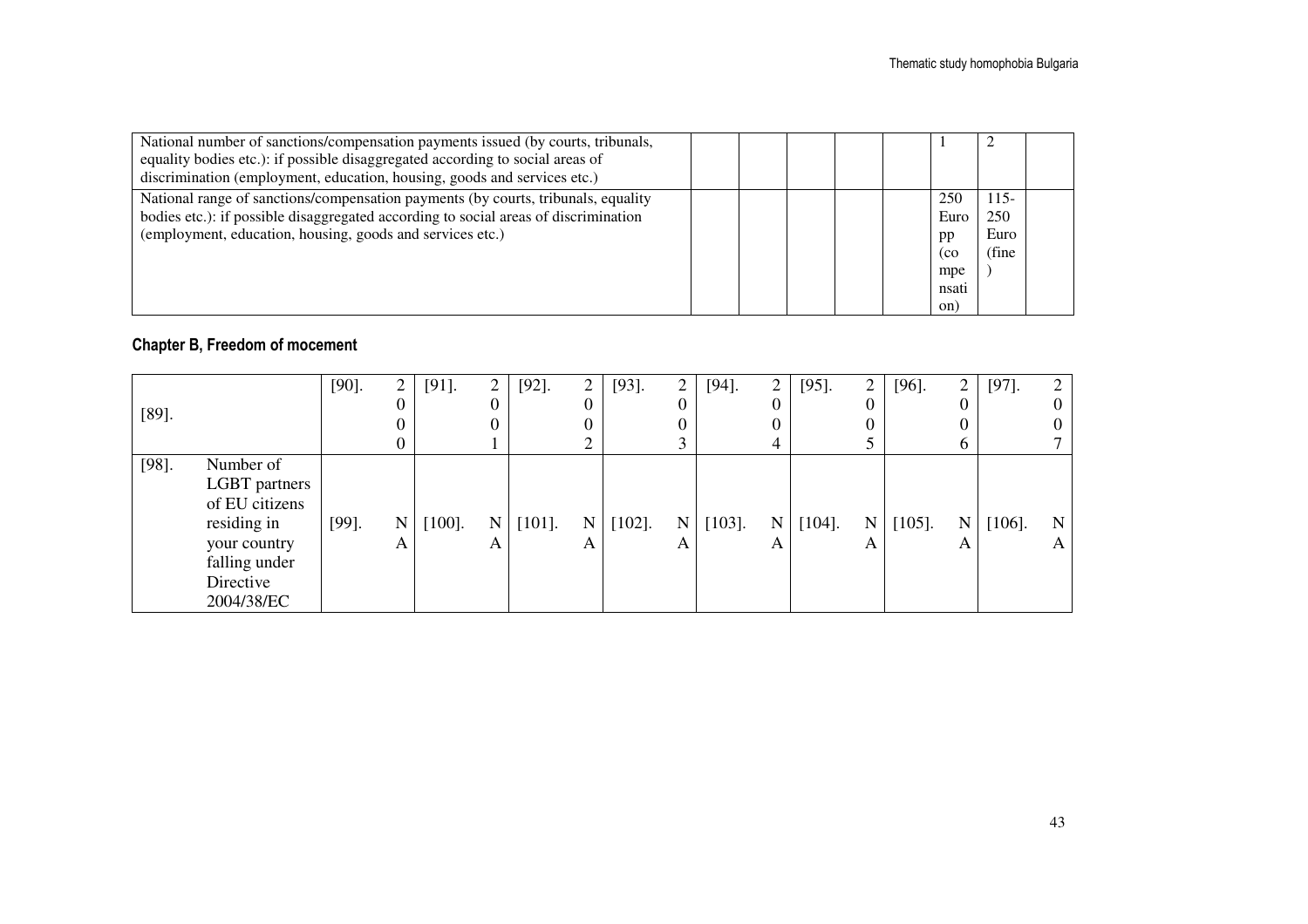#### Chapter C, asylum 1

| $[107]$ . |                                         | $[108]$ . | $[109]$ . | $[110]$ . | $[111]$ . | $[112]$ .<br>$\overline{2}$ | $[113]$ .<br>2 | $[114]$ . | $2$ [115].<br>$\overline{c}$ |
|-----------|-----------------------------------------|-----------|-----------|-----------|-----------|-----------------------------|----------------|-----------|------------------------------|
|           |                                         |           |           |           |           |                             |                |           |                              |
|           |                                         |           |           |           |           |                             |                |           |                              |
|           |                                         |           |           |           |           |                             |                |           |                              |
| $[116]$ . | Number of LGBT individuals benefiting   | $[117]$ . | $[121]$ . | $[126]$ . | $[130]$ . | $[134]$ .                   | $[138]$ .      | $[142]$ . | $[146]$ .                    |
|           | from asylum/ subsidiary protection due  | $[118]$ . | $[122]$ . | $[127]$ . | $[131]$ . | $[135]$ .                   | $[139]$ .      | $[143]$ . | $[147]$ .                    |
|           | to persecution on the grounds of sexual | $[119]$ . | $[123]$ . | $[128]$ . | $[132]$ . | $[136]$ .                   | $[140]$ .      | $[144]$ . | $[148]$ .                    |
|           | orientation                             | $[120]$ . | $[124]$ . | $[129]$ . | $[133]$ . | $[137]$ .                   | $[141]$ .      | $[145]$ . | $[149]$ .                    |
|           |                                         |           |           |           |           |                             |                |           |                              |
|           |                                         |           |           |           |           |                             |                |           |                              |
|           |                                         |           |           |           |           |                             |                |           |                              |
|           |                                         |           | $[125]$ . |           |           |                             |                |           |                              |
|           |                                         |           |           |           |           |                             |                |           |                              |

#### Chapter C, asylum 2

|           |                                                                                      | $[151]$ . | [152]     | $[153]$ . | $2$ [154]. | 2 [155]. | 2 [156]. | $2$ [157]. | $[158]$ . |
|-----------|--------------------------------------------------------------------------------------|-----------|-----------|-----------|------------|----------|----------|------------|-----------|
| $[150]$ . |                                                                                      |           |           |           |            |          |          |            |           |
| $[159]$ . | Number of LGBT partners of persons [160].<br>enjoying refugee/ subsidiary protection |           | $[161]$ . | $[162]$ . | $[163]$ .  | [164]    | [165]    | [166]      | $[167]$ . |
|           | status residing in your country falling<br>under Art 2h Directive 2004/83/EC         |           |           |           |            |          |          |            |           |